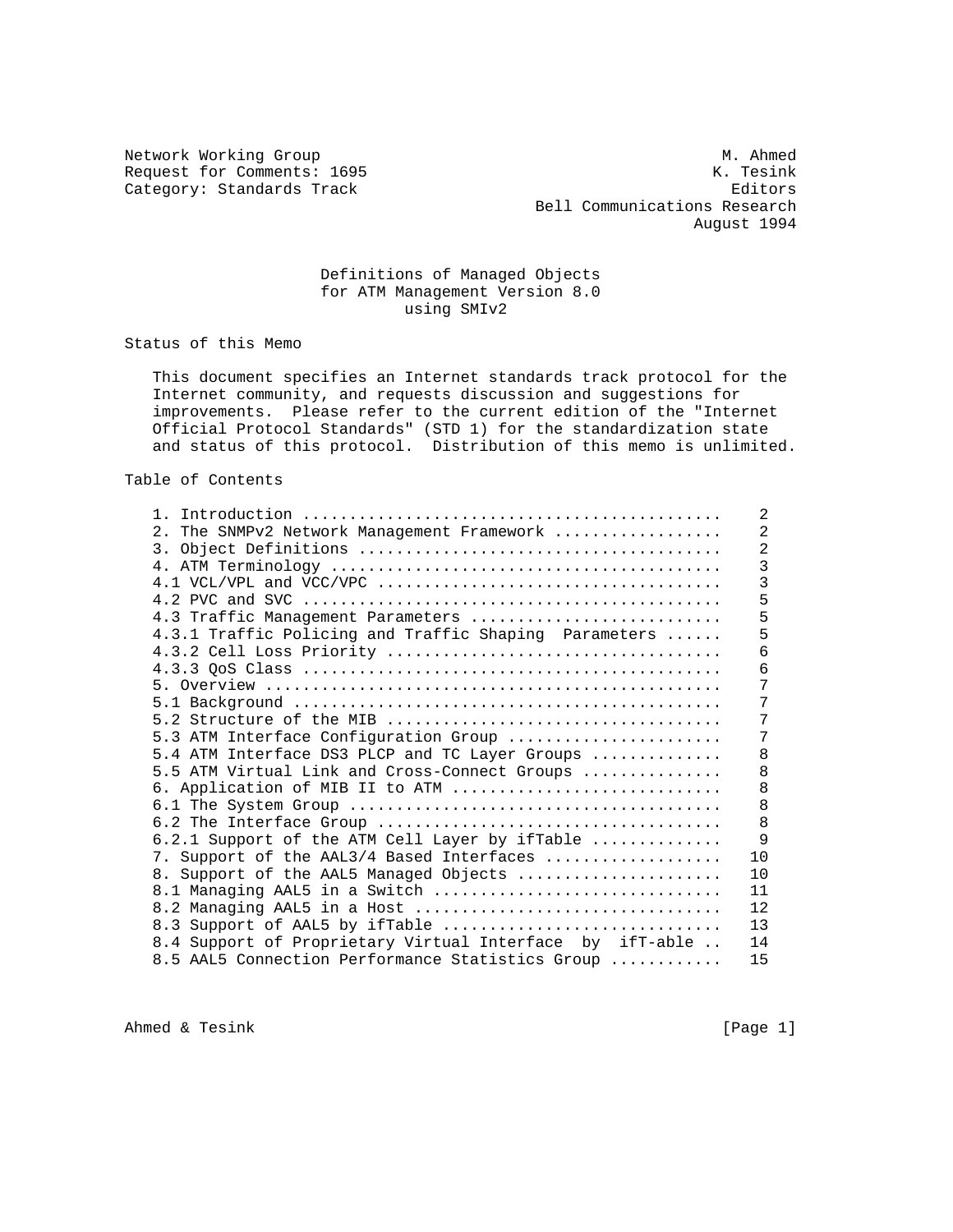| 9. ILMI MIB and the ATM Managed Objects  15 |  |
|---------------------------------------------|--|
|                                             |  |
|                                             |  |
|                                             |  |
|                                             |  |
|                                             |  |

1. Introduction

 This memo defines a portion of the Management Information Base (MIB) for use with network management protocols in the Internet community. In particular, it describes objects used for managing ATM-based interfaces, devices, networks and services.

 This memo specifies a MIB module in a manner that is both compliant to the SNMPv2 SMI, and semantically identical to the peer SNMPv1 definitions.

2. The SNMPv2 Network Management Framework

 The SNMPv2 Network Management Framework consists of four major components. They are:

- 0 RFC 1442 [1] which defines the SMI, the mechanisms used for describing and naming objects for the purpose of management.
- 0 STD 17, RFC 1213 [2] defines MIB-II, the core set of managed objects for the Internet suite of protocols.
- 0 RFC 1445 [3] which defines the administrative and other architectural aspects of the framework.
- 0 RFC 1448 [4] which defines the protocol used for network access to managed objects.

 The Framework permits new objects to be defined for the purpose of experimentation and evaluation.

# 3. Object Definitions

 Managed objects are accessed via a virtual information store, termed the Management Information Base or MIB. Objects in the MIB are defined using the subset of Abstract Syntax Notation One (ASN.1) defined in the SMI. In particular, each object type is named by an OBJECT IDENTIFIER, an administratively assigned name. The object type together with an object instance serves to uniquely identify a specific instantiation of the object. For human convenience, we

Ahmed & Tesink [Page 2]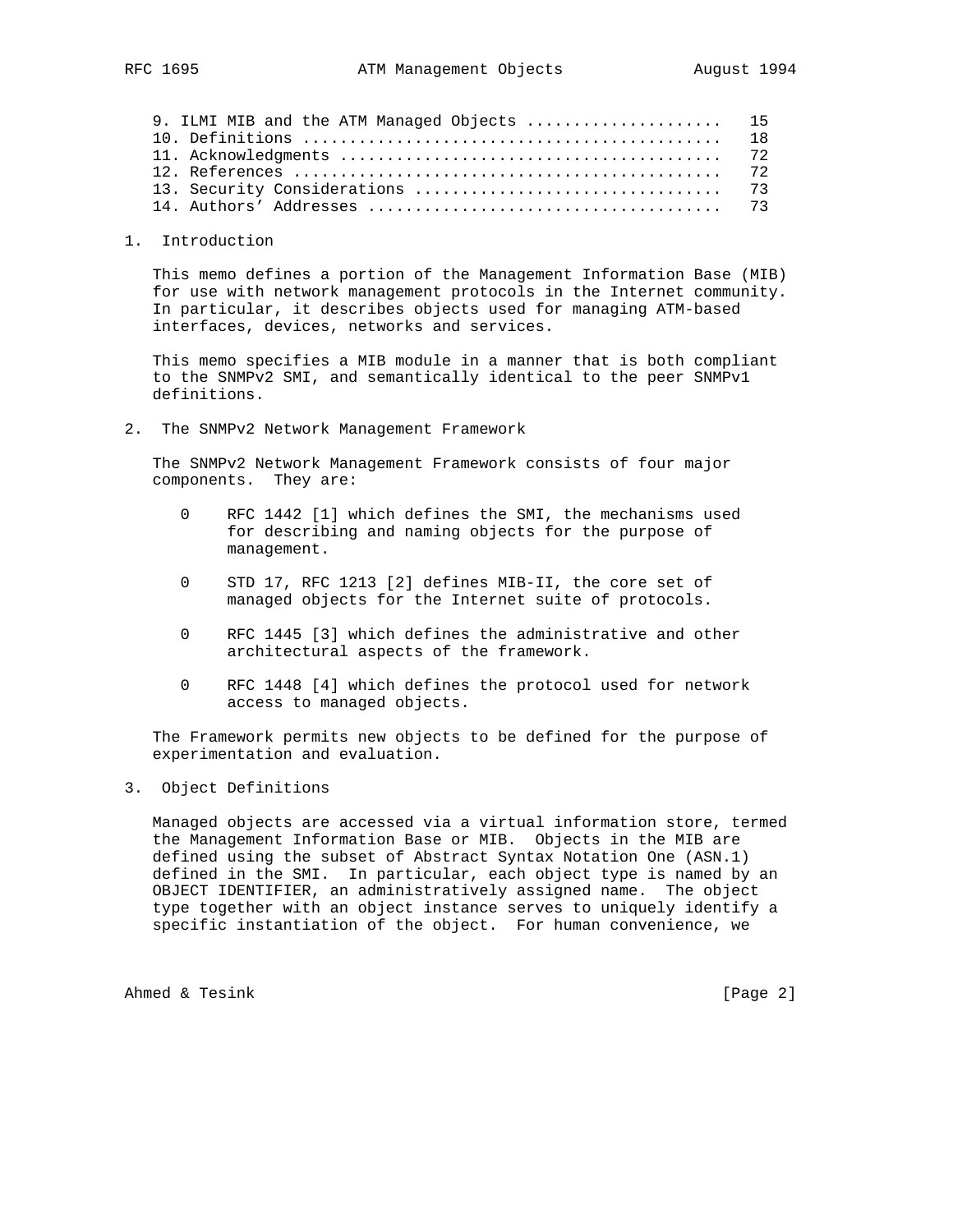often use a textual string, termed the descriptor, to also refer to the object type.

4. ATM Terminology

 Some basic ATM terminologies are described in this section to facilitate defining the ATM managed objects.

4.1. VCL/VPL and VCC/VPC

 There are two distinct types of ATM virtual connections: Virtual Channel Connections (VCCs) and Virtual Path Connection (VPCs). As shown in Figures 1 and 2, ATM virtual connections consist of concatenated series of virtual links which forms a path between two end points, with each concatenation occurring at an ATM switch. Virtual links of VCCs are called Virtual Channel Links (VCLs). Virtual links of VPCs are called Virtual Path Links (VPLs). The VCI and VPI fields in the ATM cell header associate each cell of a VCC with a particular VCL over a given physical link. The VPI field in the ATM cell header associates each cell of a VPC with a particular VPL over a given physical link. Switches route cells between VCLs (or VPLs) via a cross-connect function according to the cells' VCI/VPI (or VPI) values.





Ahmed & Tesink [Page 3]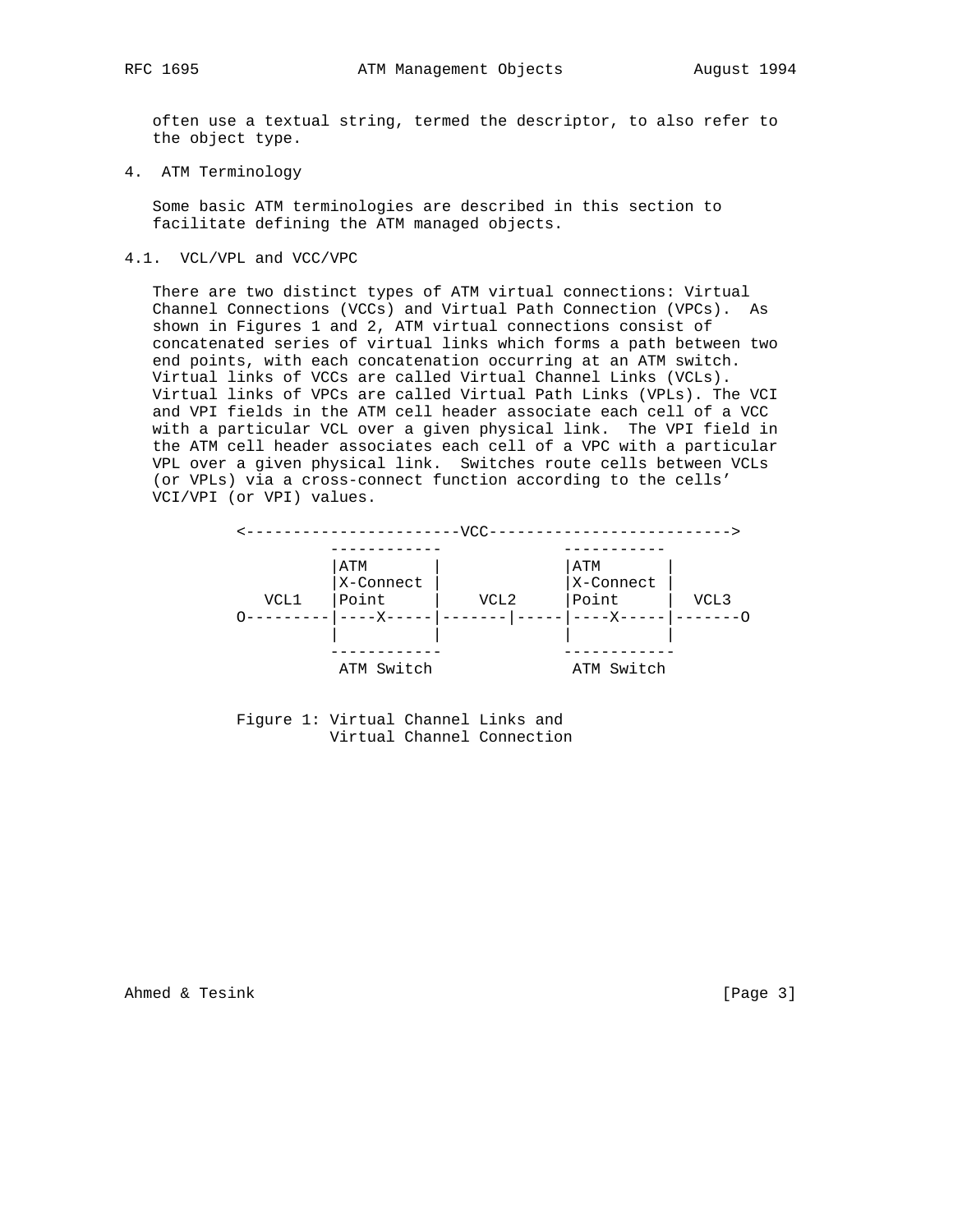

 Figure 2: Virtual Path Links and Virtual Path Connection

 A single ATM end-system or switch does not support the whole end-to end span of a VCC (or VPC). Rather, multiple ATM end- systems and/or switches each support one piece of the VCC (or VPC). That is, each ATM end-system at one end of the VCC/VPC supports its end of the VCC/VPC plus the VCLs or VPLs on its external interfaces, and each switch through which the VCC/VPC passes, supports the multiple VCLs/VPLs on that switch's external interfaces and the cross connection of those VCLs/VPLs through that switch. Thus, the end to-end management of a VCC or VPC is achieved only by appropriate management of its individual pieces in combination.

 Note that for management purposes, an ATM network may be viewed as a large distributed switch by hiding all the network's internal connectivity as being internal to the distributed switch (as shown in Figure 2a). This model may for example be used for Customer Network Management (CNM) purposes.

Ahmed & Tesink [Page 4]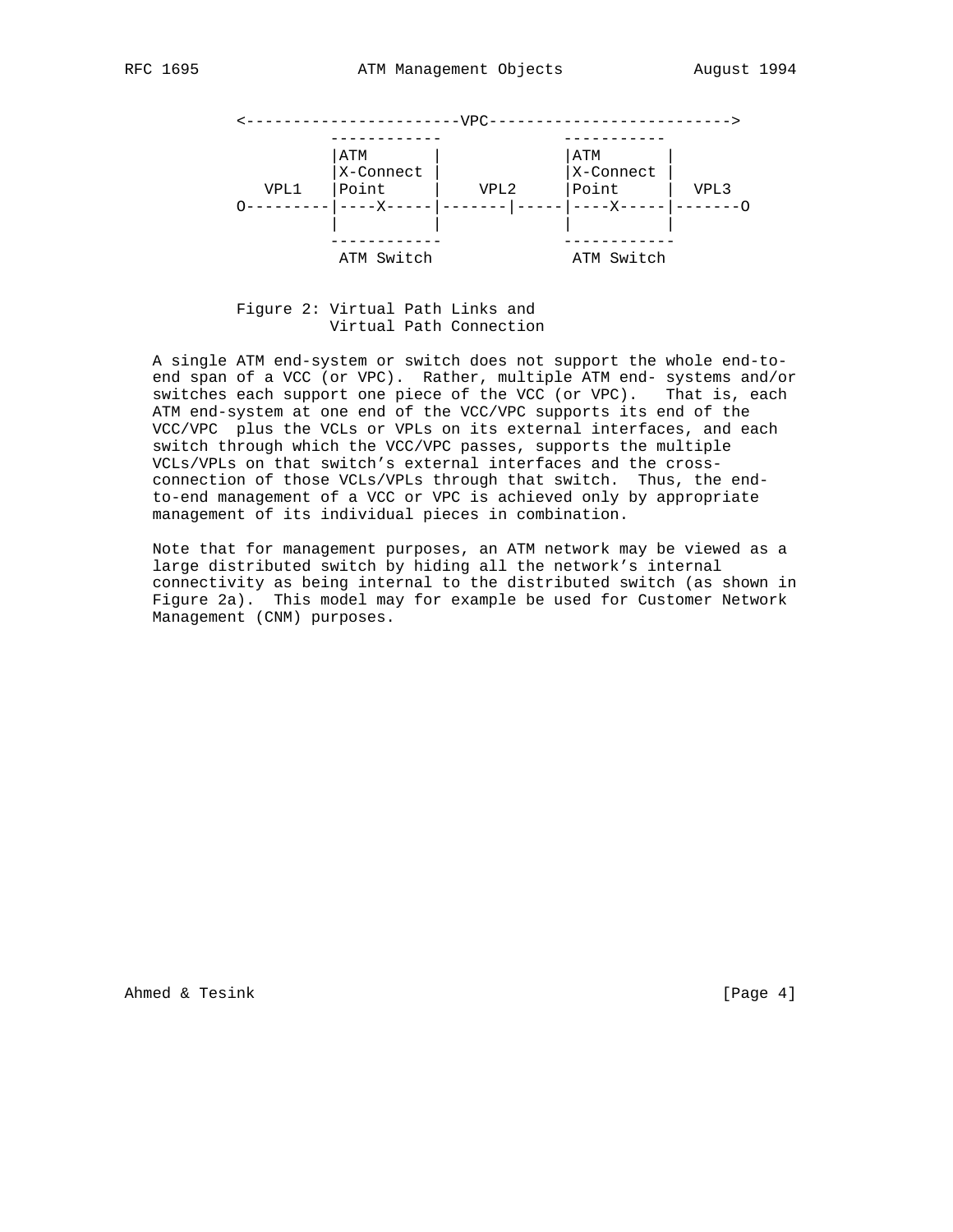

 Figure 2a: ATM Network modeled as a large distributed switch

 A VCC has a set of traffic characteristics (i.e., bandwidth parameters, QoS Class parameters, etc.). VCLs inherit their traffic characteristics from the VCC of which they are a part. VCCs are bi directional by definition. However, the traffic parameters in the two directions of a connection can be symmetric or asymmetric, i.e., the two directions can have the same or different traffic flows. A uni-directional traffic flow across a VCC is achieved by assigning a zero bandwidth in one direction. Note that in addition to the bandwidth required by the user traffic flow, bandwidth is also required for OAM cell flows, even for the zero-bandwidth direction of a uni-directional connection. These same principles apply to VPCs.

4.2. PVC and SVC

 A Permanent Virtual Connection (PVC) is a provisioned VCC or VPC. A Switched Virtual Connection (SVC) is a switched VCC or VPC that is set up in real-time via call set-up signaling procedures. A PVC (or an SVC) can be a point-to-point, point-to-multipoint, or multipoint to-multipoint VCC or VPC.

- 4.3. Traffic Management Parameters
- 4.3.1. Traffic Policing and Traffic Shaping Parameters

 In order to allocate resources fairly among different users, some networks police traffic at resource access points. The traffic enforcement or policing taken at a UNI is called Usage Parameter Control (UPC) and is activated on an incoming VCL or VPL as shown in Figure 3. The use of the traffic enforcer at the ingress of the connection is to make sure that the user traffic does not exceed the

Ahmed & Tesink [Page 5]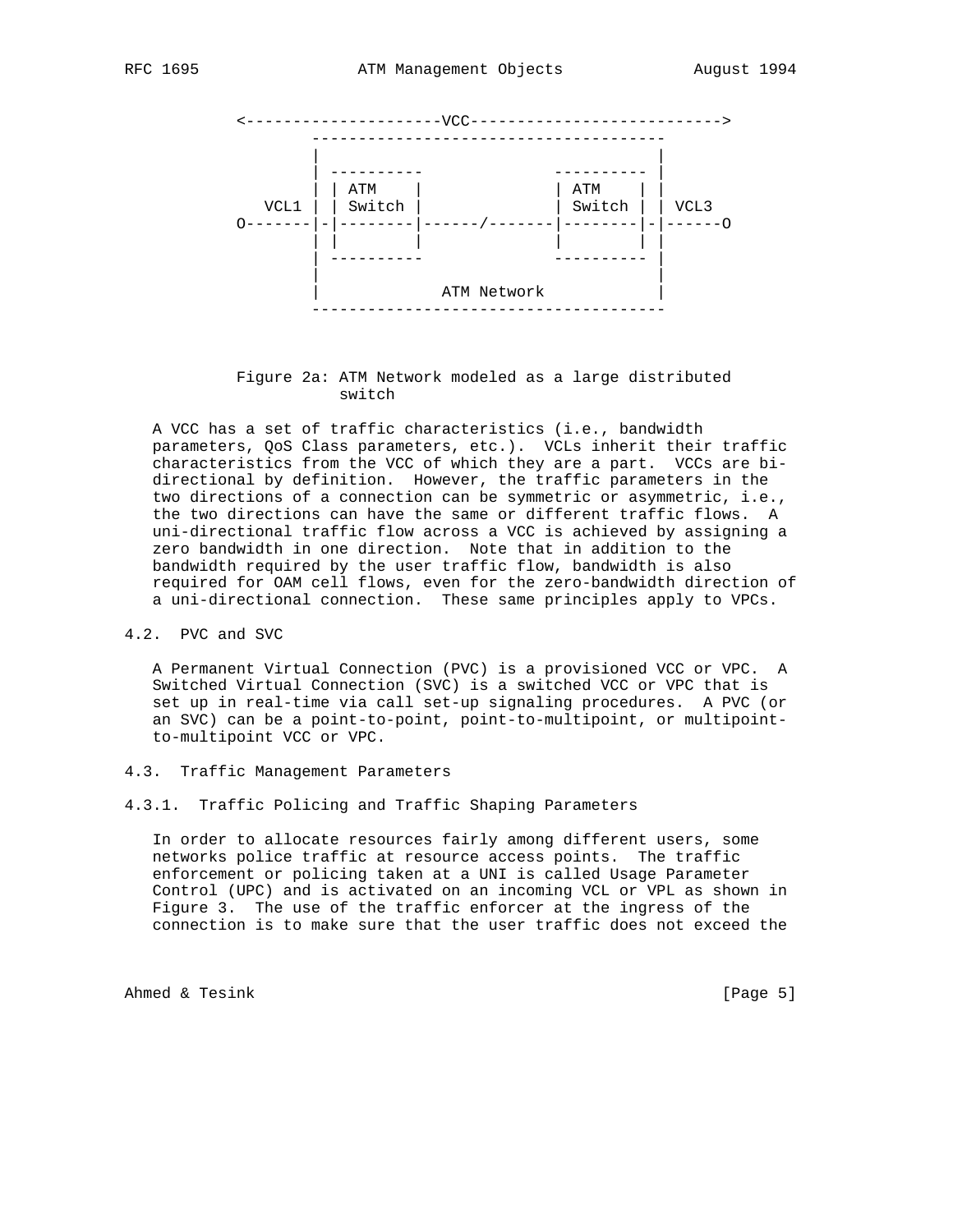negotiated traffic parameters such as the peak cell rate associated with a specific traffic descriptor type.



#### Figure 3: An Example of a UPC

 In addition, traffic shaping may be performed on an outgoing VPL or VCL at a given ATM interface. The function of the ATM traffic shaper either at the source or an egress point of the connection is to smooth the outgoing cell traffic inter-arrival time. If policing or shaping is not performed then the policing or shaping algorithm is not activated. ATM Forum has specified seven traffic descriptor types including one for the best effort traffic [9].

#### 4.3.2. Cell Loss Priority

 To prioritize traffic during resource congestion, ATM cells are assigned one of the two types of Cell Loss Priority (CLP), CLP=0 and CLP=1. ATM cells with CLP=0 have a higher priority in regard to cell loss than ATM cells with CLP=1. Therefore, during resource congestions, CLP=1 cells are dropped before any CLP=0 cell is dropped.

# 4.3.3. QoS Class

 A VCC or VPC is associated with one of a number of Quality of Service (QoS) classes. The following service classes have been specified:

 Service Class A: Constant bit rate video and Circuit emulation Service Class B: Variable bit rate video/audio Service Class C: Connection-oriented data Service Class D: Connectionless data

 Four QoS classes numbered 1, 2, 3, and 4 have been specified with the aim of supporting service classes A, B, C, and D respectively. The VCLs (or VPLs) concatenated to form a VCC (or VPC) will all have the same QoS class as that of the VCC (or VPC). The Cell Loss Ratio (CLR), Cell Delay Variation (CDV), and end-to-end Cell Delay (CD) parameters are defined as part of QoS Class definition. In addition,

Ahmed & Tesink [Page 6]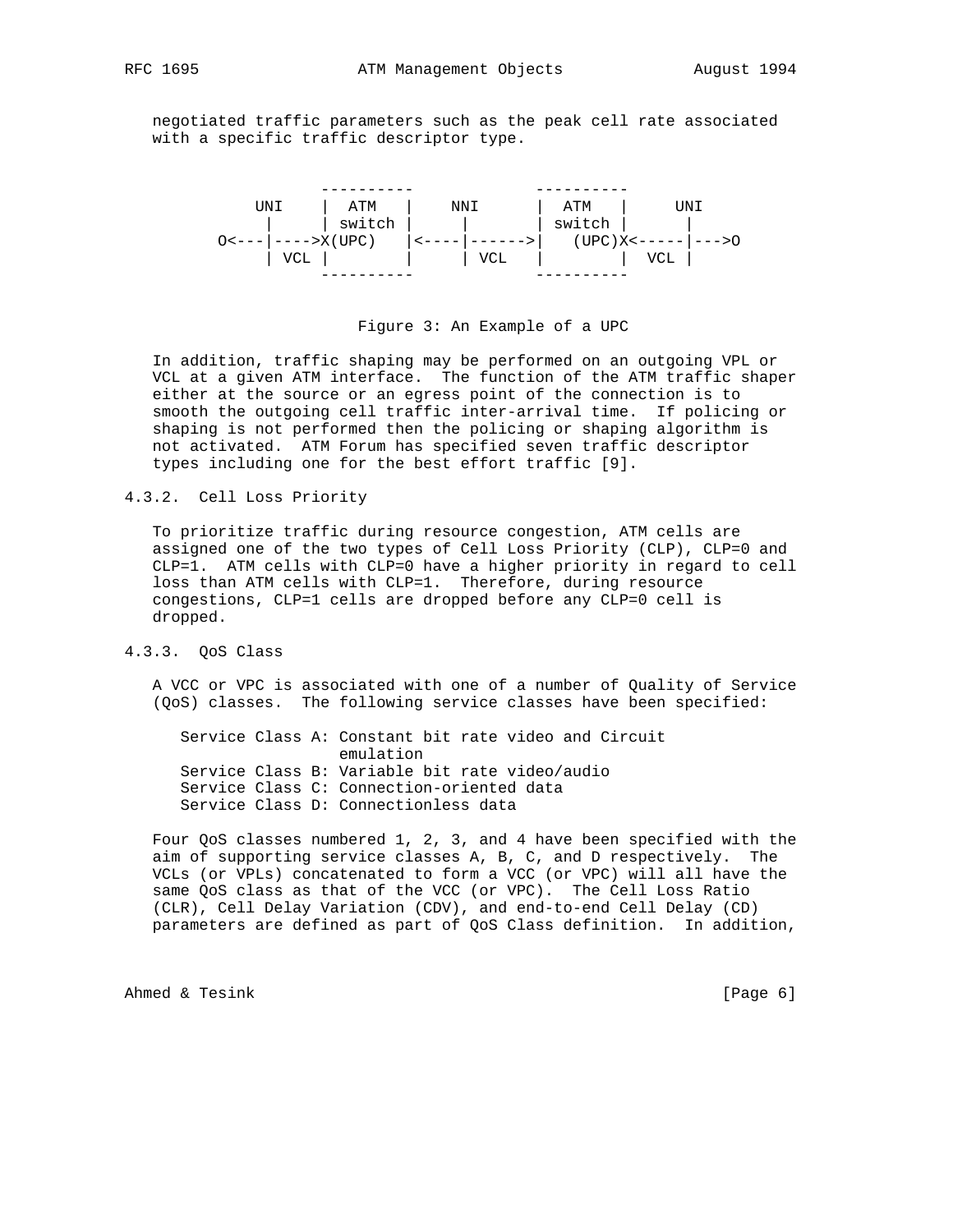an unspecified QoS Class numbered 0 is specified for best effort traffic.

5. Overview

 ATM management objects are used to manage ATM interfaces, ATM virtual links, ATM cross-connects, AAL5 entities and AAL5 connections supported by ATM hosts, ATM switches and ATM networks. This section provides an overview and background of how to use this MIB and other potential MIBs for this purpose.

 The purpose of this memo is primarily to manage ATM PVCs. ATM SVCs are also represented by the management information in this MIB. However, full management of SVCs may require additional capabilities which are beyond the scope of this memo.

#### 5.1. Background

 In addition to the MIB module defined in this memo, other MIB modules are necessary to manage ATM interfaces, links and cross-connects. Examples include MIB II for general system and interface management (RFC 1213 and RFC 1573), the DS3 or SONET MIBs for management of physical interfaces, and, as appropriate, MIB modules for applications that make use of ATM, such as SMDS. These MIB modules are outside the scope of this specification.

The current specification of this ATM MIB is based on SNMPv2.

#### 5.2. Structure of the MIB

The managed ATM objects are arranged into the following groups:

- (1) ATM interface configuration group
- (2) ATM interface DS3 PLCP group
- (3) ATM interface TC Sublayer group
- (4) ATM interface virtual link (VPL/VCL) configuration groups
- (5) ATM VP/VC cross-connect groups
- (6) AAL5 connection performance statistics group

 Note that, managed objects for activation/deactivation of OAM cell flows and ATM traps notifying virtual connection or virtual link failures are outside the scope of this memo.

#### 5.3. ATM Interface Configuration Group

 This group contains information on ATM cell layer configuration of local ATM interfaces on an ATM device in addition to the information

Ahmed & Tesink [Page 7]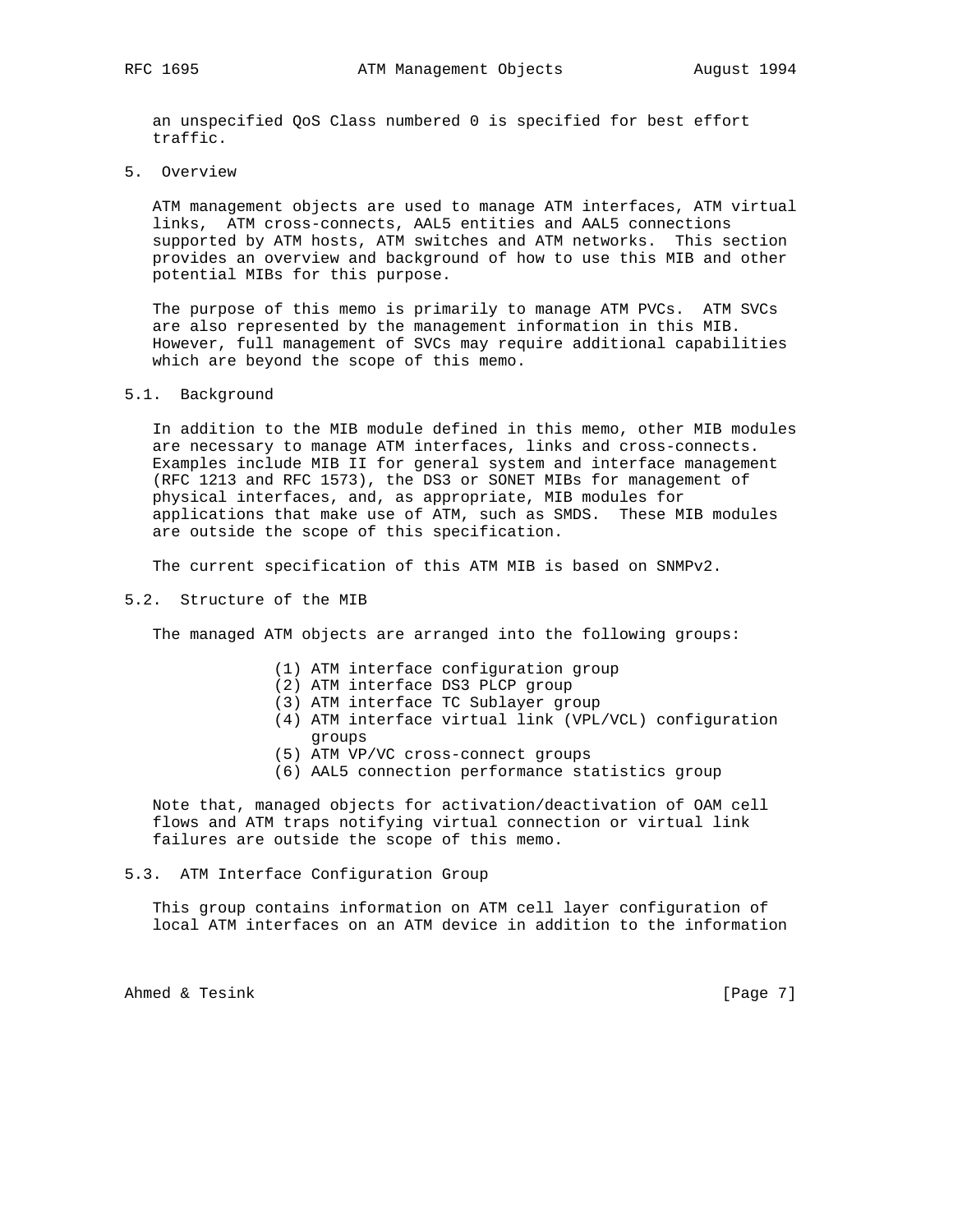on such interfaces contained in the ifTable.

5.4. ATM Interface DS3 PLCP and TC Layer Groups

 These groups provide performance statistics of the DS3 PLCP and TC sublayer of local ATM interfaces on a managed ATM device. DS3 PLCP and TC sublayer are currently used to carry ATM cells respectively over DS3 and SONET transmission paths.

5.5. ATM Virtual Link and Cross-Connect Groups

 ATM virtual link and cross-connect groups model bi-directional ATM virtual links and ATM cross-connects. The ATM VP/VC link groups are implemented in an ATM host, ATM switch and ATM network. The ATM switch and ATM network also implement the ATM VP/VC cross-connect groups. Both link and cross-connect groups are implemented in a carrier's network for Customer Network Management (CNM) purposes.

 The ATM virtual link groups are used to create, delete or modify ATM virtual links in an ATM host, ATM switch and ATM network. ATM virtual link groups along with the cross-connect groups are used to create, delete or modify ATM cross-connects in an ATM switch or ATM network (e.g., for CNM purposes).

- 6. Application of MIB II to ATM
- 6.1. The System Group

 For the purposes of the sysServices object in the System Group of MIB II [2], ATM is a data link layer protocol. Thus, for ATM switches and ATM networks, sysServices will have the value "2".

6.2. The Interface Group

 The Interfaces Group of MIB II defines generic managed objects for managing interfaces. This memo contains the media-specific extensions to the Interfaces Group for managing ATM interfaces.

 This memo assumes the interpretation of the Interfaces Group to be in accordance with [5] which states that the interfaces table (ifTable) contains information on the managed resource's interfaces and that each sub-layer below the internetwork layer of a network interface is considered an interface. Thus, the ATM cell layer interface is represented as an entry in the ifTable. This entry is concerned with the ATM cell layer as a whole, and not with individual virtual connections which are managed via the ATM-specific managed objects specified in this memo. The inter-relation of entries in the ifTable is defined by Interfaces Stack Group defined in [5].

Ahmed & Tesink [Page 8]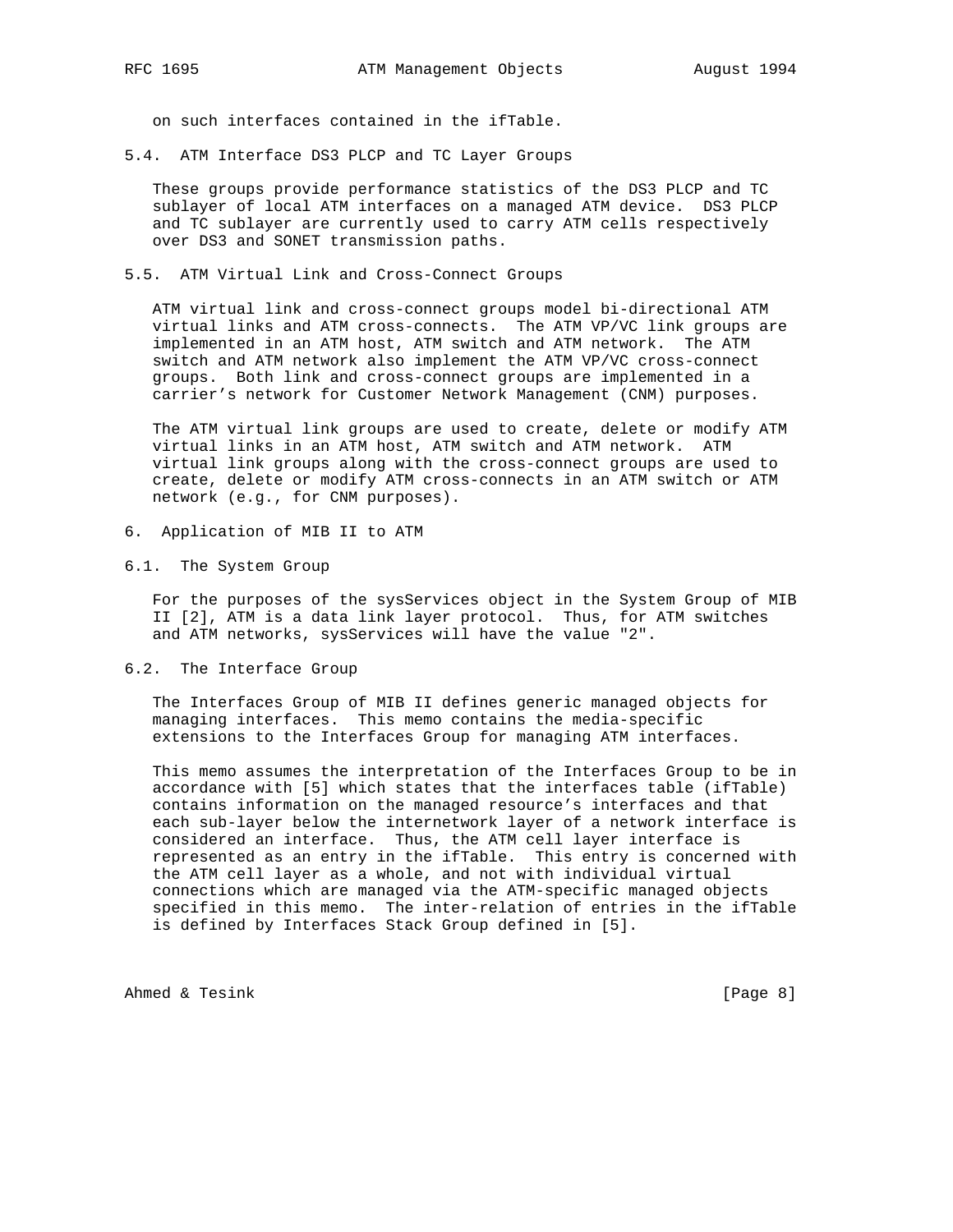# 6.2.1. Support of the ATM Cell Layer by ifTable

 Some specific interpretations of ifTable for the ATM cell layer follow.

> Object Use for the generic ATM layer ====== =============================

ifIndex Each ATM port is represented by an ifEntry.

ifDescr Description of the ATM interface.

ifType The value that is allocated for ATM is 37.

 ifSpeed The total bandwidth in bits per second for use by the ATM layer.

 ifPhysAddress The interface's address at the ATM protocol sublayer; the ATM address which would be used as the value of the Called Party Address Information Element (IE) of a signalling message for a connection which either: - would terminate at this interface, or - for which the Called Party Address IE would need to be replaced by the Called Party SubAddress IE before the message was forwarded to any other interface.

 For an interface on which signalling is not supported, then the interface does not necessarily have an address, but if it does, then ifPhysAddress is the address which would be used as above in the event that signalling were supported. If the interface has multiple such addresses, then ifPhysAddress is its primary address. If the interface has no addresses, then ifPhysAddress is an octet string of zero length. Address encoding is as per [9]. Note that addresses assigned for purposes other than those listed above (e.g., an address associated with the service provider side of a public network UNI) may be represented through atmInterfaceAdminAddress.

ifAdminStatus See [5].

 ifOperStatus Assumes the value down(2) if the ATM cell layer or any layer below that layer is down.

Ahmed & Tesink [Page 9]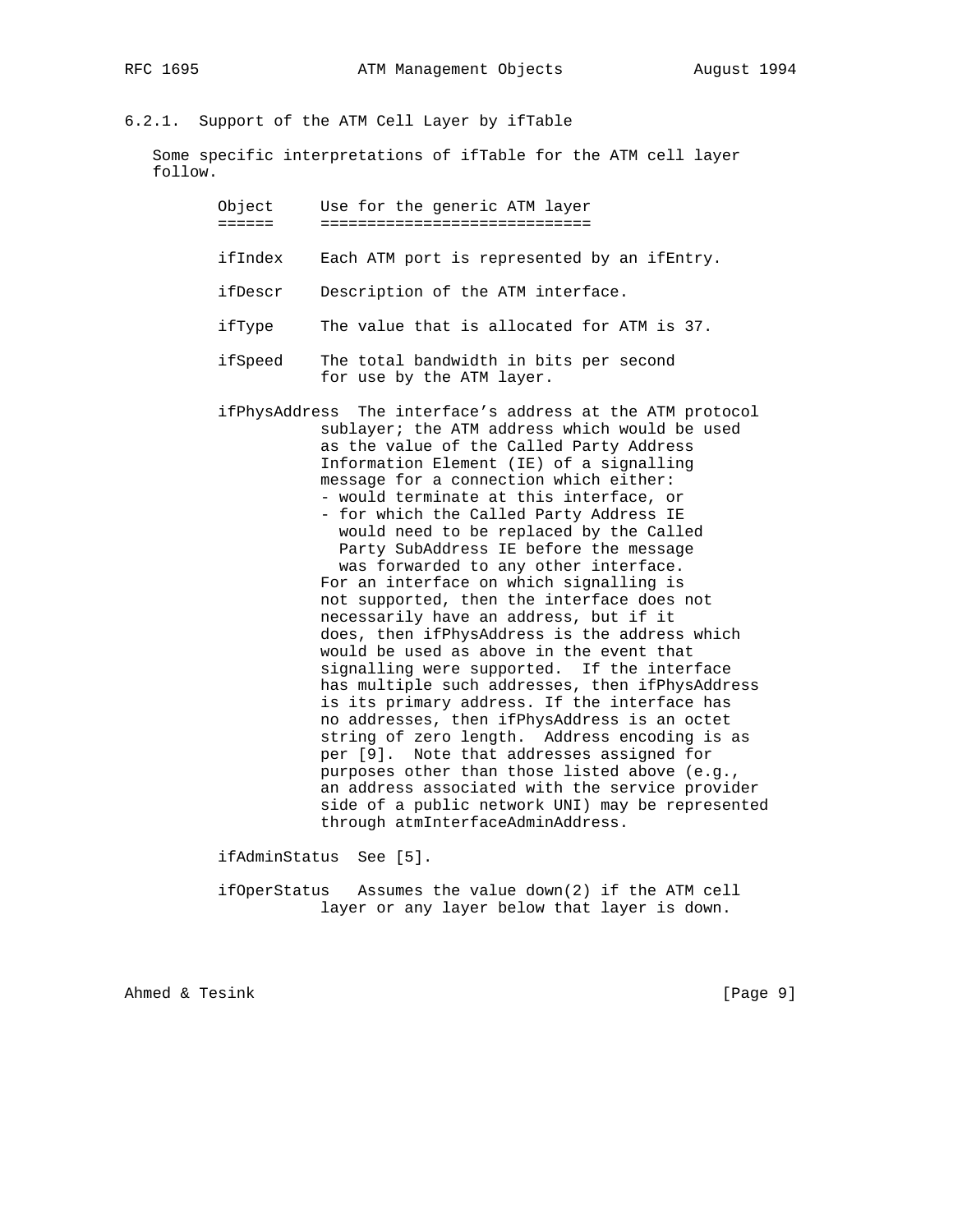ifLastChange See [5].

- ifInOctets The number of received octets over the interface, i.e., the number of received, assigned cells multiplied by 53.
- ifOutOctets The number of transmitted octets over the interface, i.e., the number of transmitted, assigned cells multiplied by 53.
- ifInErrors The number of cells dropped due to uncorrectable HEC errors.
- ifInUnknownProtos The number of received cells discarded during cell header validation, including cells with unrecognized VPI/VCI values, and cells with invalid cell header patterns. If cells with undefined PTI values are discarded, they are also counted here.

ifOutErrors See [5].

 ifName Textual name (unique on this system) of the interface or an octet string of zero length.

ifLinkUpDownTrapEnable Default is disabled (2).

ifConnectorPresent Set to false (2).

ifPromiscuousMode Set to false(2).

ifHighSpeed See [5].

 ifHCInOctets The 64-bit version of ifInOctets; supported if required by the compliance statements in [5].

 ifHCOutOctets The 64-bit version of ifOutOctets; supported if required by the compliance statements in [5].

7. Support of the AAL3/4 Based Interfaces

For the management of AAL3/4 CPCS layer, see [6].

8. Support of the AAL5 Managed Objects

 Support of AAL5 managed objects in an ATM switch and ATM host are described below.

Ahmed & Tesink [Page 10]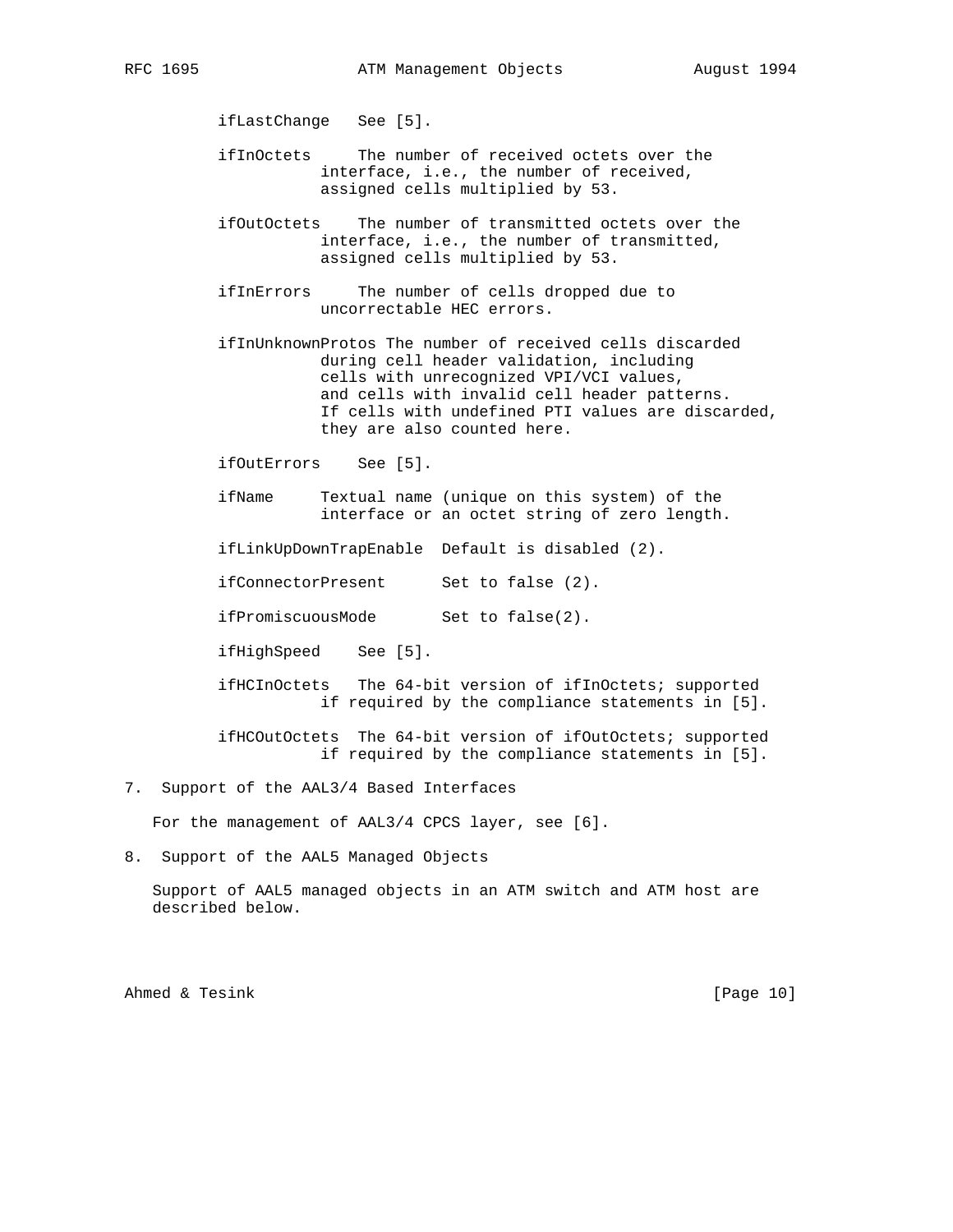#### 8.1. Managing AAL5 in a Switch

Managing AAL5 in a switch involves:

- (1) performance management of an AAL5 entity as an internal resource in a switch
- (2) performance management of AAL5 per virtual connection

 AAL5 in a switch is modeled as shown in Figures 4 and 5. AAL5 will be managed in a switch for only those virtual connections that carry AAL5 and are terminated at the AAL5 entity in the switch. Note that, the virtual channels within the ATM UNIs carrying AAL5 will be switched by the ATM switching fabric (termed as ATM Entity in the figure) to the virtual channels on a proprietary internal interface associated with the AAL5 process (termed as AAL5 Entity in the figure). Therefore, performance management of the AAL5 resource in the switch will be modeled using the ifTable through an internal (pseudo-ATM) virtual interface and the AAL5 performance management per virtual connection will be supported using an additional AAL5 connection table in the ATM MIB. The association between the AAL5 virtual link at the proprietary virtual, internal interface and the ATM virtual link at the ATM interface will be derived from the virtual channel cross-connect table and the virtual channel link table in the ATM MIB.



Figure 4 : Model of an AAL5 Entity in a Switch

Ahmed & Tesink [Page 11]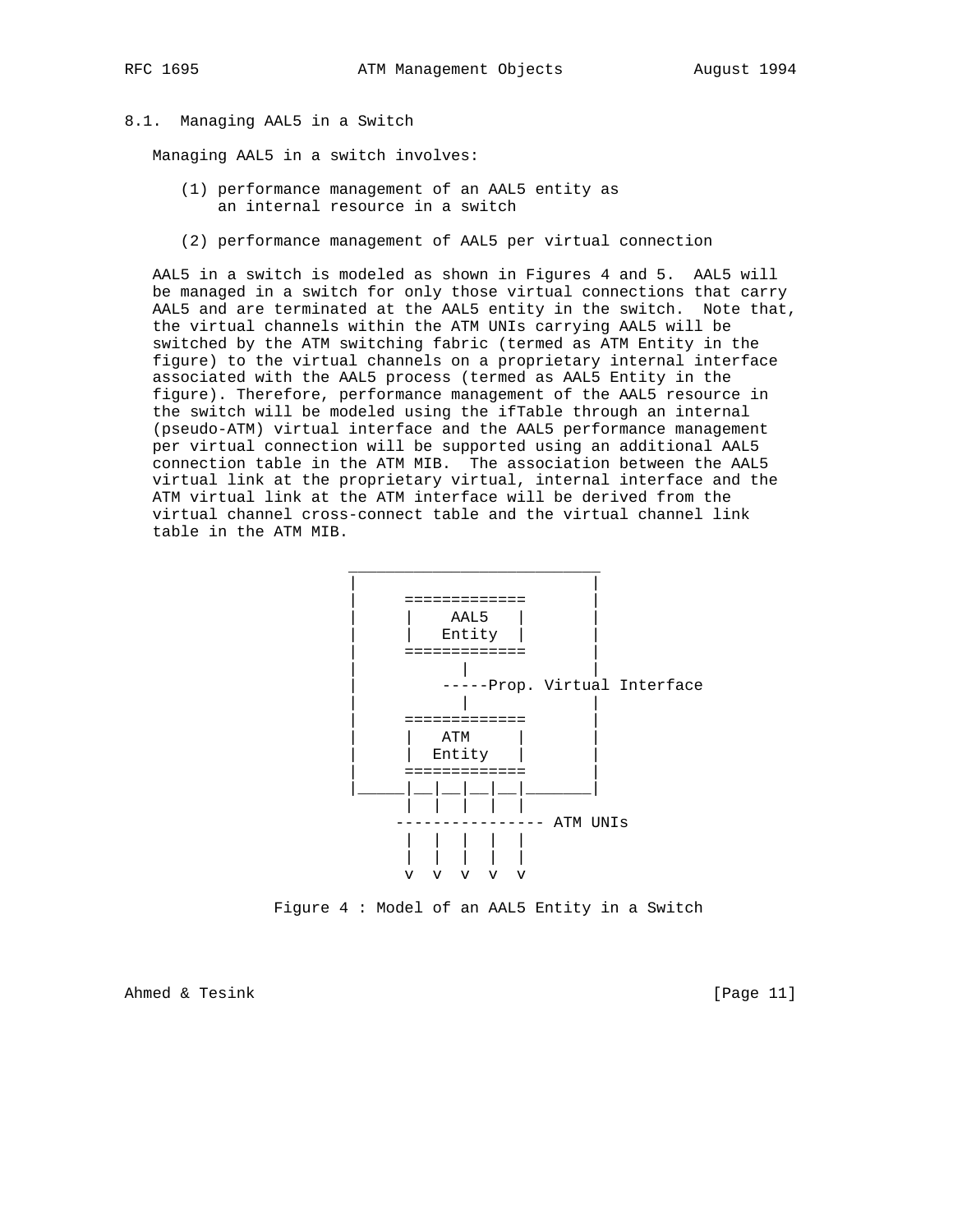| AAL5                       |
|----------------------------|
| Prop. Virtual<br>Interface |

Figure 5 : AAL5 Entity's Interface Stack in a Switch

# 8.2. Managing AAL5 in a Host

 Managing AAL5 in a host involves managing the AAL5 sublayer interface as shown in Figures 6 and 7. The AAL5 sublayer is stacked directly over the ATM sublayer. The ifTable is applied to the AAL5 sublayer as defined in Section 8.3.



Figure 6 : Model of an AAL5 Entity in a Host

| AAL5           |
|----------------|
| ATM Layer      |
| Physical Layer |

Ahmed & Tesink [Page 12]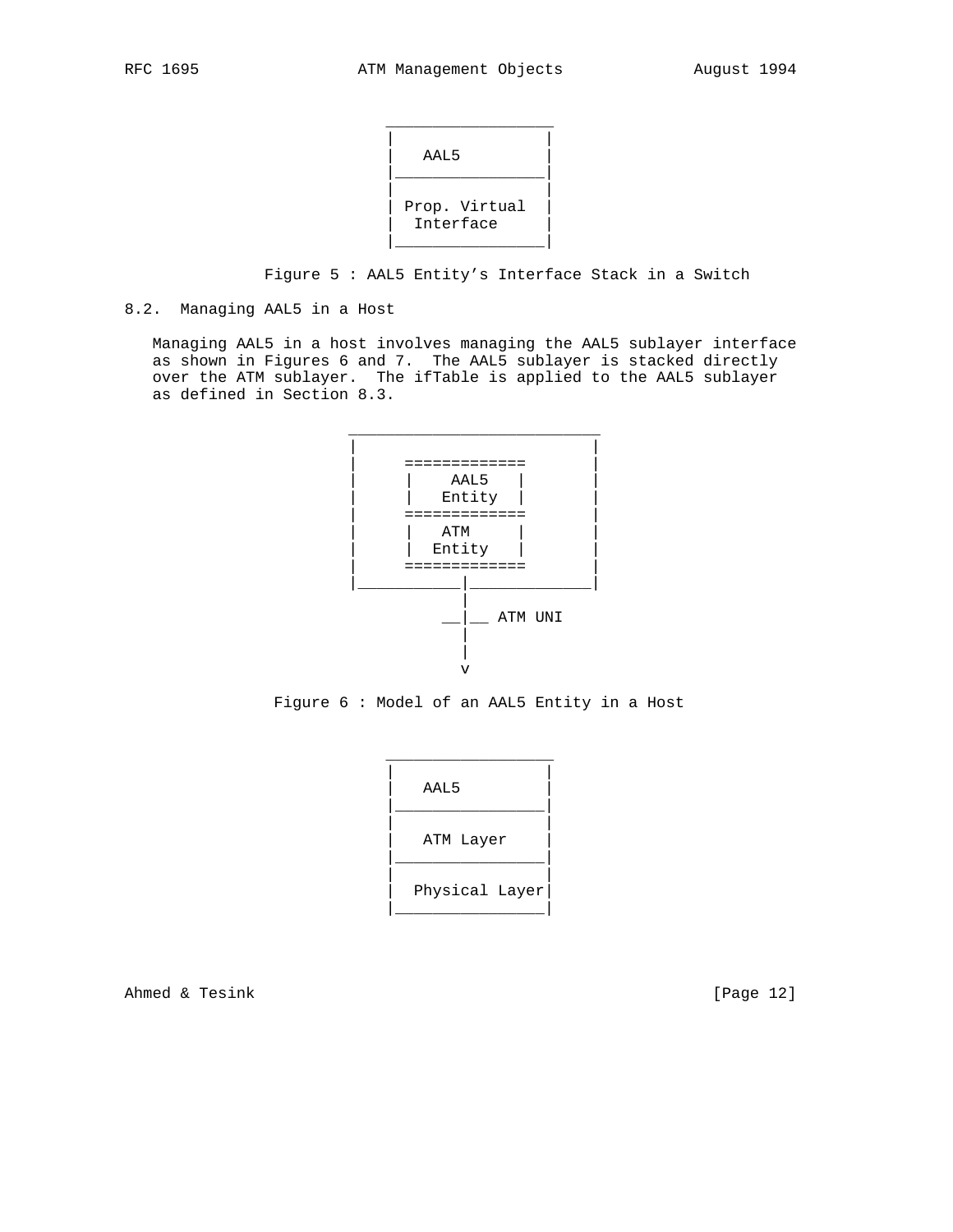Figure 7 : AAL5 Entity's Interface Stack in a Host

#### 8.3. Support of AAL5 by ifTable

 The AAL5 entity in an ATM device (e.g., switch or host) is managed using the ifTable. There are additional counters specified for AAL5 than those specified in the ATM B-ICI document [10]. Specific interpretations of ifTable for the AAL5 CPCS layer are as follows.

> Object Use for AAL5 CPCS layer entity ====== ==============================

- ifIndex Each AAL5 entity is represented by an ifEntry.
- ifDescr Description of the AAL5 entity.
- ifType The value that is allocated for AAL5 is 49.
- ifMtu Set to the largest PDU size for the AAL5 CPCS layer that can be processed by the AAL5 entity.
- ifSpeed Set to 0.
- ifPhysAddress An octet string of zero length.
- ifAdminStatus See [5].
- ifOperStatus Assumes the value down(2) if the AAL5 or any layer below that layer is down.
- ifLastChange See [5].
- ifInOctets The number of received AAL5 CPCS PDU octets.
- ifOutOctets The number of AAL5 CPCS PDU octets transmitted.
- ifInUcastPkts The number of received AAL5 CPCS PDUs passed to a higher-layer.
- ifOutUcastPkts The number of AAL5 CPCS PDUs received from a higher-layer for transmission. [Note: The number of AAL5 PDUs actually transmitted is the number received from a higher-layer for transmission minus any which are counted by ifOutErrors and ifOutDiscards.]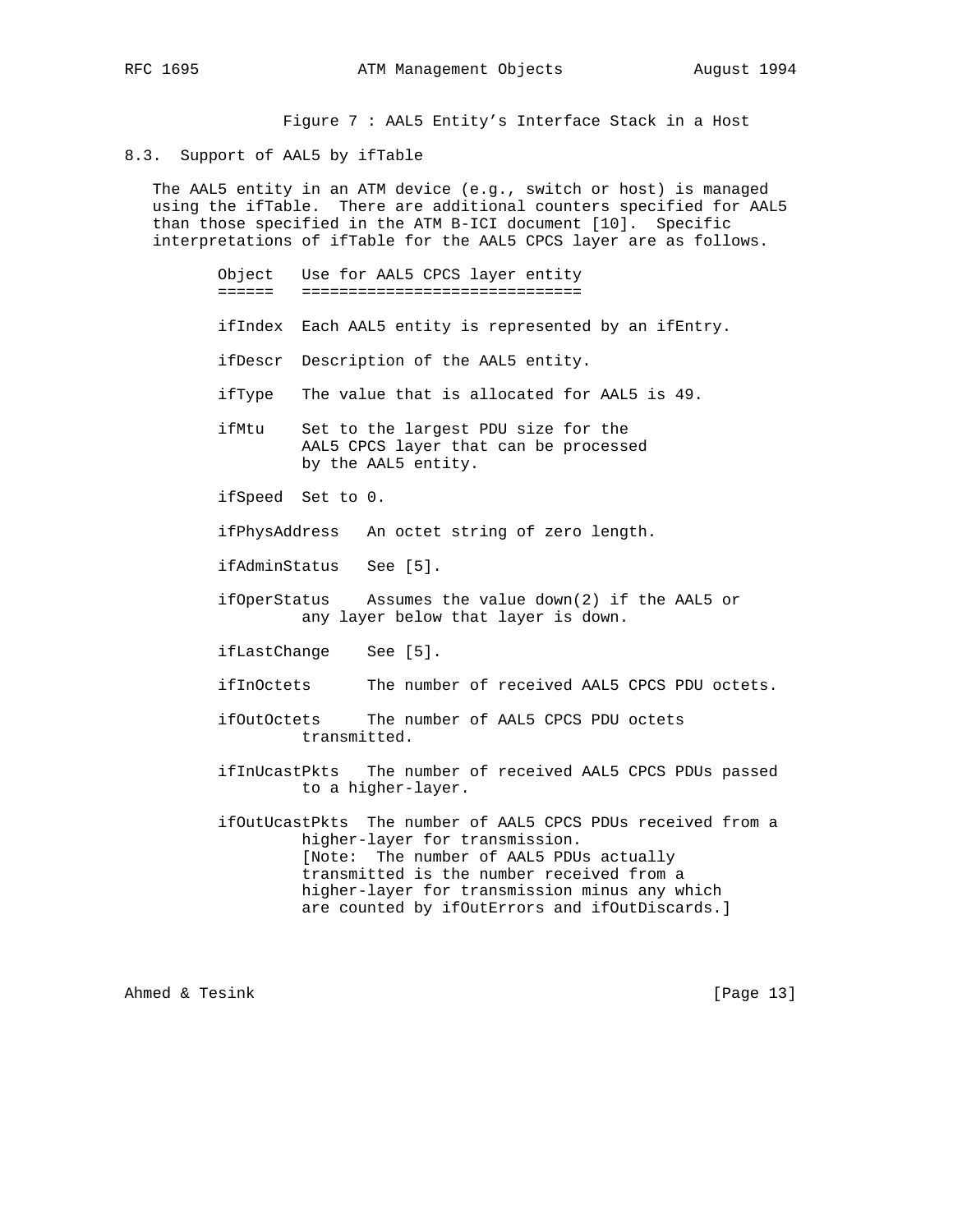ifInErrors Number of errored AAL5 CPCS PDUs received. The types of errors counted include CRC-32 errors, SAR time-out errors, and oversized SDU errors.

ifInUnknownProtos Set to 0.

- ifInDiscards Number of received AAL5 CPCS PDUs discarded. Possible reason may be input buffer overflow.
- ifOutErrors Number of AAL5 CPCS PDUs that could not be transmitted due to errors.

 ifOutDiscards Number of AAL5 CPCS PDUs received for transmission that are discarded. Possible reason may be output buffer overflow.

ifInMulticastPkts Set to 0.

ifInBroadcastPkts Set to 0.

ifOutMulticastPkts Set to 0.

ifOutBroadcastPkts Set to 0.

 ifName Textual name (unique on this system) of the AAL5 entity or an octet string of zero length.

ifHighSpeed Set to 0.

ifConnectorPresent Set to false (2).

ifPromiscuousMode Set to false(2).

ifLinkUpDownTrapEnable Default is disabled (2).

8.4. Support of Proprietary Virtual Interface by ifTable

 Specific interpretations of ifTable for the proprietary virtual, internal interface associated with an AAL5 entity in an ATM switch are as follows.

| Object Use for proprietary virtual, internal interface |  |  |
|--------------------------------------------------------|--|--|
| associated with AAL entities                           |  |  |

- ====== ===============================================
- ifIndex Each proprietary virtual, internal interface associated with AAL entities is represented by an

Ahmed & Tesink [Page 14]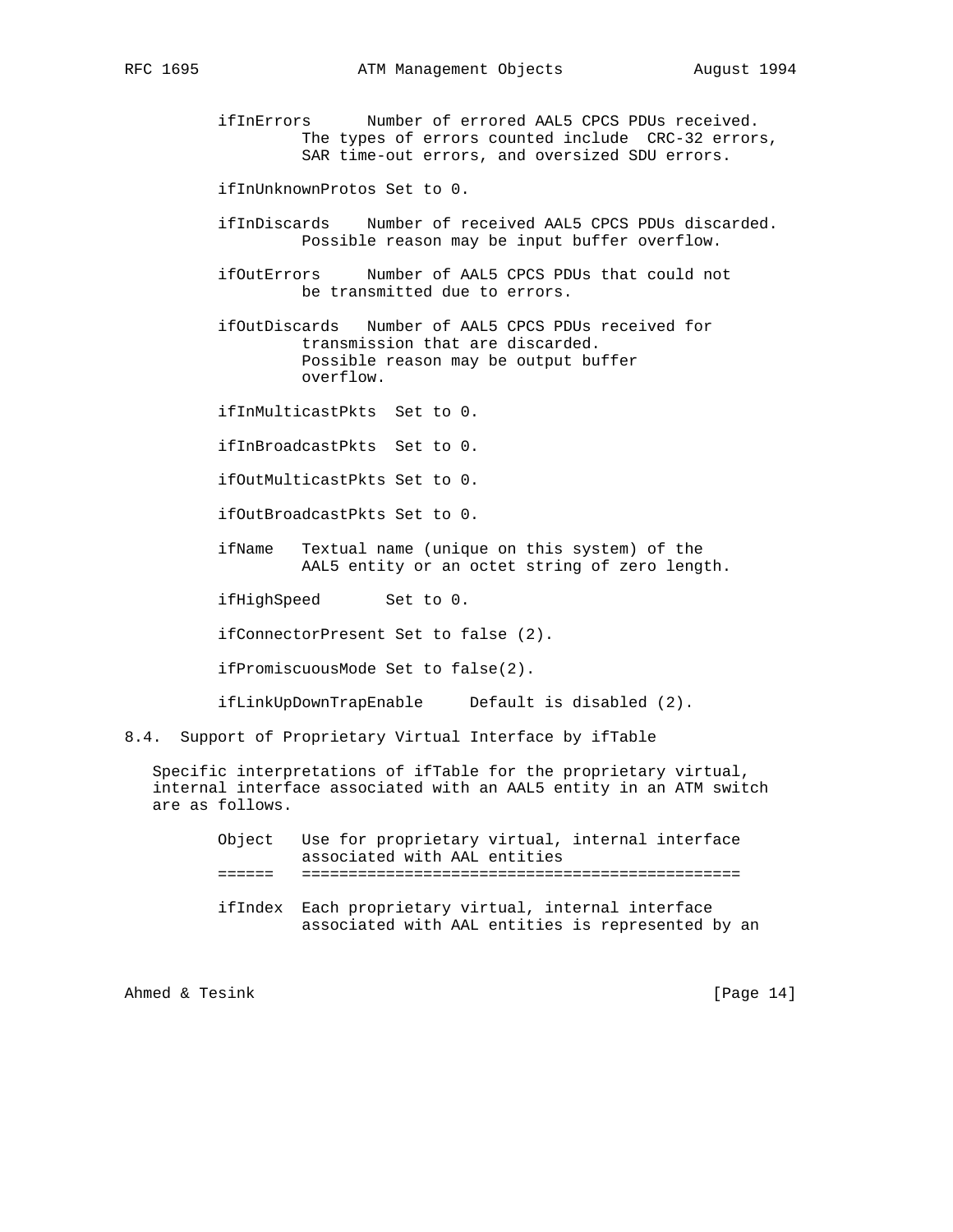ifEntry.

- ifDescr Description of the proprietary virtual, internal interface associated with AAL entities.
- ifType The value that is allocated for proprietary virtual, internal interface is 53.
- ifSpeed See [5]. Set to 0 if the speed is not known.
- ifPhysAddress See [5]. An octet string of zero length if no address is used for this interface.

ifAdminStatus See [5].

ifOperStatus See [5].

ifLastChange See [5].

 ifName Textual name (unique on this system) of the interface or an octet string of zero length.

ifHighSpeed See [5]. Set to 0 if the speed is not known.

ifConnectorPresent Set to false (2).

ifLinkUpDownTrapEnable Default is disabled (2).

8.5. AAL5 Connection Performance Statistics Group

 An AAL5 connection table is used to provide AAL5 performance information for each AAL5 virtual connection that is terminated at the AAL5 entity contained within an ATM switch or host.

9. ILMI MIB and the ATM Managed Objects

 The ILMI MIB is specified by the ATM Forum in UNI specification [9], to manage local ATM UNIs. The support of the ATM management functions by the ILMI MIB and those contained in this memo are compared in Table 1. In this table, "yes" in the "ILMI MIB" column indicates that the management functions are supported by the ILMI MIB. The MIB groups in the "This memo" column are the groups listed in Section 5.2.

 For that subset of management information which the ILMI MIB and this memo have in common, every effort has been made to retain identical semantics and syntax, even though the MIB objects are identified

Ahmed & Tesink [Page 15]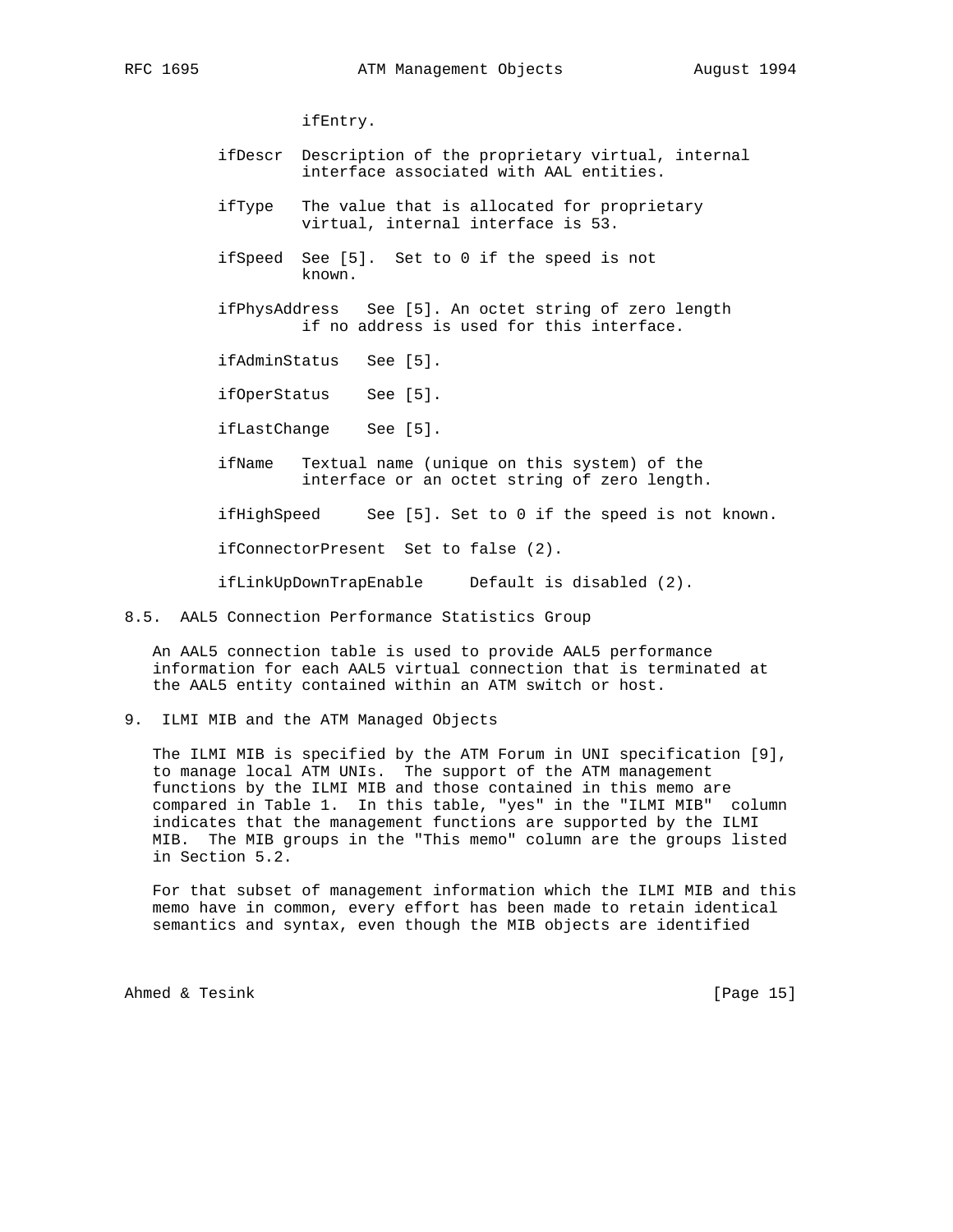$\mathcal{L}_\text{max} = \frac{1}{2} \sum_{i=1}^{n} \frac{1}{2} \sum_{i=1}^{n} \frac{1}{2} \sum_{i=1}^{n} \frac{1}{2} \sum_{i=1}^{n} \frac{1}{2} \sum_{i=1}^{n} \frac{1}{2} \sum_{i=1}^{n} \frac{1}{2} \sum_{i=1}^{n} \frac{1}{2} \sum_{i=1}^{n} \frac{1}{2} \sum_{i=1}^{n} \frac{1}{2} \sum_{i=1}^{n} \frac{1}{2} \sum_{i=1}^{n} \frac{1}{2} \sum_{i=1}^{n} \frac{1$ 

# using different OBJECT IDENTIFIERs.

Table 1 - Structuring of ATM Managed Objects

| ATM Mgmt.Inf.                                     | ATM Managed Objects                                                                                                                                                                                                                                                           | This<br>memo                      | ILMI<br>MIB |
|---------------------------------------------------|-------------------------------------------------------------------------------------------------------------------------------------------------------------------------------------------------------------------------------------------------------------------------------|-----------------------------------|-------------|
| Local Interface Information:                      |                                                                                                                                                                                                                                                                               |                                   |             |
| ATM interface:<br>physical layer<br>configuration | (1) port identifier<br>(2) physical transmission types<br>(3) operational status<br>(4) administrative status<br>(5) last change status                                                                                                                                       | ATM MIB<br>$gr.1* yes*$<br>MIB II |             |
| ATM interface:<br>cell layer<br>configuration     | (1) active VPI/VCI fields<br>(2) maximum number of VPCs/VCCs<br>(3) configured VPCs/VCCs<br>(4) ILMI VPI/VCI values<br>(5) ATM address type<br>(6) ATM administrative address                                                                                                 | ATM MIB<br>qr.1                   | yes<br>* *  |
| cell layer<br>performance                         | ATM interface: (1) received/transmitted cells<br>(2) cells with HEC error<br>(3) cell header validation errors                                                                                                                                                                | MIB II                            | yes         |
| PLCP & TC<br>layer<br>performance                 | ATM interface: (1)DS3 PLCP severely errored<br>framing seconds<br>(2) DS3 PLCP unavailable seconds<br>(3) DS3 PLCP alarm state<br>(4) out of cell delineation events<br>(5)TC alarm state                                                                                     | ATM MIB<br>gr. $2, 3$             | no          |
| VP/VC link:<br>configuration                      | (1) VPI or VPI/VCI value<br>(2) VCL or VPL operational status<br>(3) VCL/VPL administrative status<br>(4) VCL/VPL last change status<br>$(5)$ transmit/receive traffic/QoS<br>parameters<br>(6) AAL type<br>(7) transmit/receive AAL5 SDU size<br>(8) AAL5 encapsulation type | ATM MIB<br>gr. $4$ yes            | ***         |

Ahmed & Tesink [Page 16]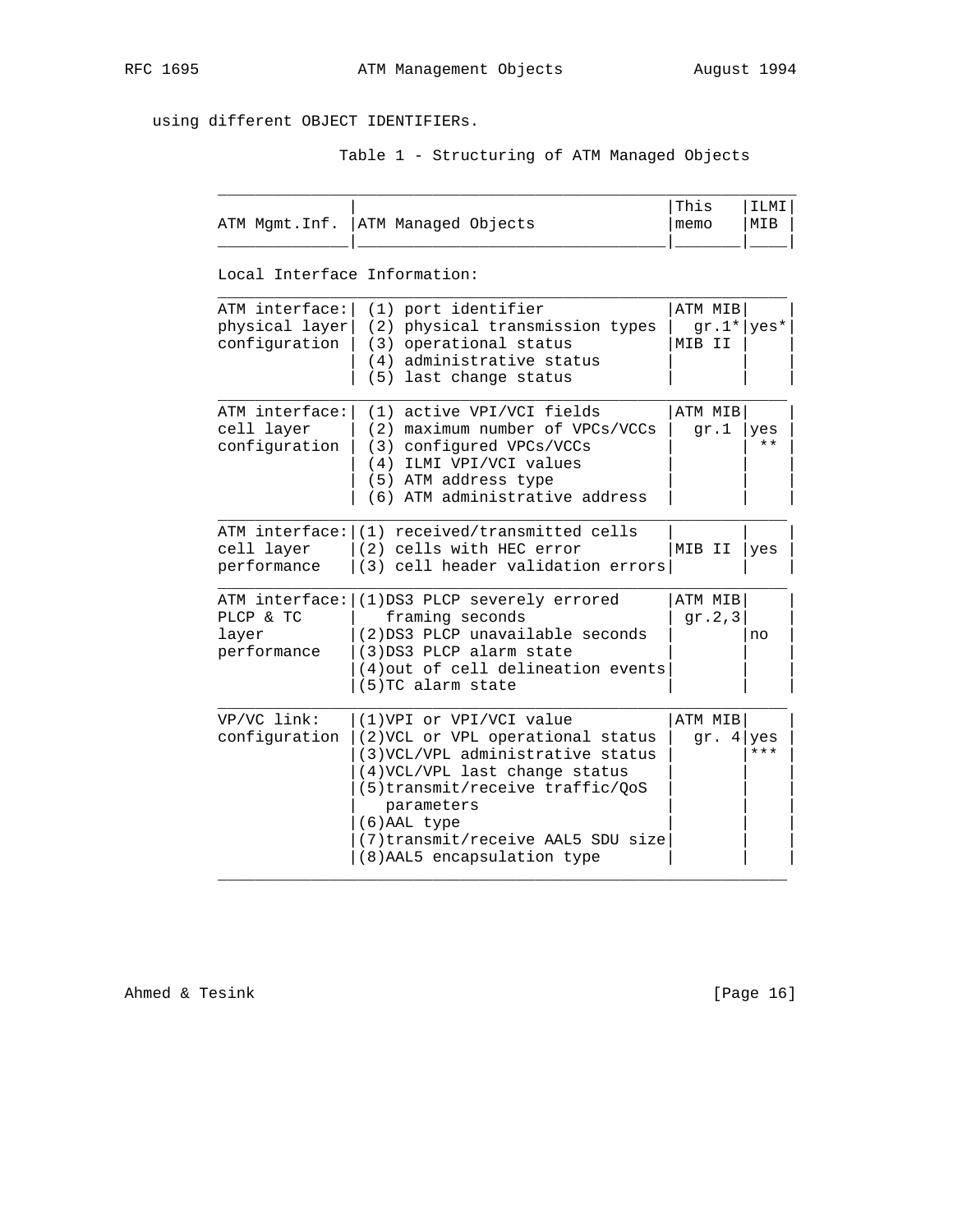| VP/VC         | (1) cross-connect identifier                           |            |
|---------------|--------------------------------------------------------|------------|
| configuration | $Cross-connected:   (2)$ port identifier of one<br>end |            |
|               | (3) port identifier of the other                       | ATM MIB    |
|               | end                                                    | gr. $5 no$ |
|               | (4) VPI or VPI/VCI value                               |            |
|               | of one end                                             |            |
|               | (5) VPI or VPI/VCI value of                            |            |
|               | the other end                                          |            |
|               | $(6)$ VC/VP cross-connect                              |            |
|               | operational status                                     |            |
|               | (7) VC/VP cross-connect                                |            |
|               | administrative status                                  |            |
|               | $(8)$ VC/VP last change status                         |            |
| VCC AAL5 CPCS | (1) PDUs discarded for CRC errors                      | ATM MIB    |
| layer:        | (2) PDUs discarded due to                              | qr.6       |
| performance   | reassembly time out                                    |            |
|               | (3) PDUs discarded due to large                        |            |
|               | SDUs                                                   |            |
| AAL5 entity:  | (1) received/transmitted PDUs                          |            |
|               | (2) PDUs discarded due to                              |            |
|               | protocol errors                                        | MIB II     |
|               | $(3)$ a set of configuration/state                     |            |
|               |                                                        |            |

 \*The operational, administrative, and last change status of the ATM interface and the physical transmission type shall be supported by the interface table in MIB II (RFC 1213, RFC 1573). ILMI does not contain the administrative and last change status of the ATM interface.

 \*\* The ILMI MIB does not contain information on the ATM address type and the ATM administrative address assigned at the ATM interface.

 \*\*\*The ILMI MIB contains local and end-to-end operational status of the VPC/VCC segment. However, it does not contain the VPC/VCC administrative and last change status and the VCC AAL information.

Ahmed & Tesink [Page 17]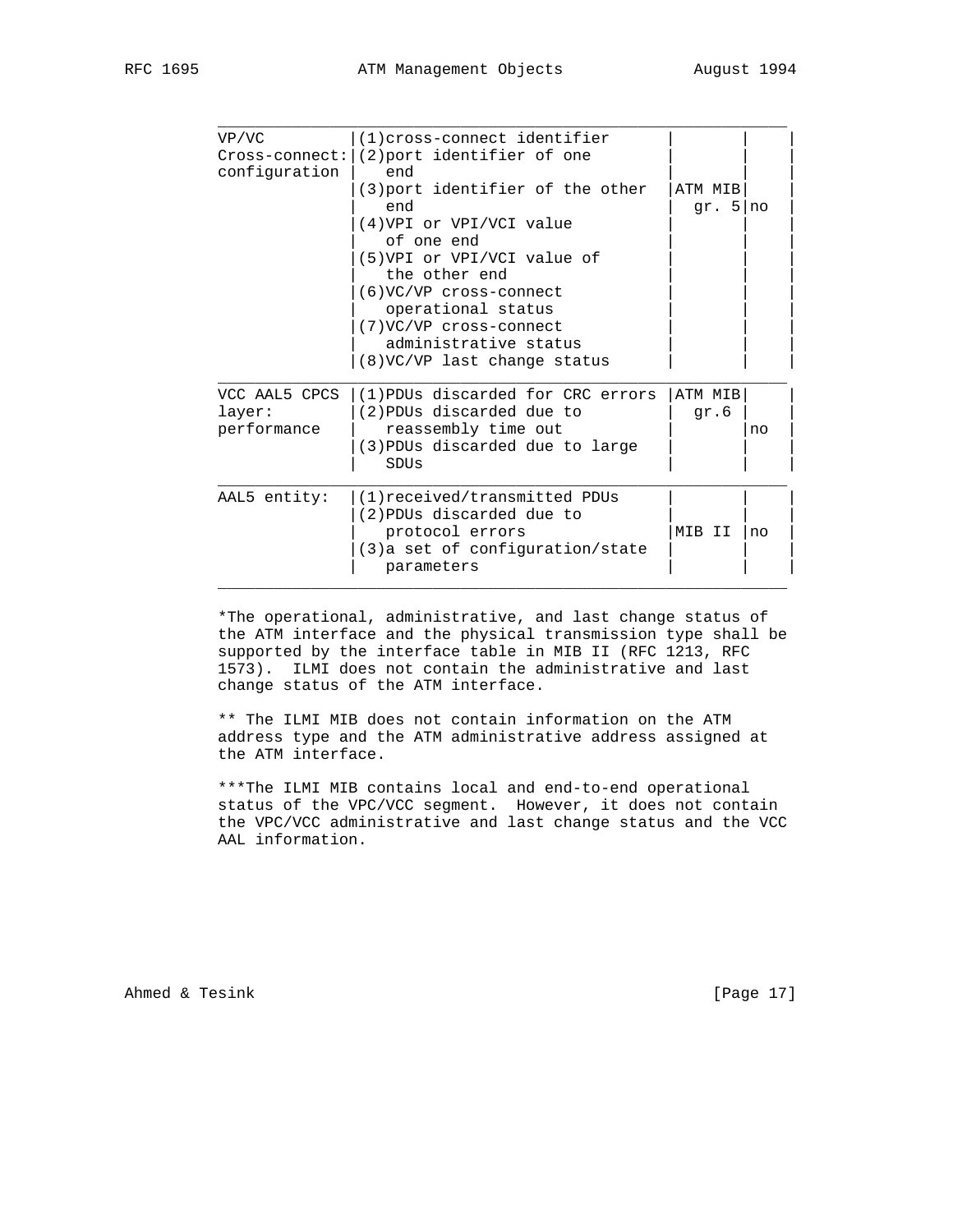```
10. Definitions
               ATM-MIB DEFINITIONS ::= BEGIN
               IMPORTS
                 MODULE-IDENTITY, OBJECT-TYPE, OBJECT-IDENTITY,
                  Counter32, Integer32, IpAddress
                     FROM SNMPv2-SMI
                 TEXTUAL-CONVENTION, DisplayString,
                  TimeStamp, RowStatus
                     FROM SNMPv2-TC
                  MODULE-COMPLIANCE, OBJECT-GROUP
                     FROM SNMPv2-CONF
                  ifIndex, mib-2
                    FROM RFC1213-MIB;
               atmMIB MODULE-IDENTITY
                   LAST-UPDATED "9406072245Z"
                   ORGANIZATION "IETF AToM MIB Working Group"
                   CONTACT-INFO
                     " Masuma Ahmed
                       Postal: Bellcore
                                331 Newman Springs Road
                                Red Bank, NJ 07701
US
 Tel: +1 908 758 2515
 Fax: +1 908 758 4131
                       E-mail: mxa@mail.bellcore.com
                                Kaj Tesink
                       Postal: Bellcore
                                331 Newman Springs Road
                                Red Bank, NJ 07701
US
                      Tel: +1 908 758 5254<br>Fax: +1 908 758 4196
                               Fax: +1 908 758 4196
                       E-mail: kaj@cc.bellcore.com"
                   DESCRIPTION
                     "This is the MIB Module for ATM and AAL5-related
                     objects for managing ATM interfaces, ATM virtual
                     links, ATM cross-connects, AAL5 entities, and
                     and AAL5 connections."
                   ::= { mib-2 37 }
               atmMIBObjects OBJECT IDENTIFIER ::= {atmMIB 1}
               -- This ATM MIB Module consists of the following groups:
```
Ahmed & Tesink [Page 18]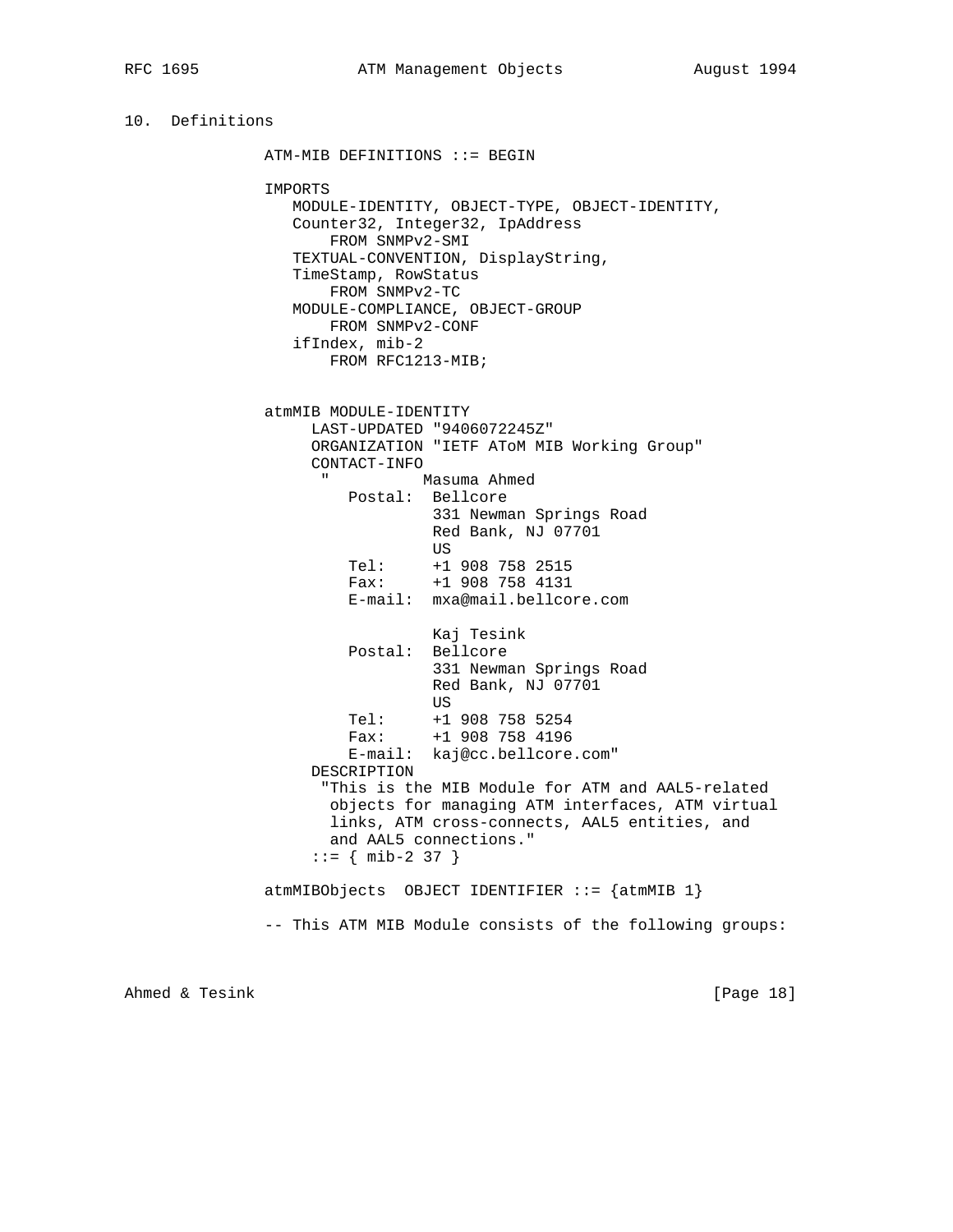-- (1) ATM Interface configuration group

 -- (2) ATM Interface DS3 PLCP group -- (3) ATM Interface TC Sublayer group -- (4) ATM Interface VPL configuration group -- (5) ATM Interface VCL configuration group -- (6) ATM VP Cross Connect group -- (7) ATM VC Cross Connect group -- (8) ATM Interface AAL5 VCC performance statistics -- group IfIndex ::= TEXTUAL-CONVENTION STATUS current DESCRIPTION "The value of this object identifies the interface for which the entry contains management information. The value of this object for a particular interface has the same value as the ifIndex object, defined in RFC 1213, for the same interface." SYNTAX Integer32 AtmTrafficDescrParamIndex ::= TEXTUAL-CONVENTION STATUS current DESCRIPTION "The value of this object identifies the row in the atmTrafficDescrParamTable." SYNTAX Integer32 atmTrafficDescriptorTypes OBJECT IDENTIFIER ::= {atmMIBObjects 1} -- The following values are defined for use as -- possible values of the ATM traffic descriptor type. -- ATM Forum specified seven types of ATM traffic -- descriptors. atmNoTrafficDescriptor OBJECT-IDENTITY STATUS current DESCRIPTION "This identifies the no ATM traffic descriptor type. Parameters 1, 2, 3, 4, and 5 are not used. This traffic descriptor type can be used for best effort traffic." ::= { atmTrafficDescriptorTypes 1} atmNoClpNoScr OBJECT-IDENTITY

Ahmed & Tesink [Page 19]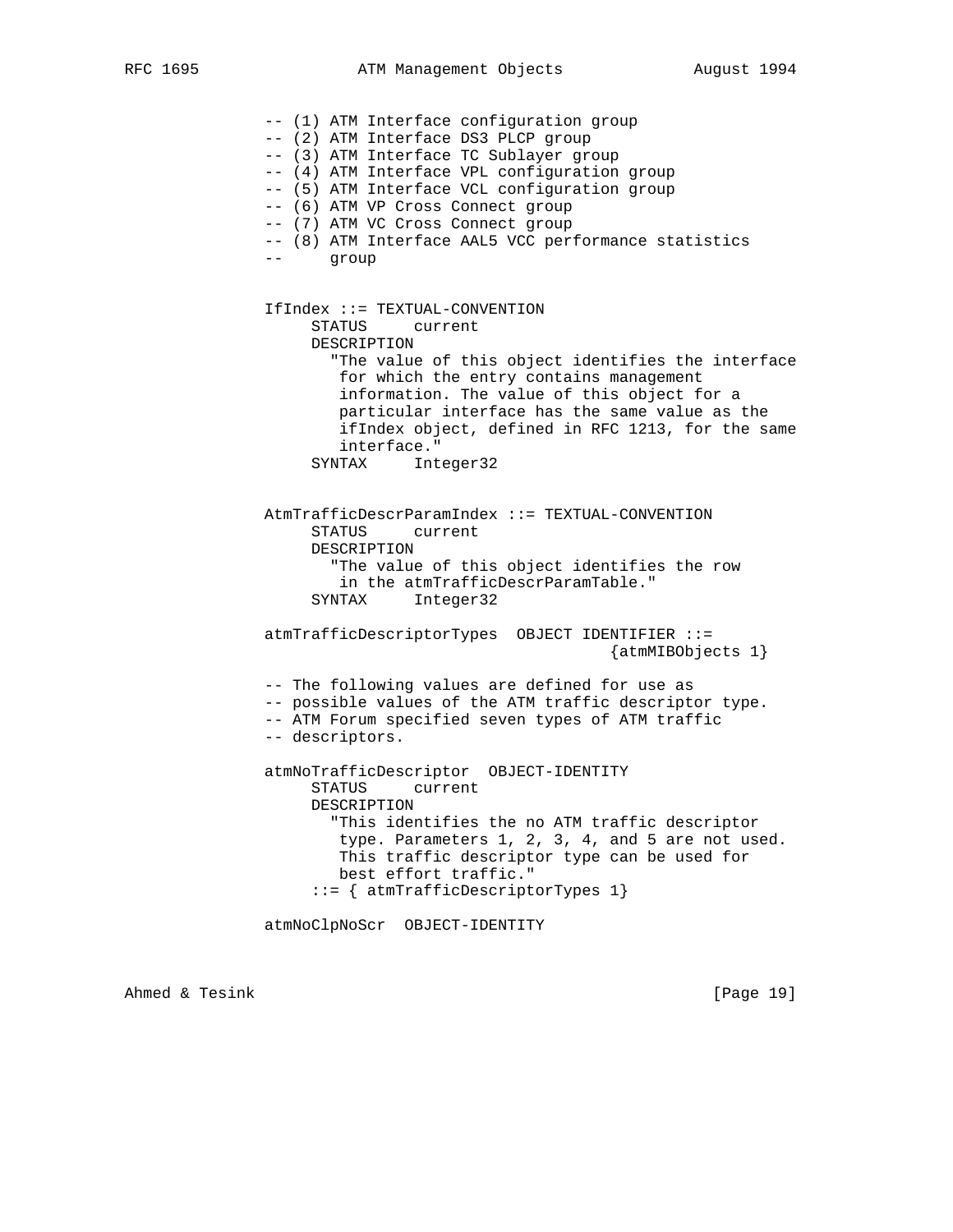STATUS current DESCRIPTION "This traffic descriptor is for no CLP and no Sustained Cell Rate. The use of the parameter vector for this type: Parameter 1: CLP=0+1 peak cell rate in cells per second Parameter 2: not used Parameter 3: not used Parameter 4: not used Parameter 5: not used. This traffic descriptor type can be used for best effort traffic." ::= { atmTrafficDescriptorTypes 2} atmClpNoTaggingNoScr OBJECT-IDENTITY STATUS current DESCRIPTION "This traffic descriptor is for no CLP without tagging and no Sustained Cell Rate. The use of the parameter vector for this type: Parameter 1: CLP=0+1 peak cell rate in cells per second Parameter 2: CLP=0 peak cell rate in cells per second Parameter 3: not used Parameter 4: not used Parameter 5: not used." ::= { atmTrafficDescriptorTypes 3} atmClpTaggingNoScr OBJECT-IDENTITY STATUS current DESCRIPTION "This traffic descriptor is for CLP with tagging and no Sustained Cell Rate. The use of the parameter vector for this type: Parameter 1: CLP=0+1 peak cell rate in cells per second Parameter 2: CLP=0 peak cell rate in cells per second with excess traffic tagged as CLP=1 Parameter 3: not used Parameter 4: not used Parameter 5: not used." ::= { atmTrafficDescriptorTypes 4} atmNoClpScr OBJECT-IDENTITY STATUS current

Ahmed & Tesink [Page 20]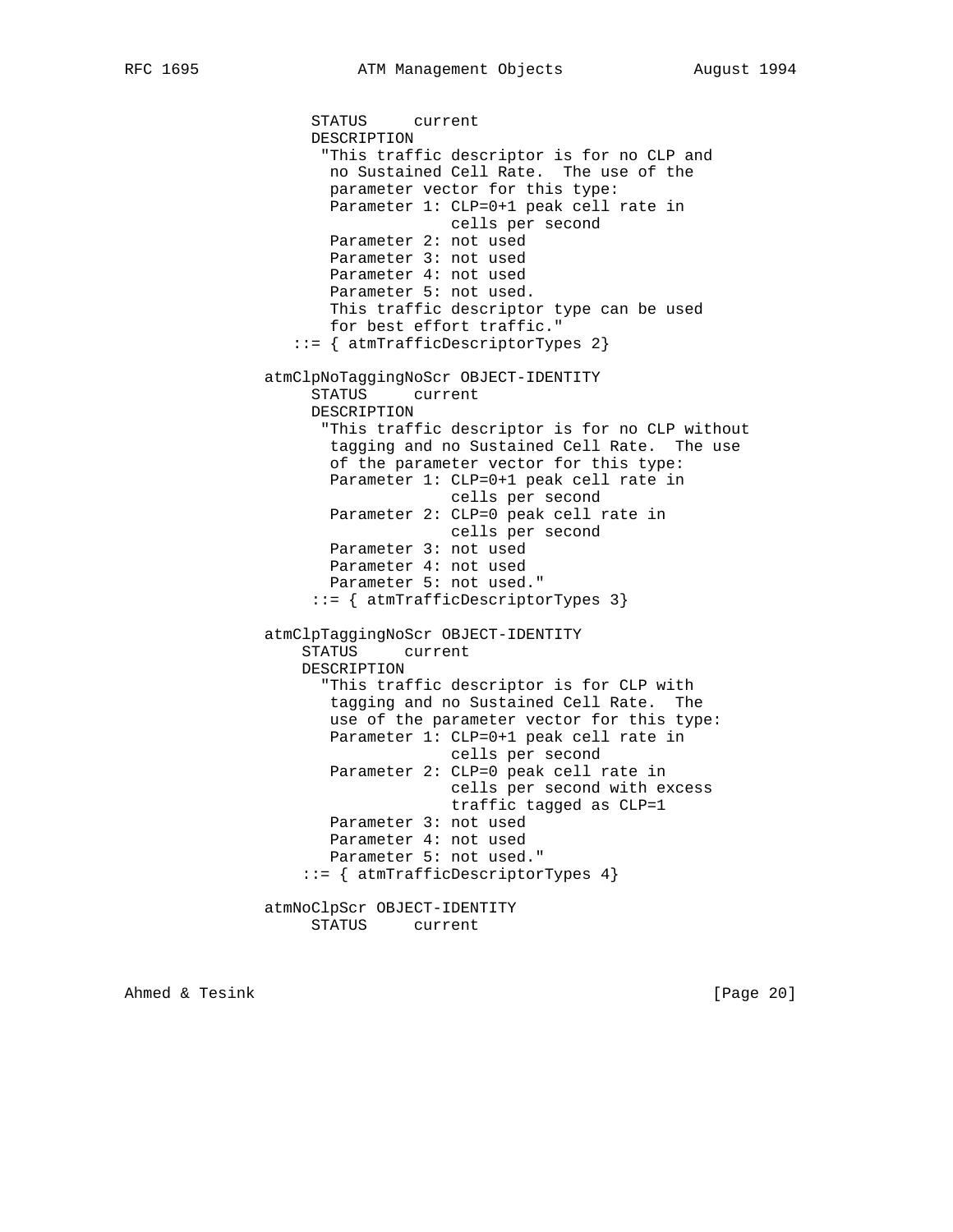DESCRIPTION "This traffic descriptor is for no CLP with Sustained Cell Rate. The use of the parameter vector for this type: Parameter 1: CLP=0+1 peak cell rate in cells per second Parameter 2: CLP=0+1 sustained cell rate in cells per second Parameter 3: CLP=0+1 maximum burst size in cells Parameter 4: not used Parameter 5: not used." ::= { atmTrafficDescriptorTypes 5} atmClpNoTaggingScr OBJECT-IDENTITY STATUS current DESCRIPTION "This traffic descriptor is for CLP with Sustained Cell Rate and no tagging. The use of the parameter vector for this type: Parameter 1: CLP=0+1 peak cell rate in cells per second Parameter 2: CLP=0 sustained cell rate in cells per second Parameter 3: CLP=0 maximum burst size in cells Parameter 4: not used Parameter 5: not used." ::= { atmTrafficDescriptorTypes 6} atmClpTaggingScr OBJECT-IDENTITY STATUS current DESCRIPTION "This traffic descriptor is for CLP with tagging and Sustained Cell Rate. The use of the parameter vector for this type: Parameter 1: CLP=0+1 peak cell rate in cells per second Parameter 2: CLP=0 sustained cell rate in cells per second with excess traffic tagged as CLP=1 Parameter 3: CLP=0 maximum burst size in cells Parameter 4: not used Parameter 5: not used." ::= { atmTrafficDescriptorTypes 7} -- ATM Interface Configuration Parameters Group

Ahmed & Tesink [Page 21]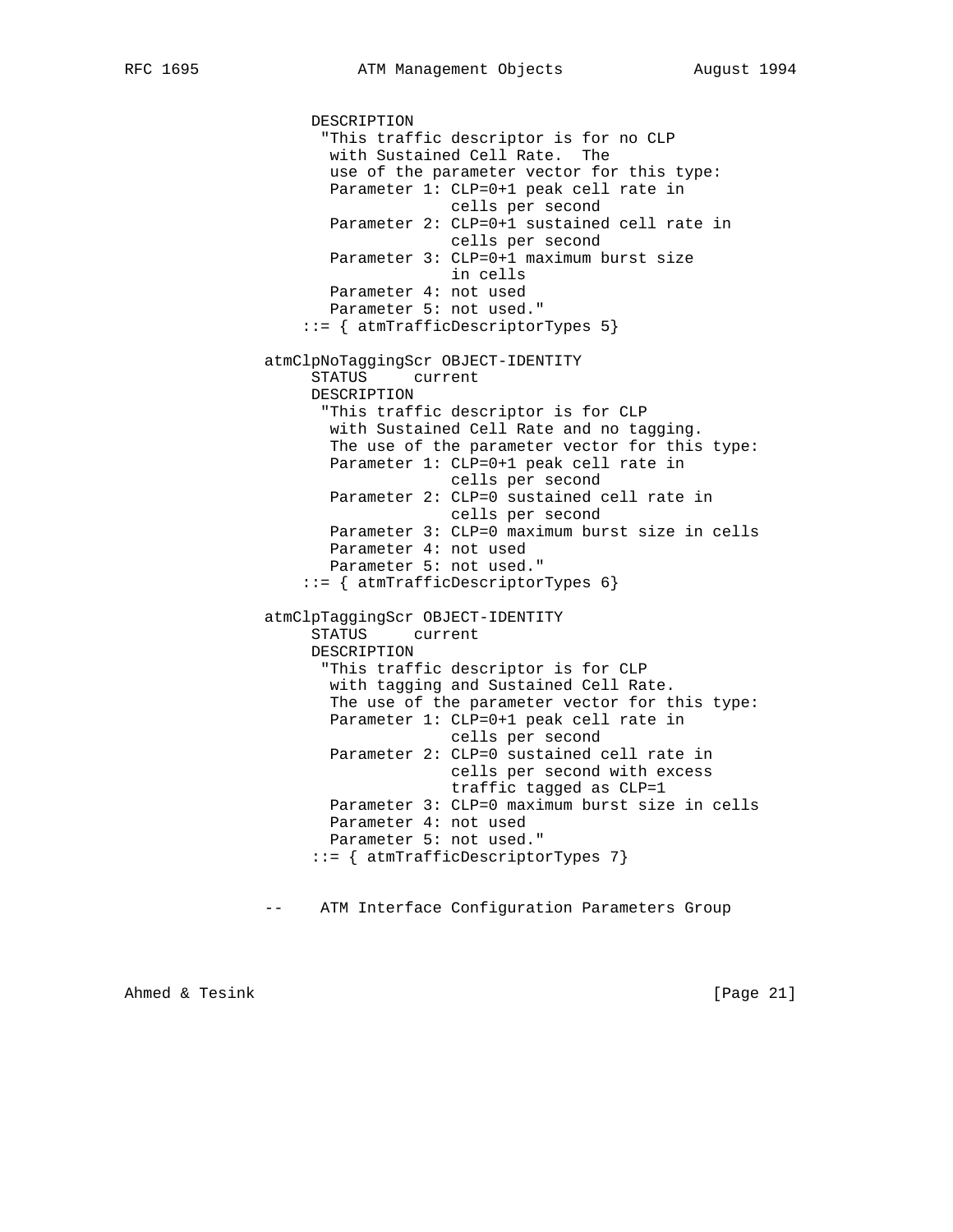```
 -- This group contains ATM specific
             -- configuration information associated with
             -- an ATM interface beyond those
             -- supported using the ifTable.
             atmInterfaceConfTable OBJECT-TYPE
                SYNTAX SEQUENCE OF AtmInterfaceConfEntry
                MAX-ACCESS not-accessible
                STATUS current
                DESCRIPTION
                 "This table contains ATM local interface
                  configuration parameters, one entry per ATM
                  interface port."
                ::= { atmMIBObjects 2 }
             atmInterfaceConfEntry OBJECT-TYPE
                SYNTAX AtmInterfaceConfEntry
                MAX-ACCESS not-accessible
                STATUS current
                DESCRIPTION
                 "This list contains ATM interface configuration
                  parameters and state variables."
                 INDEX { ifIndex }
                 ::= { atmInterfaceConfTable 1}
             AtmInterfaceConfEntry ::= SEQUENCE {
atmInterfaceMaxVpcs Manusculing INTEGER,
atmInterfaceMaxVccs Manusculing INTEGER,
atmInterfaceConfVpcs MINTEGER,
atmInterfaceConfVccs MINTEGER,
 atmInterfaceMaxActiveVpiBits INTEGER,
 atmInterfaceMaxActiveVciBits INTEGER,
atmInterfaceIlmiVpi in INTEGER,
atmInterfaceIlmiVci INTEGER,
 atmInterfaceAddressType INTEGER,
 atmInterfaceAdminAddress OCTET STRING,
                 atmInterfaceMyNeighborIpAddress IpAddress,
                 atmInterfaceMyNeighborIfName DisplayString
 }
             atmInterfaceMaxVpcs OBJECT-TYPE
               SYNTAX INTEGER (0..4096)
                MAX-ACCESS read-write
                STATUS current
                DESCRIPTION
                  "The maximum number of VPCs (PVCs and SVCs)
                  supported at this ATM interface. At the ATM UNI,
```
Ahmed & Tesink [Page 22]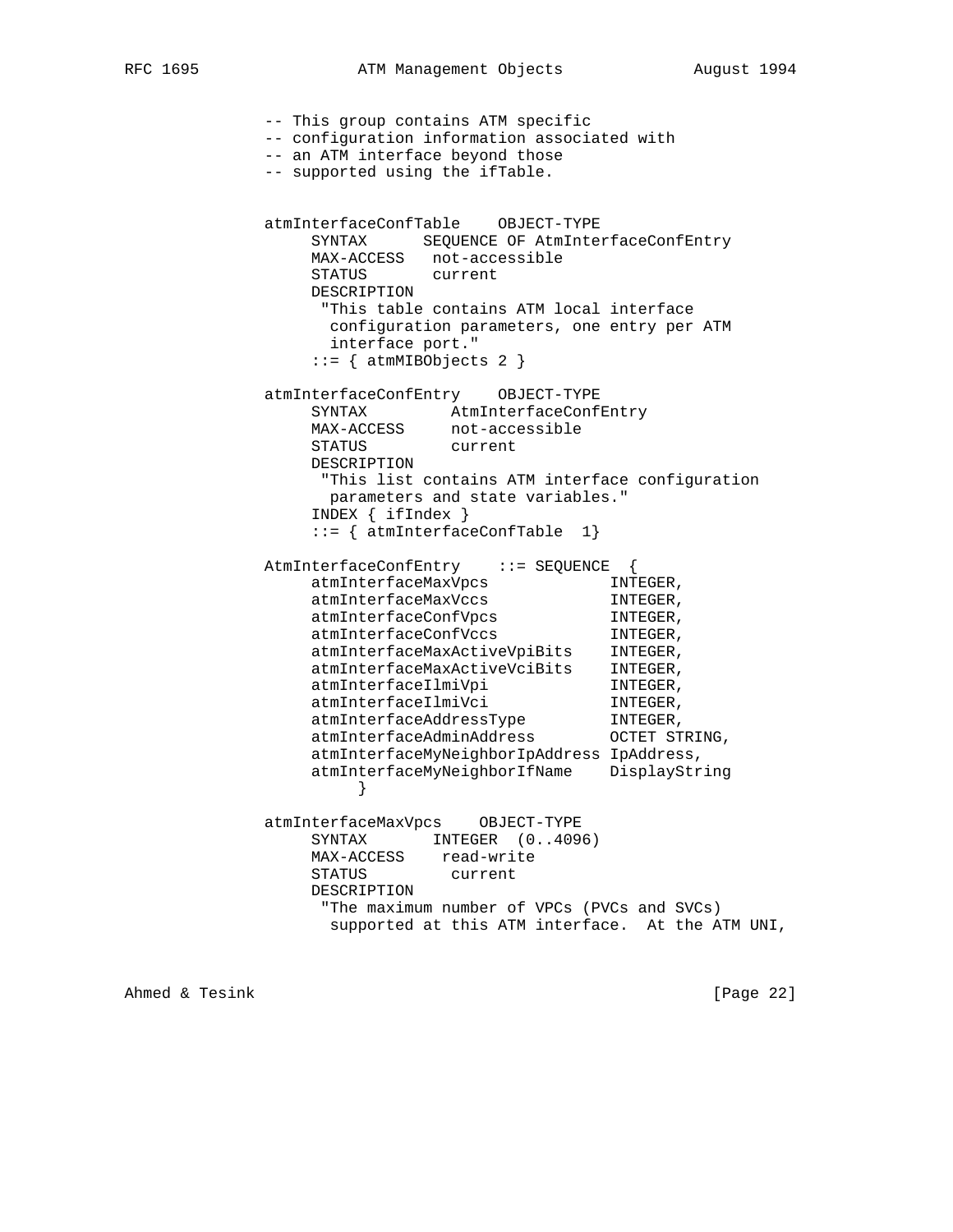the maximum number of VPCs (PVCs and SVCs) ranges from 0 to 256 only." ::= { atmInterfaceConfEntry 1} atmInterfaceMaxVccs OBJECT-TYPE SYNTAX INTEGER (0..65536) MAX-ACCESS read-write STATUS current DESCRIPTION "The maximum number of VCCs (PVCs and SVCs) supported at this ATM interface." ::= { atmInterfaceConfEntry 2} atmInterfaceConfVpcs OBJECT-TYPE SYNTAX INTEGER (0..4096) MAX-ACCESS read-only STATUS current DESCRIPTION "The number of VPCs (PVCs and SVCs) configured for use at this ATM interface. At the ATM UNI, the configured number of VPCs (PVCs and SVCs) can range from 0 to 256 only." ::= { atmInterfaceConfEntry 3} atmInterfaceConfVccs OBJECT-TYPE SYNTAX INTEGER (0..65536) MAX-ACCESS read-only STATUS current DESCRIPTION "The number of VCCs (PVCs and SVCs) configured for use at the ATM interface." ::= { atmInterfaceConfEntry 4} atmInterfaceMaxActiveVpiBits OBJECT-TYPE SYNTAX INTEGER  $(0..12)$ <br>MAX-ACCESS read-write SINIAA<br>MAX-ACCESS read-wri<br>STATUS current STATUS DESCRIPTION "The maximum number of active VPI bits configured for use at the ATM interface. At the ATM UNI, the maximum number of active VPI bits configured for use ranges from 0 to 8 only." ::= { atmInterfaceConfEntry 5} atmInterfaceMaxActiveVciBits OBJECT-TYPE SYNTAX INTEGER  $(0..16)$ 

Ahmed & Tesink [Page 23]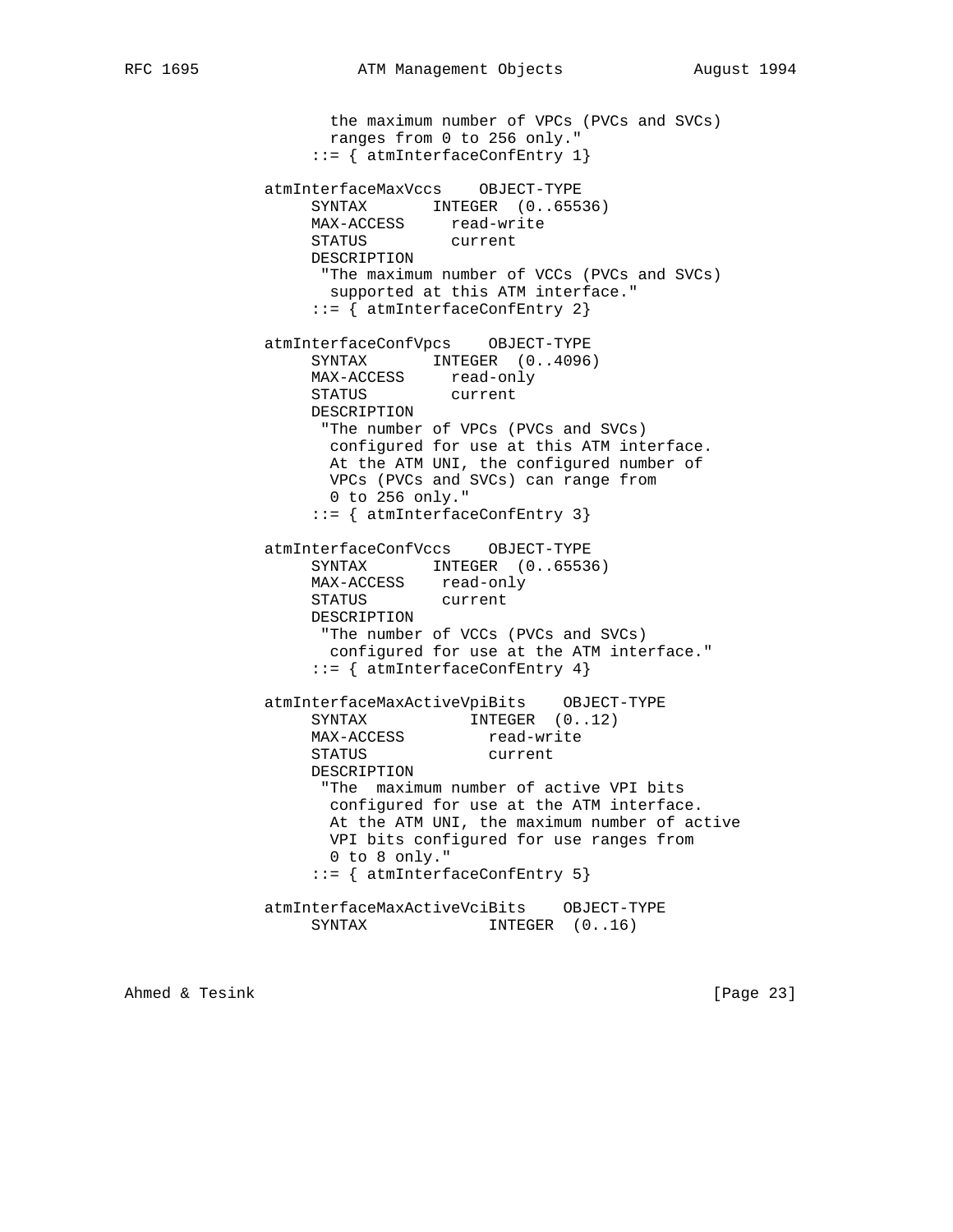MAX-ACCESS read-write STATUS current DESCRIPTION "The maximum number of active VCI bits configured for use at this ATM interface." ::= { atmInterfaceConfEntry 6} atmInterfaceIlmiVpi OBJECT-TYPE SYNTAX INTEGER  $(0..255)$ MAX-ACCESS read-write STATUS current DESCRIPTION "The VPI value of the VCC supporting the ILMI at this ATM interface. If the values of atmInterfaceIlmiVpi and atmInterfaceIlmiVci are both equal to zero then the ILMI is not supported at this ATM interface." DEFVAL { 0 } ::= { atmInterfaceConfEntry 7} atmInterfaceIlmiVci OBJECT-TYPE SYNTAX INTEGER (0..65535) MAX-ACCESS read-write STATUS current DESCRIPTION "The VCI value of the VCC supporting the ILMI at this ATM interface. If the values of atmInterfaceIlmiVpi and atmInterfaceIlmiVci are both equal to zero then the ILMI is not supported at this ATM interface." DEFVAL { 16 } ::= { atmInterfaceConfEntry 8} atmInterfaceAddressType OBJECT-TYPE SYNTAX INTEGER { private(1), nsapE164(2), nativeE164(3), other(4) } MAX-ACCESS read-only<br>STATUS current STATUS DESCRIPTION "The type of primary ATM address configured for use at this ATM interface." ::= { atmInterfaceConfEntry 9 } atmInterfaceAdminAddress OBJECT-TYPE

Ahmed & Tesink [Page 24]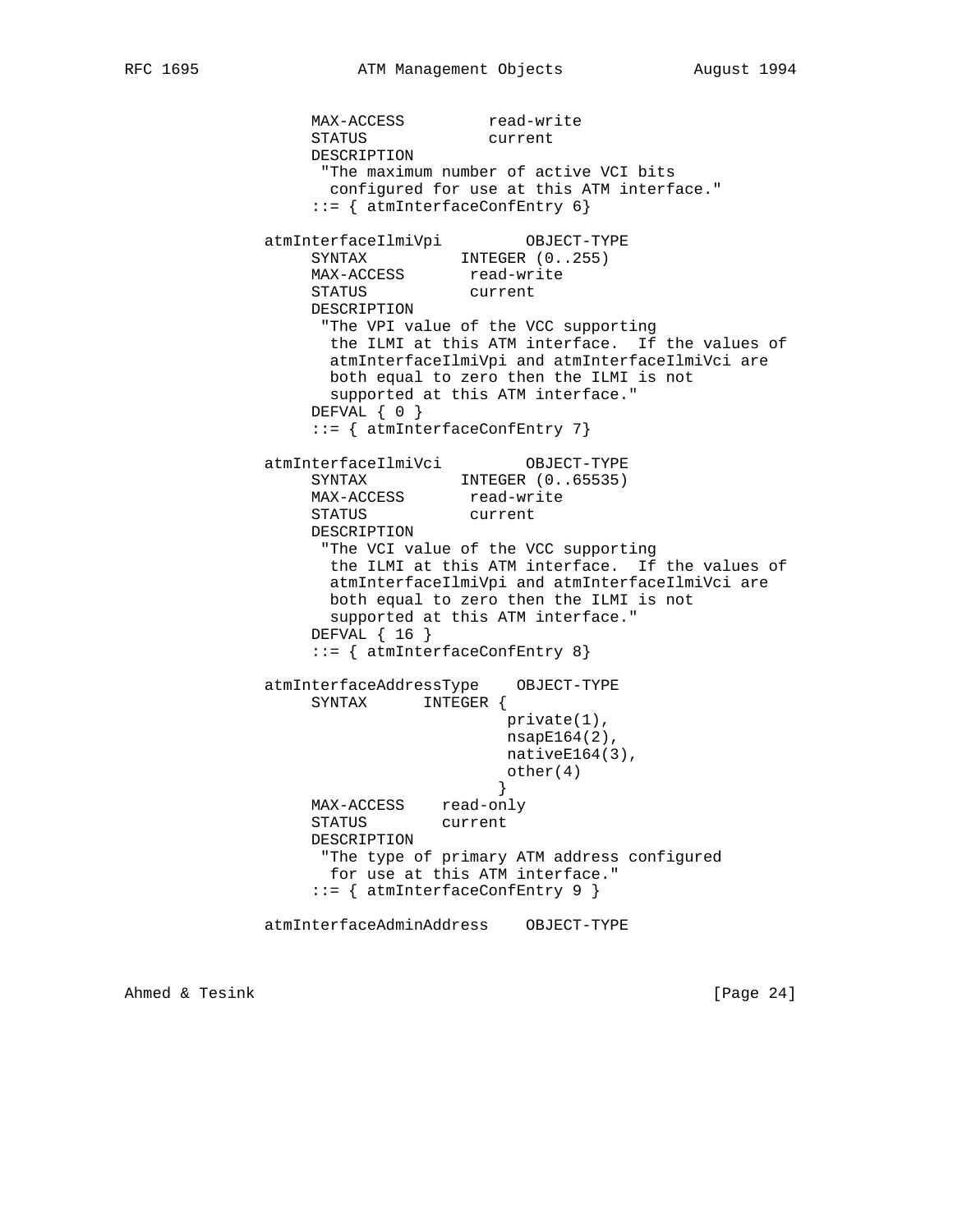SYNTAX OCTET STRING (SIZE(0..255)) MAX-ACCESS read-only STATUS current DESCRIPTION "An address assigned for administrative purposes, for example, an address associated with the service provider side of a public network UNI. If this interface has no assigned administrative address, or when the address used for administrative purposes is the same as that used for ifPhysAddress, then this is an octet string of zero length." ::= { atmInterfaceConfEntry 10 } atmInterfaceMyNeighborIpAddress OBJECT-TYPE SYNTAX IpAddress MAX-ACCESS read-write<br>STATUS current STATUS DESCRIPTION "The IP address of the neighbor system connected to the far end of this interface, to which a Network Management Station can send SNMP messages, as IP datagrams sent to UDP port 161, in order to access network management information concerning the operation of that system. Note that the value of this object may be obtained in different ways, e.g., by manual configuration, or through ILMI interaction with the neighbor system." ::= { atmInterfaceConfEntry 11 } atmInterfaceMyNeighborIfName OBJECT-TYPE SYNTAX DisplayString MAX-ACCESS read-write STATUS current DESCRIPTION "The textual name of the interface on the neighbor system on the far end of this interface, and to which this interface connects. If the neighbor system is manageable through SNMP and supports the object ifName, the value of this object must be identical with that of ifName for the ifEntry of the lowest level physical interface for this port. If this interface does not have a textual name, the value of this object is a zero length string. Note that the value of this object may be obtained in different ways, e.g., by manual configuration, or through ILMI interaction with the neighbor system."

Ahmed & Tesink [Page 25]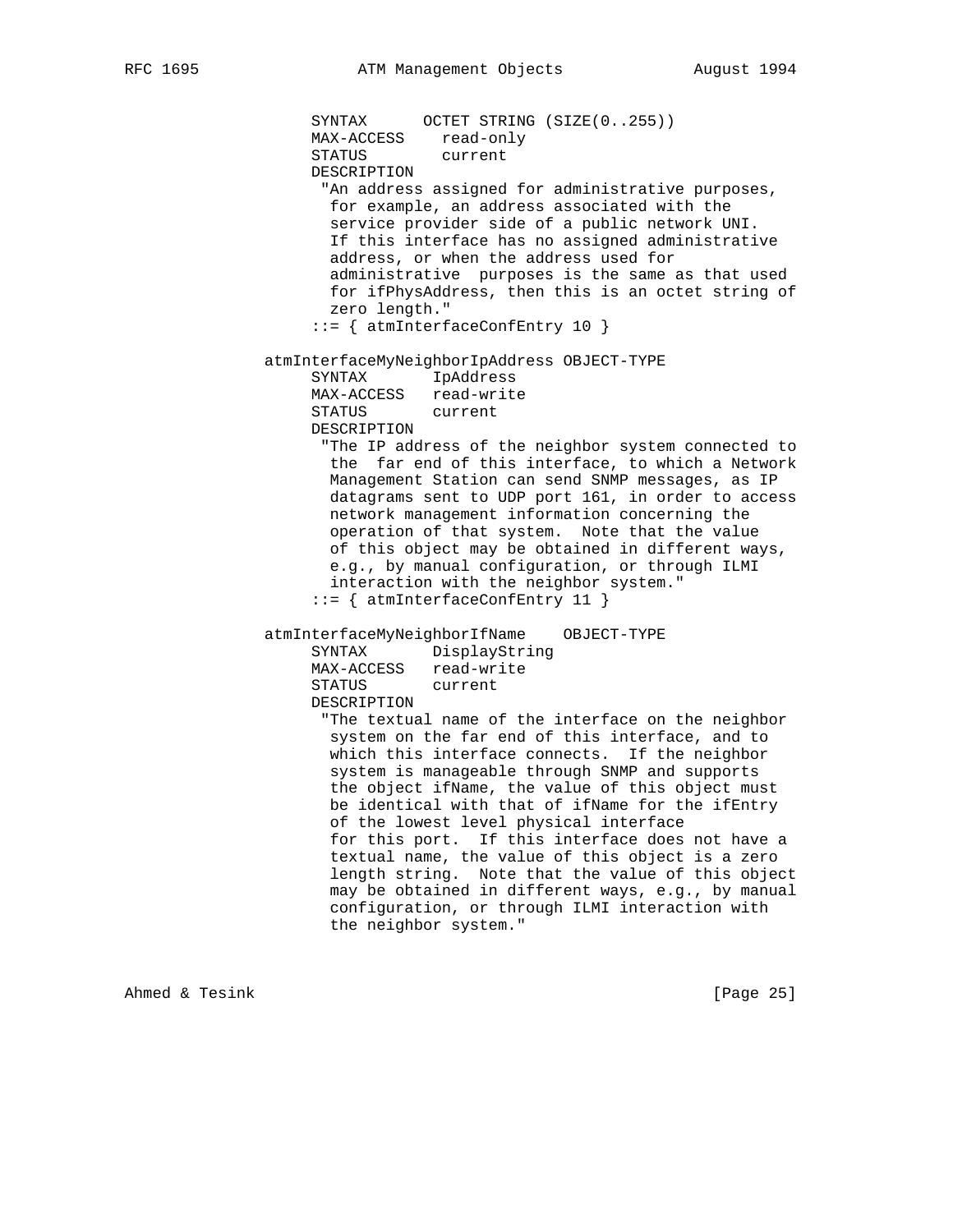::= { atmInterfaceConfEntry 12 } -- The ATM Interface DS3 PLCP Group -- This group contains the DS3 PLCP configuration and -- state parameters of those ATM interfaces -- which use DS3 PLCP for carrying ATM cells over DS3. atmInterfaceDs3PlcpTable OBJECT-TYPE SYNTAX SEQUENCE OF AtmInterfaceDs3PlcpEntry MAX-ACCESS not-accessible STATUS current DESCRIPTION "This table contains ATM interface DS3 PLCP parameters and state variables, one entry per ATM interface port."  $::=$  { atmMIBObjects 3} atmInterfaceDs3PlcpEntry OBJECT-TYPE SYNTAX AtmInterfaceDs3PlcpEntry MAX-ACCESS not-accessible STATUS current DESCRIPTION "This list contains DS3 PLCP parameters and state variables at the ATM interface." INDEX {ifIndex } ::= { atmInterfaceDs3PlcpTable 1} AtmInterfaceDs3PlcpEntry ::= SEQUENCE { atmInterfaceDs3PlcpSEFSs Counter32, atmInterfaceDs3PlcpAlarmState INTEGER, atmInterfaceDs3PlcpUASs Counter32 } atmInterfaceDs3PlcpSEFSs OBJECT-TYPE SYNTAX Counter32 MAX-ACCESS read-only STATUS current DESCRIPTION "The number of DS3 PLCP Severely Errored Framing Second (SEFS). Each SEFS represents a one-second interval which contains one or more SEF event." ::= { atmInterfaceDs3PlcpEntry 1} atmInterfaceDs3PlcpAlarmState OBJECT-TYPE

Ahmed & Tesink [Page 26]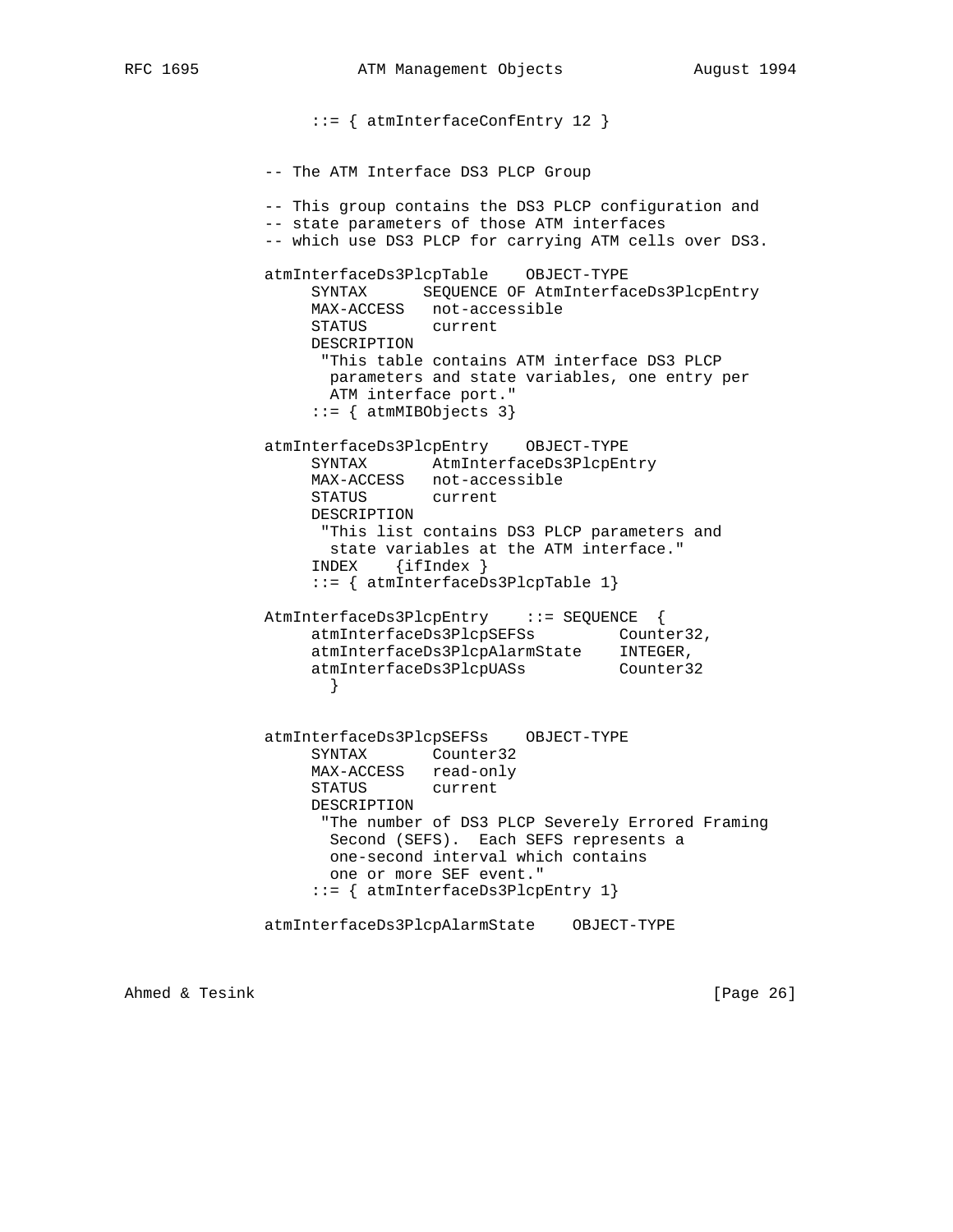SYNTAX INTEGER { noAlarm(1), receivedFarEndAlarm(2), incomingLOF(3) } MAX-ACCESS read-only STATUS current DESCRIPTION "This variable indicates if there is an alarm present for the DS3 PLCP. The value receivedFarEndAlarm means that the DS3 PLCP has received an incoming Yellow Signal, the value incomingLOF means that the DS3 PLCP has declared a loss of frame (LOF) failure condition, and the value noAlarm means that there are no alarms present. Transition from the failure to the no alarm state occurs when no defects (e.g., LOF) are received for more than 10 seconds." ::= { atmInterfaceDs3PlcpEntry 2} atmInterfaceDs3PlcpUASs OBJECT-TYPE SYNTAX Counter32 MAX-ACCESS read-only STATUS current DESCRIPTION "The counter associated with the number of Unavailable Seconds encountered by the PLCP." ::= { atmInterfaceDs3PlcpEntry 3} -- The ATM Interface TC Sublayer Group -- This group contains TC sublayer configuration and -- state parameters of those ATM interfaces -- which use TC sublayer for carrying ATM cells over -- SONET or DS3. atmInterfaceTCTable OBJECT-TYPE SYNTAX SEQUENCE OF AtmInterfaceTCEntry MAX-ACCESS not-accessible STATUS current DESCRIPTION "This table contains ATM interface TC Sublayer parameters and state variables, one entry per ATM interface port."  $::=$  { atmMIBObjects 4}

Ahmed & Tesink [Page 27]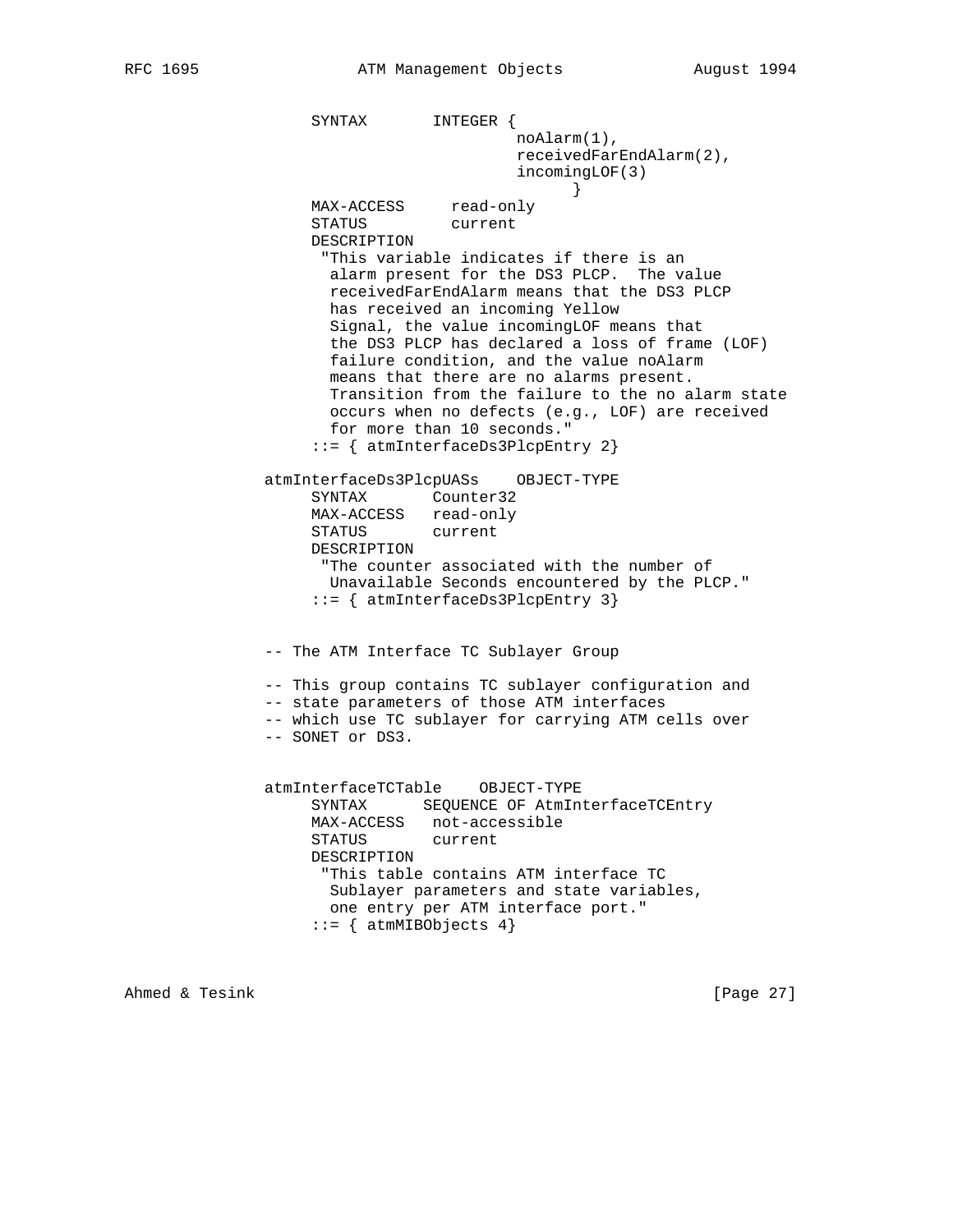```
 atmInterfaceTCEntry OBJECT-TYPE
SYNTAX AtmInterfaceTCEntry
MAX-ACCESS not-accessible
STATUS current
                  DESCRIPTION
                  "This list contains TC Sublayer parameters
                   and state variables at the ATM interface."
                  INDEX {ifIndex }
                  ::= { atmInterfaceTCTable 1}
             AtmInterfaceTCEntry ::= SEQUENCE {
                  atmInterfaceOCDEvents Counter32,
                  atmInterfaceTCAlarmState INTEGER
 }
              atmInterfaceOCDEvents OBJECT-TYPE
                  SYNTAX Counter32
                  MAX-ACCESS read-only
                  STATUS current
                  DESCRIPTION
                   "The number of times the Out of Cell
                   Delineation (OCD) events occur. If seven
                   consecutive ATM cells have Header Error
                   Control (HEC) violations, an OCD event occurs.
                   A high number of OCD events may indicate a
                   problem with the TC Sublayer."
                  ::= { atmInterfaceTCEntry 1}
              atmInterfaceTCAlarmState OBJECT-TYPE
                  SYNTAX INTEGER {
                                      noAlarm(1),
                                      lcdFailure(2)
 }
                  MAX-ACCESS read-only
                  STATUS current
                  DESCRIPTION
                   "This variable indicates if there is an
                    alarm present for the TC Sublayer. The value
                    lcdFailure indicates that a Loss of
                    Cell Delineation (LCD) failure state has been
                    declared for the TC Sublayer. Transition from
                    failure to the no alarm state occurs
                    when 6 consecutive ATM cells
                   are received with valid HEC, followed by
                   about 10 seconds of acceptable working signal."
                   ::= { atmInterfaceTCEntry 2}
```
Ahmed & Tesink [Page 28]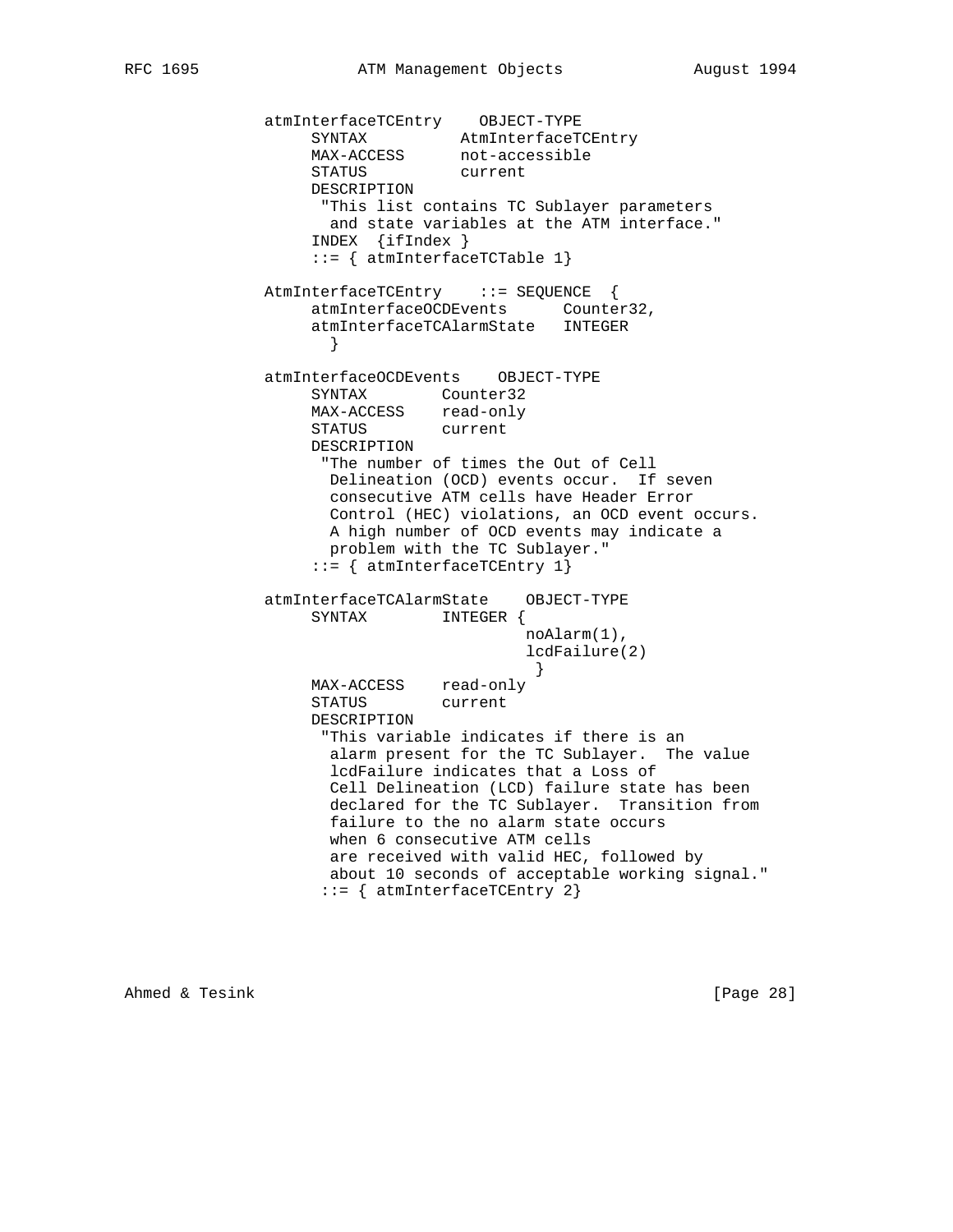RFC 1695 **ATM Management Objects** August 1994

 -- ATM Traffic Descriptor Parameter Group -- This group contains a set of self-consistent -- ATM traffic parameters including the -- ATM traffic QoS Class. -- The ATM virtual link tables (i.e., VPL and VCL tables) -- will use this ATM Traffic Descriptor table -- to assign traffic parameters and QoS Class -- to the receive and transmit directions of -- the ATM virtual links (i.e., VPLs and VCLs). -- The ATM VPL or VCL table will indicate a row -- in the atmTrafficDescrParamTable -- using its atmTrafficDescrParamIndex value. -- The management application can then compare a set of -- ATM traffic parameters with a single value. -- If no suitable row(s) in the atmTrafficDescrParamTable -- exists, the manager must create a new row(s) in this -- table. If such a row is created, agent checks the -- sanity of that set of ATM traffic parameter values. -- When creating a new row, the parameter values -- will be checked for self-consistency. -- Predefined/template rows may be supported. -- A row in the atmTrafficDescrParamTable is deleted -- by setting the atmTrafficDescrRowStatus to destroy(6). -- The agent will check whether this row is still in use -- by any entry of the atmVplTable or atmVclTable. -- The agent denies the request if the row is still in -- use. -- The ATM Traffic Descriptor Parameter Table atmTrafficDescrParamTable OBJECT-TYPE SYNTAX SEQUENCE OF AtmTrafficDescrParamEntry MAX-ACCESS not-accessible STATUS current DESCRIPTION "This table contains information on ATM traffic descriptor type and the associated parameters."  $::=$  { atmMIBObjects 5} atmTrafficDescrParamEntry OBJECT-TYPE SYNTAX AtmTrafficDescrParamEntry MAX-ACCESS not-accessible

Ahmed & Tesink [Page 29]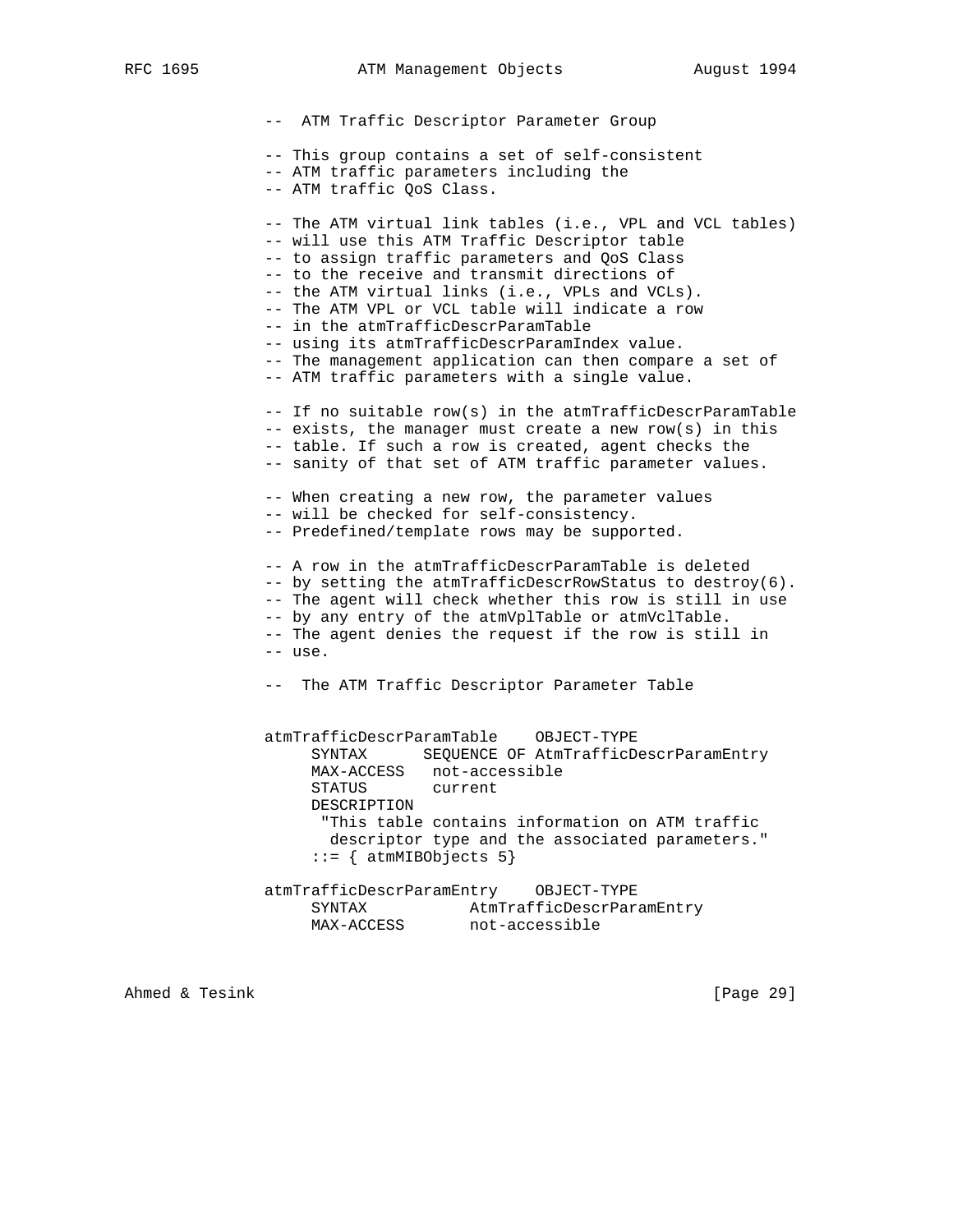STATUS current DESCRIPTION "This list contains ATM traffic descriptor type and the associated parameters." INDEX {atmTrafficDescrParamIndex} ::= { atmTrafficDescrParamTable 1} AtmTrafficDescrParamEntry ::= SEQUENCE { atmTrafficDescrParamIndex AtmTrafficDescrParamIndex, atmTrafficDescrType OBJECT IDENTIFIER, atmTrafficDescrParam1 Integer32, atmTrafficDescrParam2 Integer32, atmTrafficDescrParam3 Integer32, atmTrafficDescrParam4 Integer32, atmTrafficDescrParam5 Integer32, atmTrafficQoSClass **INTEGER**, atmTrafficDescrRowStatus RowStatus } atmTrafficDescrParamIndex OBJECT-TYPE SYNTAX AtmTrafficDescrParamIndex MAX-ACCESS not-accessible STATUS current DESCRIPTION "This object is used by the virtual link table (i.e., VPL or VCL table) to identify the row of this table." ::= { atmTrafficDescrParamEntry 1} atmTrafficDescrType OBJECT-TYPE SYNTAX OBJECT IDENTIFIER MAX-ACCESS read-create STATUS current DESCRIPTION "The value of this object identifies the type of ATM traffic descriptor. The type may indicate no traffic descriptor or traffic descriptor with one or more parameters. These parameters are specified as a parameter vector, in the corresponding instances of the objects: atmTrafficDescrParam1 atmTrafficDescrParam2 atmTrafficDescrParam3 atmTrafficDescrParam4 atmTrafficDescrParam5." DEFVAL { atmNoTrafficDescriptor } ::= { atmTrafficDescrParamEntry 2}

Ahmed & Tesink [Page 30]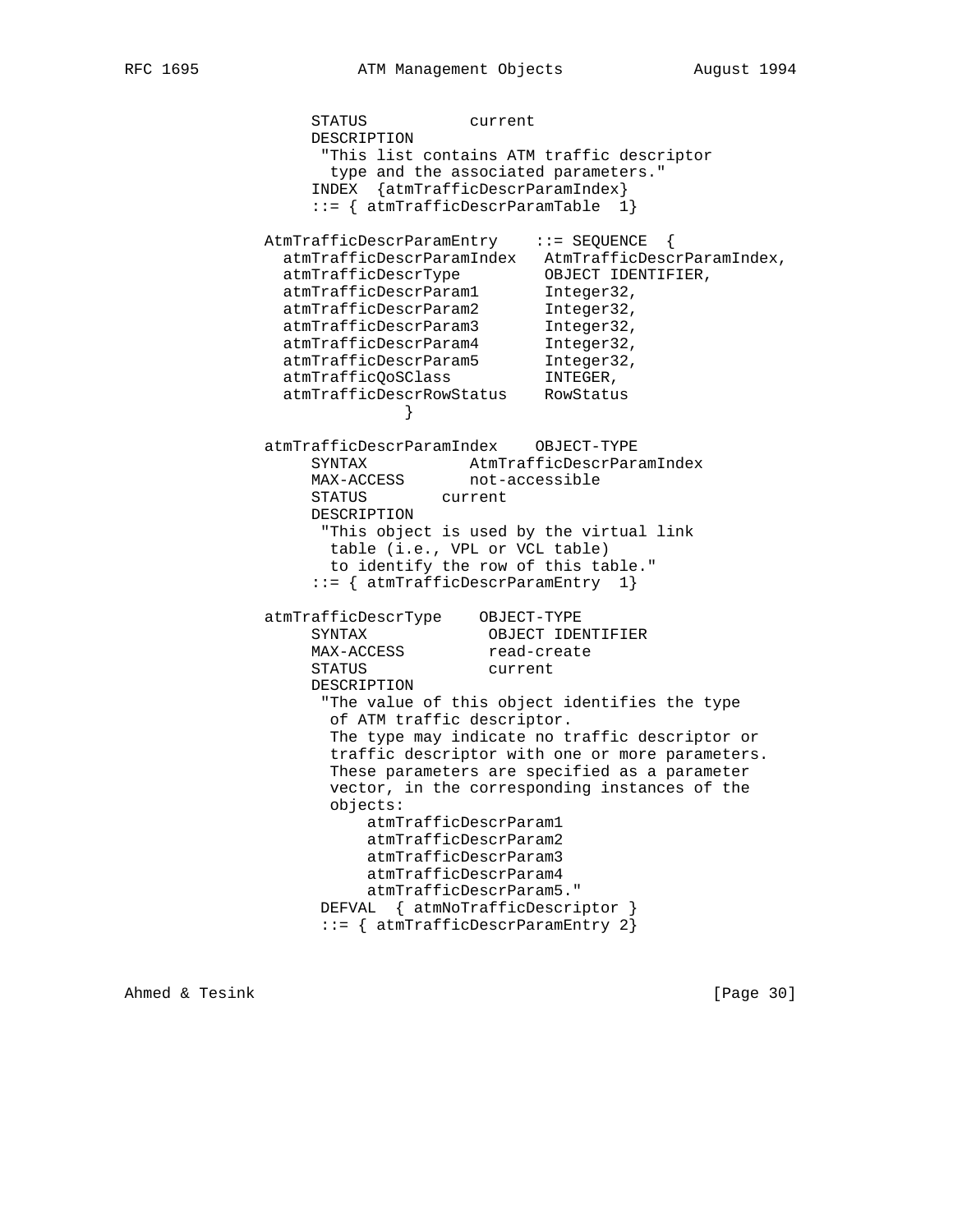atmTrafficDescrParam1 OBJECT-TYPE SYNTAX 50 Integer32 MAX-ACCESS read-create STATUS current DESCRIPTION "The first parameter of the ATM traffic descriptor used according to the value of atmTrafficDescrType." DEFVAL { 0 } ::= { atmTrafficDescrParamEntry 3} atmTrafficDescrParam2 OBJECT-TYPE SYNTAX 50 Integer32 MAX-ACCESS read-create status current DESCRIPTION "The second parameter of the ATM traffic descriptor used according to the value of atmTrafficDescrType." DEFVAL { 0 } ::= { atmTrafficDescrParamEntry 4} atmTrafficDescrParam3 OBJECT-TYPE SYNTAX Integer32 MAX-ACCESS read-create STATUS current DESCRIPTION "The third parameter of the ATM traffic descriptor used according to the value of atmTrafficDescrType." DEFVAL { 0 } ::= { atmTrafficDescrParamEntry 5} atmTrafficDescrParam4 OBJECT-TYPE SYNTAX 50 Integer32 MAX-ACCESS read-create STATUS current DESCRIPTION "The fourth parameter of the ATM traffic descriptor used according to the value of atmTrafficDescrType." DEFVAL { 0 } ::= { atmTrafficDescrParamEntry 6} atmTrafficDescrParam5 OBJECT-TYPE SYNTAX 50 Integer32 MAX-ACCESS read-create status current

Ahmed & Tesink [Page 31]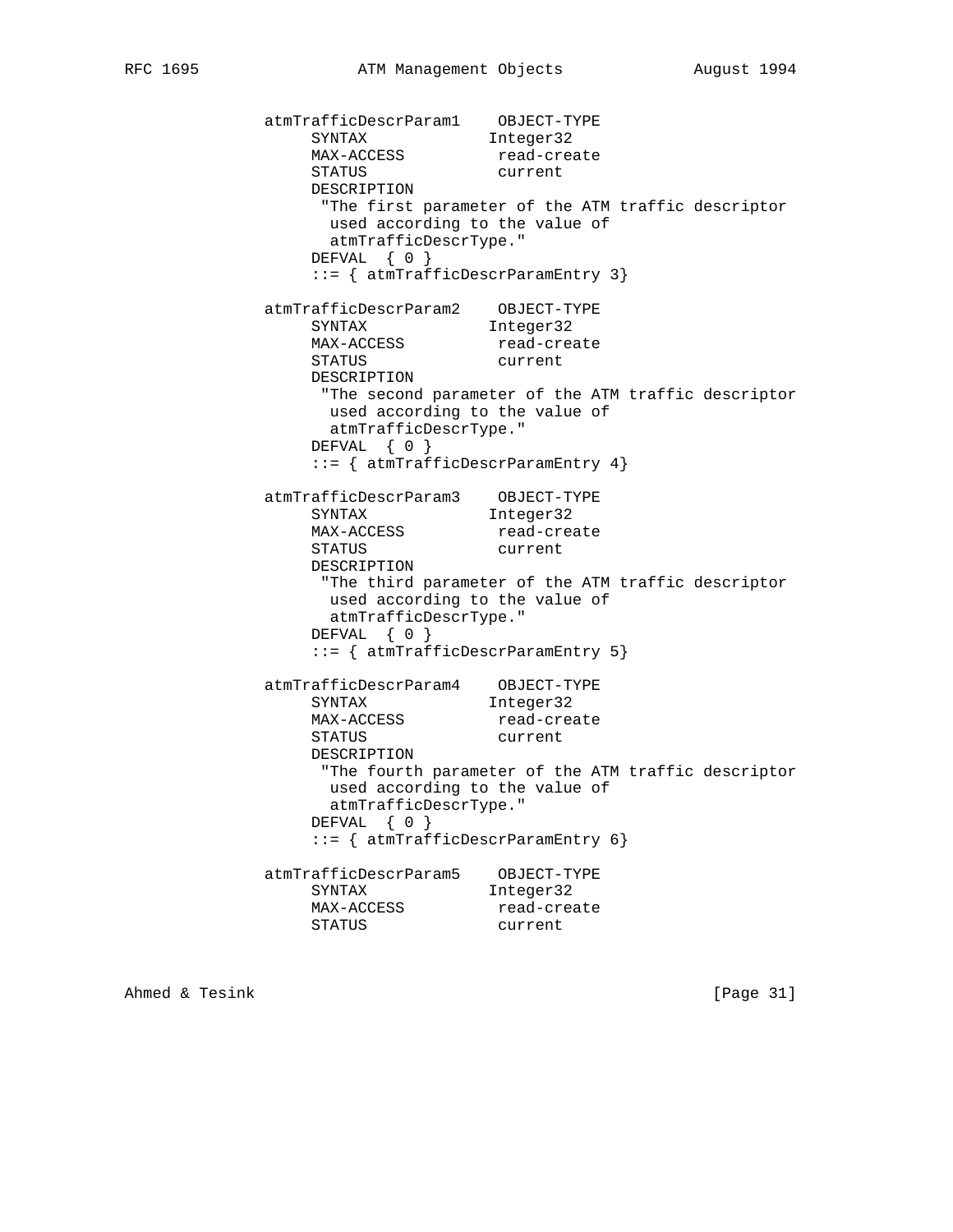```
 DESCRIPTION
                     "The fifth parameter of the ATM traffic descriptor
                     used according to the value of
                     atmTrafficDescrType."
                    DEFVAL { 0 }
                    ::= { atmTrafficDescrParamEntry 7}
               atmTrafficQoSClass OBJECT-TYPE
                   SYNTAX INTEGER (0..255)MAX-ACCESS read-create
STATUS current
                   DESCRIPTION
                     "The value of this object identifies the QoS Class.
                     Four Service classes have been
                      specified in the ATM Forum UNI Specification:
                      Service Class A: Constant bit rate video and
                                      Circuit emulation
                     Service Class B: Variable bit rate video/audio
                      Service Class C: Connection-oriented data
                      Service Class D: Connectionless data
                     Four QoS classes numbered 1, 2, 3, and 4 have
                     been specified with the aim to support service
                     classes A, B, C, and D respectively.
                     An unspecified QoS Class numbered '0' is used
                     for best effort traffic."
                   DEFVAL { 0 }
                    ::= { atmTrafficDescrParamEntry 8}
               atmTrafficDescrRowStatus OBJECT-TYPE
                   SYNTAX RowStatus
                   MAX-ACCESS read-create
                   STATUS current
                   DESCRIPTION
                    "This object is used to create
                     a new row or modify or delete an
                     existing row in this table."
                   DEFVAL { active }
                    ::= {atmTrafficDescrParamEntry 9}
               -- ATM Interface Virtual Path Link (VPL) Group
               -- This group contains configuration and state
               -- information of a bi-directional Virtual Path Link
              -- (VPL) -- This table can be used to create, delete or modify
```
Ahmed & Tesink [Page 32]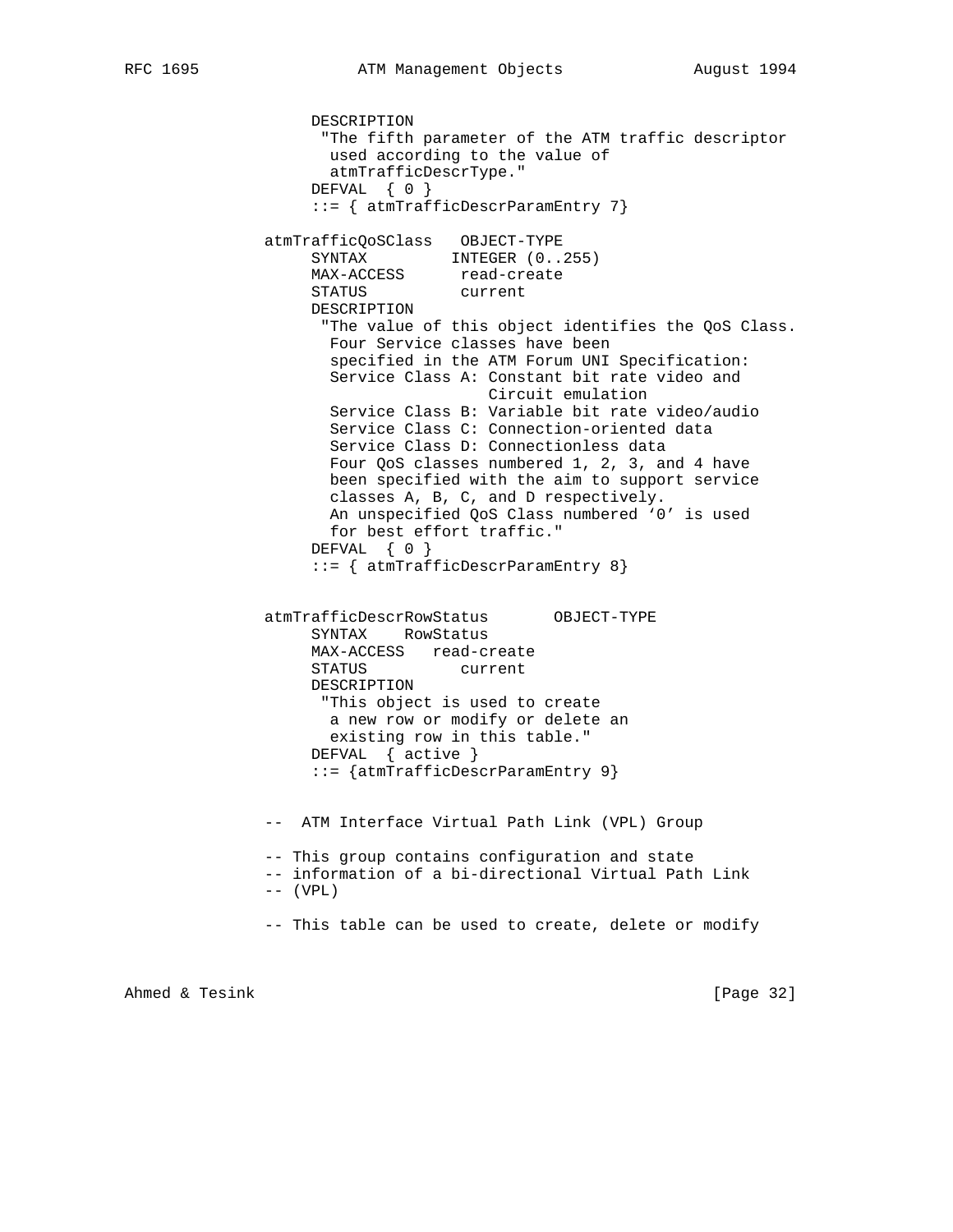-- a VPL that is terminated in an ATM host or switch. -- This table can also be used to create, delete or -- modify a VPL which is cross-connected to another -- VPL.

- -- In the example below, the traffic flows on the receive
- -- and transmit directions of the VPLs are characterized
- -- by atmVplReceiveTrafficDescrIndex and
- -- atmVplTransmitTrafficDescrIndex respectively.
- -- The cross-connected VPLs are identified by
- -- atmVplCrossConnectIdentifier.



-- The ATM Interface VPL Table

 atmVplTable OBJECT-TYPE SYNTAX SEQUENCE OF AtmVplEntry MAX-ACCESS not-accessible STATUS current DESCRIPTION "The Virtual Path Link (VPL) table. A bi-directional VPL is modeled as one entry in this table." ::= { atmMIBObjects 6}

 atmVplEntry OBJECT-TYPE SYNTAX AtmVplEntry MAX-ACCESS not-accessible STATUS current DESCRIPTION "An entry in the VPL table. This entry is used to model a bi-directional VPL. To create a VPL at an ATM interface, either of the following procedures are used:

Ahmed & Tesink [Page 33]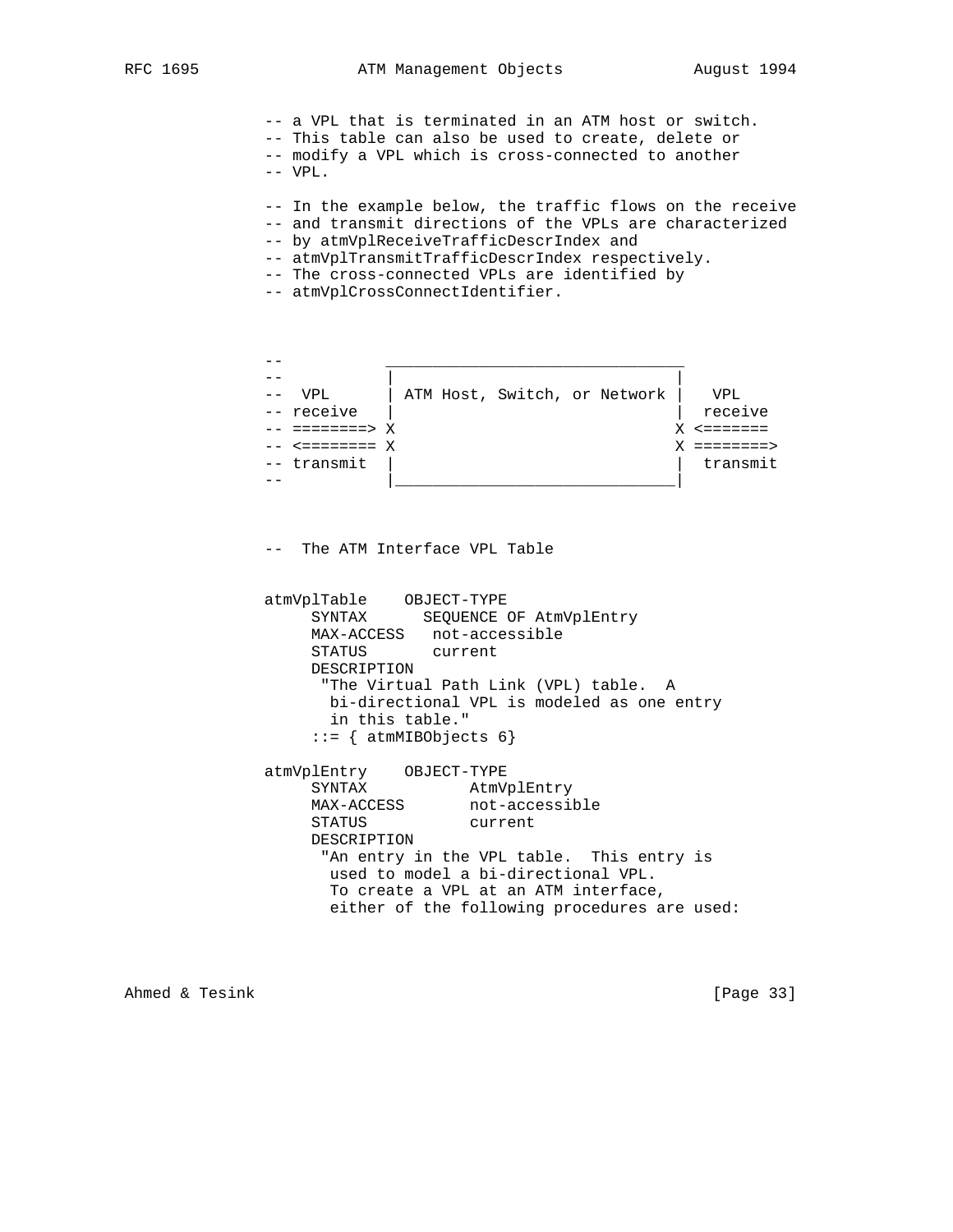Negotiated VPL establishment

- (1) The management application creates a VPL entry in the atmVplTable by setting atmVplRowStatus to createAndWait(5). This may fail for the following reasons: - The selected VPI value is unavailable, - The selected VPI value is in use. Otherwise, the agent creates a row and reserves the VPI value on that port.
- (2) The manager selects an existing row(s) in the atmTrafficDescrParamTable, thereby, selecting a set of self-consistent ATM traffic parameters and the QoS Class for receive and transmit directions of the VPL.
- (2a) If no suitable row(s) in the atmTrafficDescrParamTable exists, the manager must create a new row(s) in that table.
- (2b) The manager characterizes the VPL's traffic parameters through setting the atmVplReceiveTrafficDescrIndex and the atmVplTransmitTrafficDescrIndex values in the VPL table, which point to the rows containing desired ATM traffic parameter values in the atmTrafficDescrParamTable. The agent will check the availability of resources and may refuse the request.
- (3) The manager activates the VPL by setting the the atmVplRowStatus to active(1). If this set is successful, the agent has reserved the resources to satisfy the requested traffic parameter values and the QoS Class for that VPL.
- (4) If the VPL terminates a VPC in the ATM host or switch, the manager turns on the atmVplAdminStatus to up(1) to turn the VPL traffic flow on. Otherwise, the atmVpCrossConnectTable must be used to cross-connect the VPL to another VPL(s) in an ATM switch or network.

One-Shot VPL Establishment

Ahmed & Tesink [Page 34]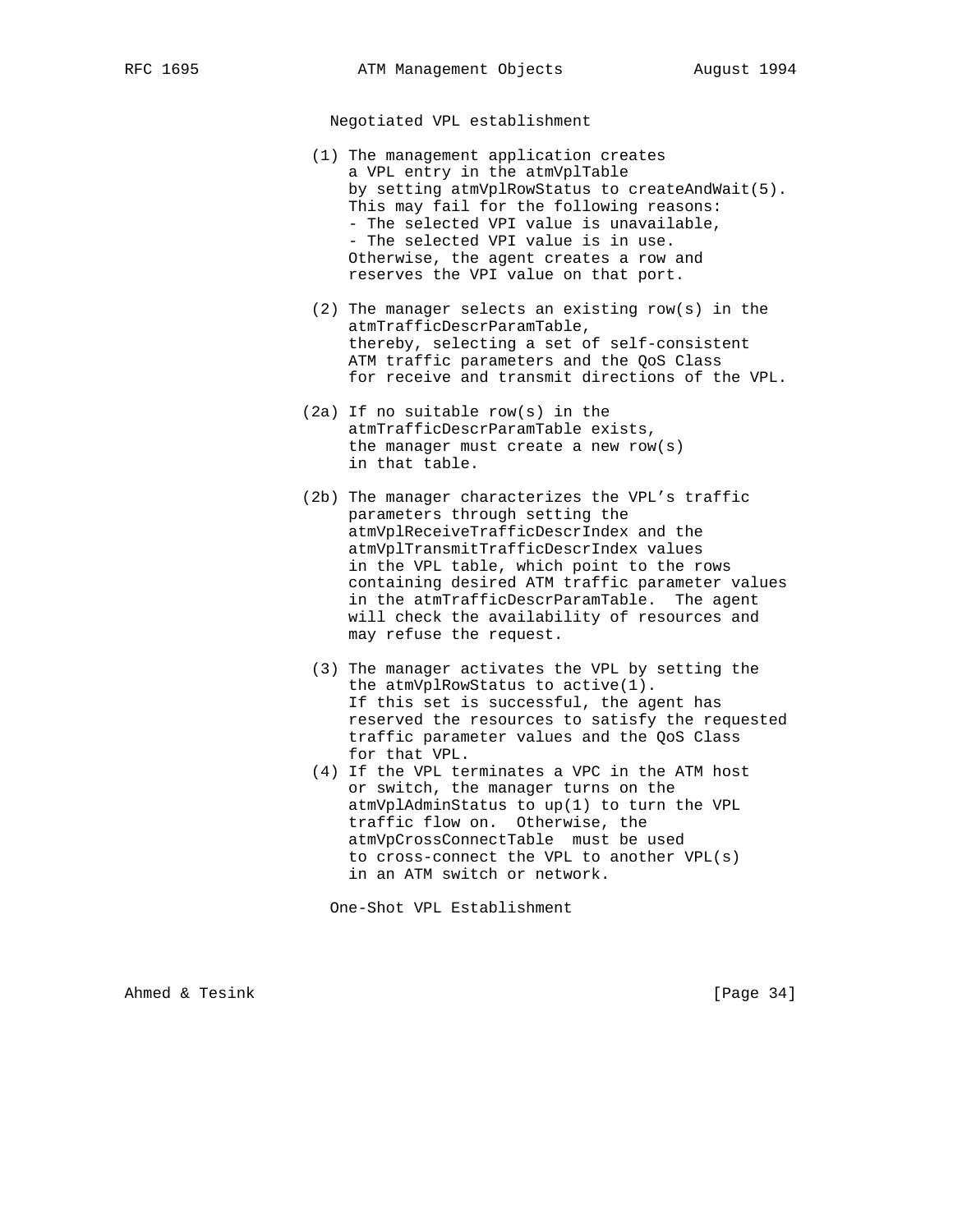A VPL may also be established in one step by a set-request with all necessary VPL parameter values and atmVplRowStatus set to createAndGo(4). In contrast to the negotiated VPL establishment which allows for detailed error checking (i.e., set errors are explicitly linked to particular resource acquisition failures), the one-shot VPL establishment performs the setup on one operation but does not have the advantage of step-wise error checking. VPL Retirement A VPL is released by setting atmVplRowStatus to destroy(6), and the agent may release all associated resources." INDEX {ifIndex, atmVplVpi }  $::=$  { atmVplTable 1} AtmVplEntry ::= SEQUENCE { atmVplVpi INTEGER, atmVplAdminStatus INTEGER, atmVplOperStatus INTEGER, atmVplLastChange TimeStamp, atmVplReceiveTrafficDescrIndex AtmTrafficDescrParamIndex, atmVplTransmitTrafficDescrIndex AtmTrafficDescrParamIndex, atmVplCrossConnectIdentifier INTEGER, atmVplRowStatus RowStatus } atmVplVpi OBJECT-TYPE SYNTAX INTEGER (1..4095) MAX-ACCESS not-accessible STATUS current DESCRIPTION "The VPI value of the VPL. Note that the VPI=0 is not used for a VPL not associated with a VCL. The maximum VPI value cannot exceed the value allowable by the atmInterfaceMaxVpiBits."

 $::=$  { atmVplEntry 1}

Ahmed & Tesink [Page 35]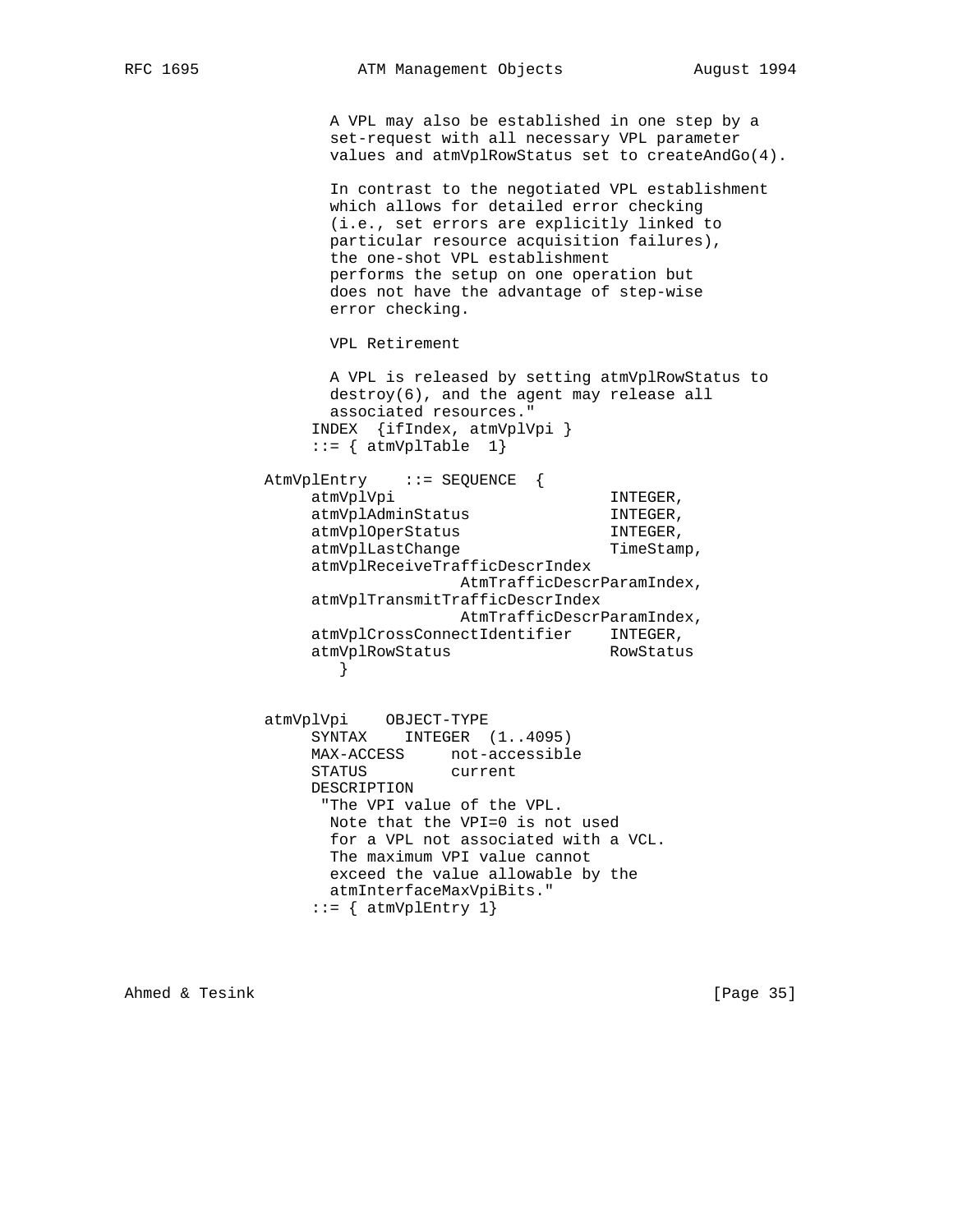```
 atmVplAdminStatus OBJECT-TYPE
                   SYNTAX INTEGER {
                                    up(1),
                                     down(2)
 }
                   MAX-ACCESS read-create
                   STATUS current
                   DESCRIPTION
                    "This object is implemented only for a VPL which
                     terminates a VPC (i.e.,
                     one which is NOT cross-connected to other VPLs).
                     Its value specifies the desired administrative
                     state of the VPL. The up and down states indicate
                     that the traffic flow is enabled and disabled
                     respectively for this VPL."
                   DEFVAL { down }
                  ::= { atmVplEntry 2}
               atmVplOperStatus OBJECT-TYPE
                   SYNTAX INTEGER {
                                    up(1),
                                    down(2),
                                     unknown(3)
 }
                   MAX-ACCESS read-only
                   STATUS current
                   DESCRIPTION
                    "This object indicates the current operational
                     status of the VPL. The up and down states
                     indicate that the VPL is currently
                     operational, or not operational, respectively.
                     The unknown state indicates that the status of
                     this VPL cannot be determined."
                  ::= { atmVplEntry 3}
               atmVplLastChange OBJECT-TYPE
                   SYNTAX TimeStamp
                   MAX-ACCESS read-only
                   STATUS current
                   DESCRIPTION
                    "The value of MIB II's sysUpTime object
                     at the time this VPL entered its current
                     operational state. If the current state was
                     entered prior to the last re-initialization of the
                     agent, then this object contains a zero value."
                  ::= { atmVplEntry 4 }
```
Ahmed & Tesink [Page 36]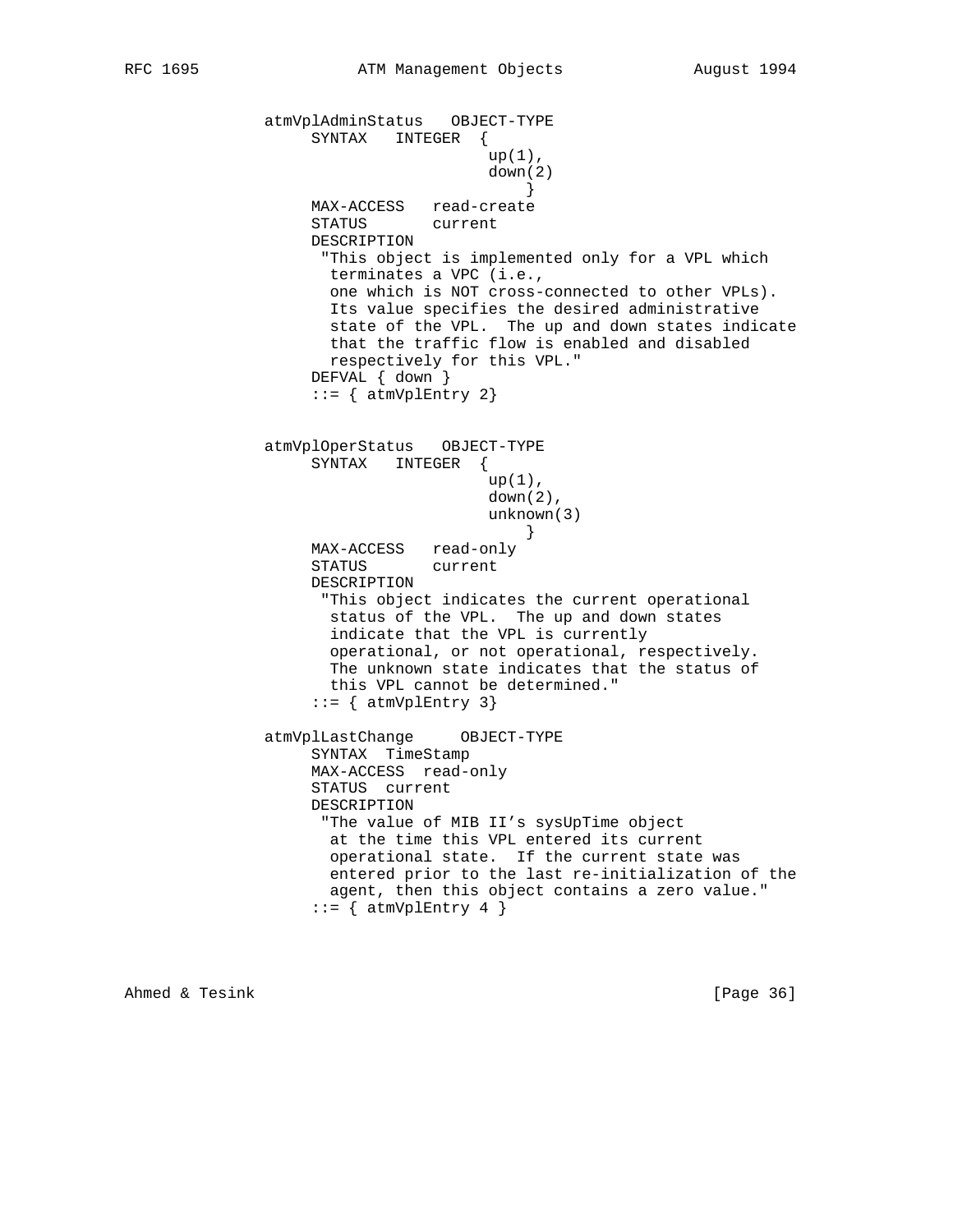atmVplReceiveTrafficDescrIndex OBJECT-TYPE SYNTAX AtmTrafficDescrParamIndex MAX-ACCESS read-create STATUS current DESCRIPTION "The value of this object identifies the row in the atmTrafficDescrParamTable which applies to the receive direction of the VPL."  $::=$  { atmVplEntry 5} atmVplTransmitTrafficDescrIndex OBJECT-TYPE SYNTAX AtmTrafficDescrParamIndex MAX-ACCESS read-create SYNTAA<br>MAX-ACCESS read-cre<br>STATUS current DESCRIPTION "The value of this object identifies the row in the atmTrafficDescrParamTable which applies to the transmit direction of the VPL."  $::=$  { atmVplEntry 6} atmVplCrossConnectIdentifier OBJECT-TYPE SYNTAX INTEGER (0..2147483647)<br>MAX-ACCESS read-only MAX-ACCESS read-only STATUS current DESCRIPTION "This object is implemented only for a VPL which is cross-connected to other VPLs that belong to the same VPC. All such associated VPLs have the same value of this object, and all their cross-connections are identified by entries in the atmVpCrossConnectTable for which atmVpCrossConnectIndex has the same value. The value of this object is initialized by the agent after the associated entries in the atmVpCrossConnectTable have been created."  $::=$  {atmVplEntry 7} atmVplRowStatus OBJECT-TYPE SYNTAX RowStatus MAX-ACCESS read-create<br>STATUS current STATUS DESCRIPTION "This object is used to create, delete or modify a row in this table. To create a new VCL, this object is initially set to 'createAndWait' or 'createAndGo'. This object must not be

Ahmed & Tesink [Page 37]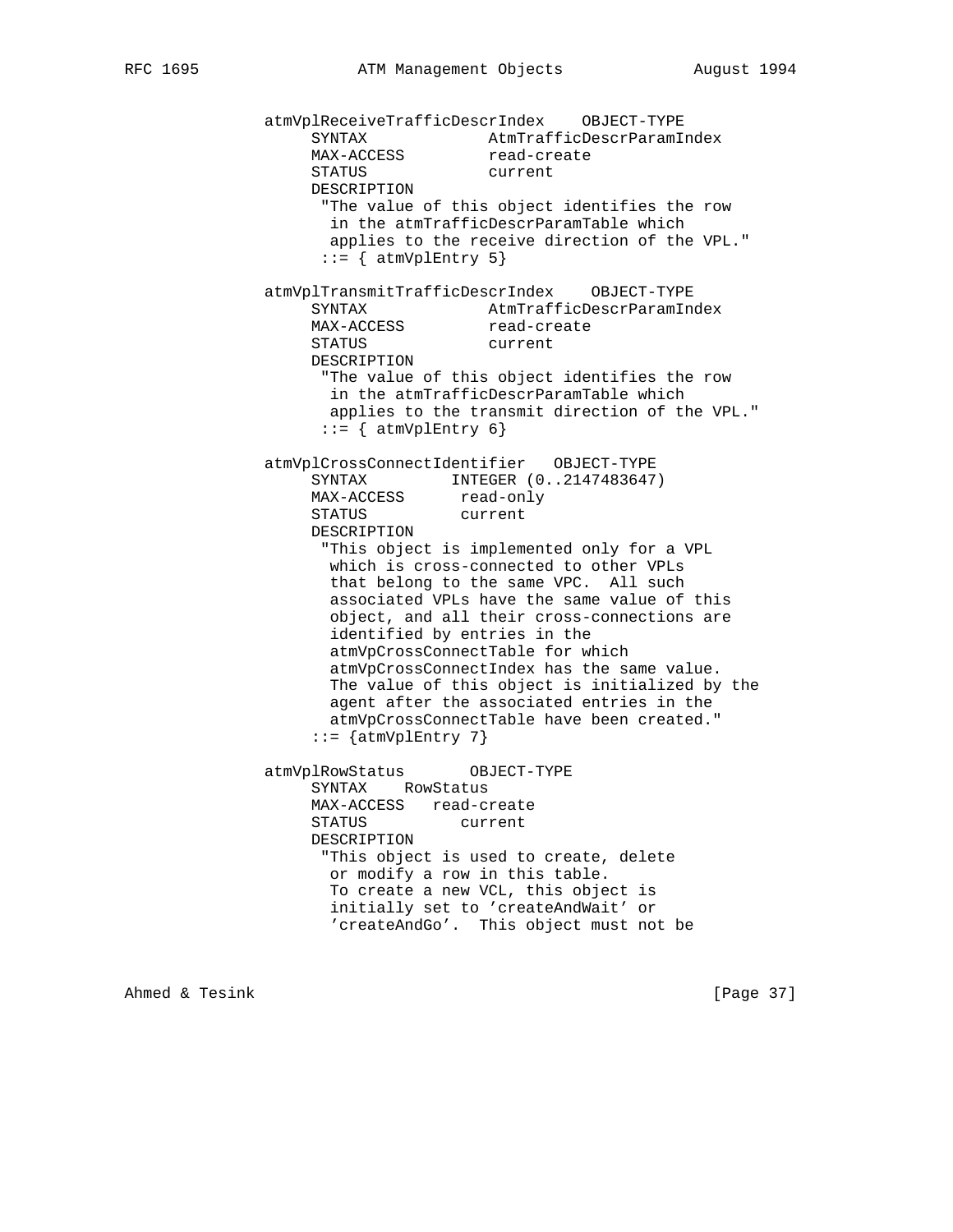```
 set to 'active' unless the following columnar
        objects exist in this row:
        atmVplReceiveTrafficDescrIndex and
        atmVplTransmitTrafficDescrIndex."
      DEFVAL { active }
     ::= {atmVplEntry 8}
 -- ATM Interface Virtual Channel Link (VCL) Group
 -- This group contains configuration and state
 -- information of a bi-directional Virtual Channel
 -- Link (VCL) at an ATM interface.
 -- This table can be used to create, delete or modify
 -- a VCL that is terminated in an ATM host or switch.
 -- This table can also be
 -- used to create, delete or modify a VCL that is
 -- cross-connected to another VCL.
 -- The ATM Interface VCL Table
 atmVclTable OBJECT-TYPE
      SYNTAX SEQUENCE OF AtmVclEntry
     MAX-ACCESS not-accessible
      STATUS current
     DESCRIPTION
       "The Virtual Channel Link (VCL) table. A
       bi-directional VCL is modeled as one entry
       in this table."
      ::= { atmMIBObjects 7}
atmVclEntry OBJECT-TYPE<br>SYNTAX AtmV
              AtmVclEntry<br>Shippinot-accessible
    MAX-ACCESS STATUS current
     DESCRIPTION
       "An entry in the VCL table. This entry is
       used to model a bi-directional VCL.
       To create a VCL at an ATM interface,
        either of the following procedures are used:
       Negotiated VCL establishment
```
 (1) The management application creates a VCL entry in the atmVclTable

Ahmed & Tesink [Page 38]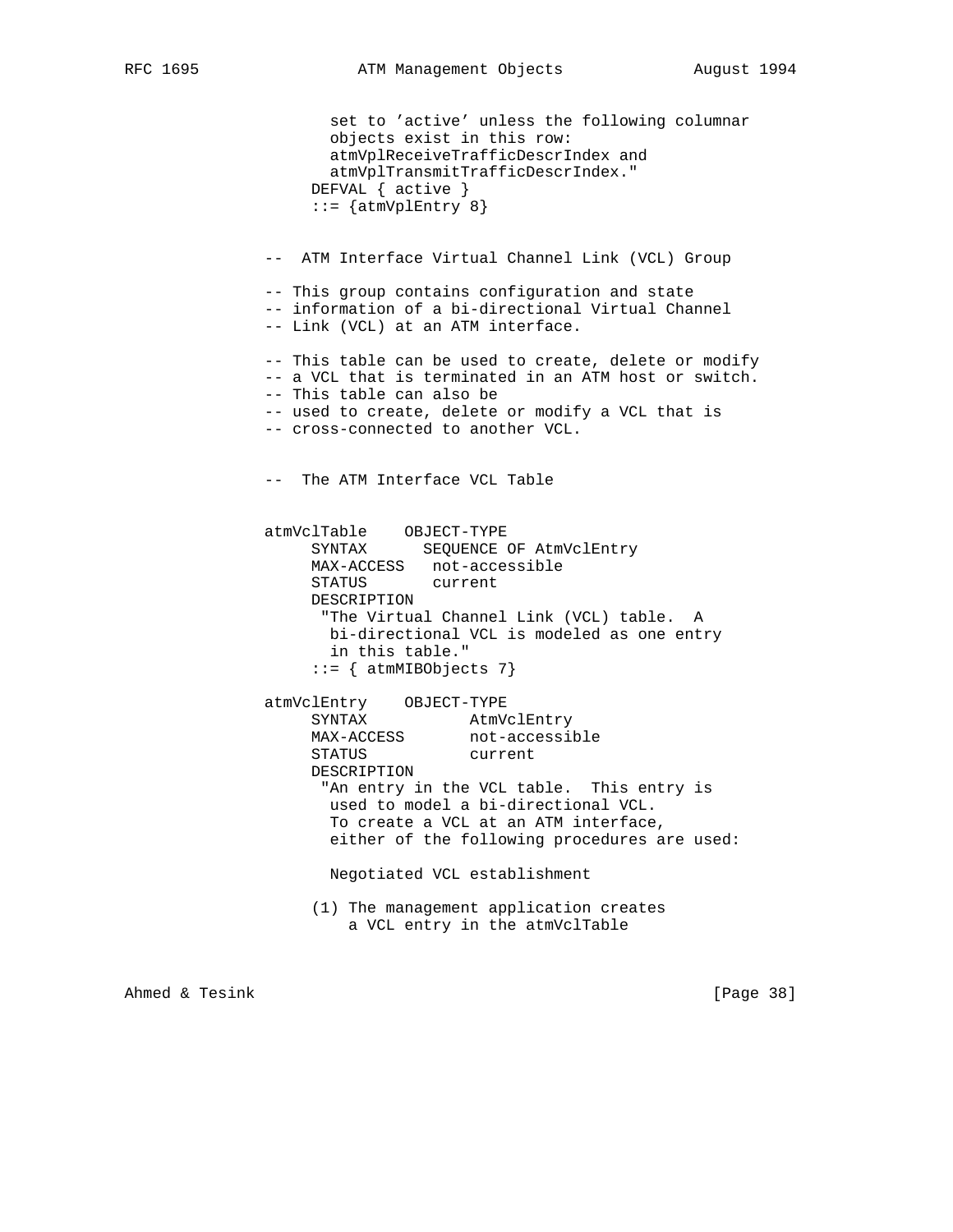by setting atmVclRowStatus to createAndWait(5). This may fail for the following reasons: - The selected VPI/VCI values are unavailable, - The selected VPI/VCI values are in use. Otherwise, the agent creates a row and reserves the VPI/VCI values on that port.

- (2) The manager selects an existing row(s) in the atmTrafficDescrParamTable, thereby, selecting a set of self-consistent ATM traffic parameters and the QoS Class for receive and transmit directions of the VCL.
- (2a) If no suitable row(s) in the atmTrafficDescrParamTable exists, the manager must create a new row(s) in that table.
- (2b) The manager characterizes the VCL's traffic parameters through setting the atmVclReceiveTrafficDescrIndex and the atmVclTransmitTrafficDescrIndex values in the VCL table, which point to the rows containing desired ATM traffic parameter values in the atmTrafficDescrParamTable. The agent will check the availability of resources and may refuse the request.
- (3) The manager activates the VCL by setting the the atmVclRowStatus to active(1). If this set is successful, the agent has reserved the resources to satisfy the requested traffic parameter values and the QoS Class for that VCL.
- (4) If the VCL terminates a VCC in the ATM host or switch, the manager turns on the atmVclAdminStatus to up(1) to turn the VCL traffic flow on. Otherwise, the atmVcCrossConnectTable must be used to cross-connect the VCL to another VCL(s) in an ATM switch or network.

One-Shot VCL Establishment

 A VCL may also be established in one step by a set-request with all necessary VCL parameter values and atmVclRowStatus set to createAndGo(4).

Ahmed & Tesink [Page 39]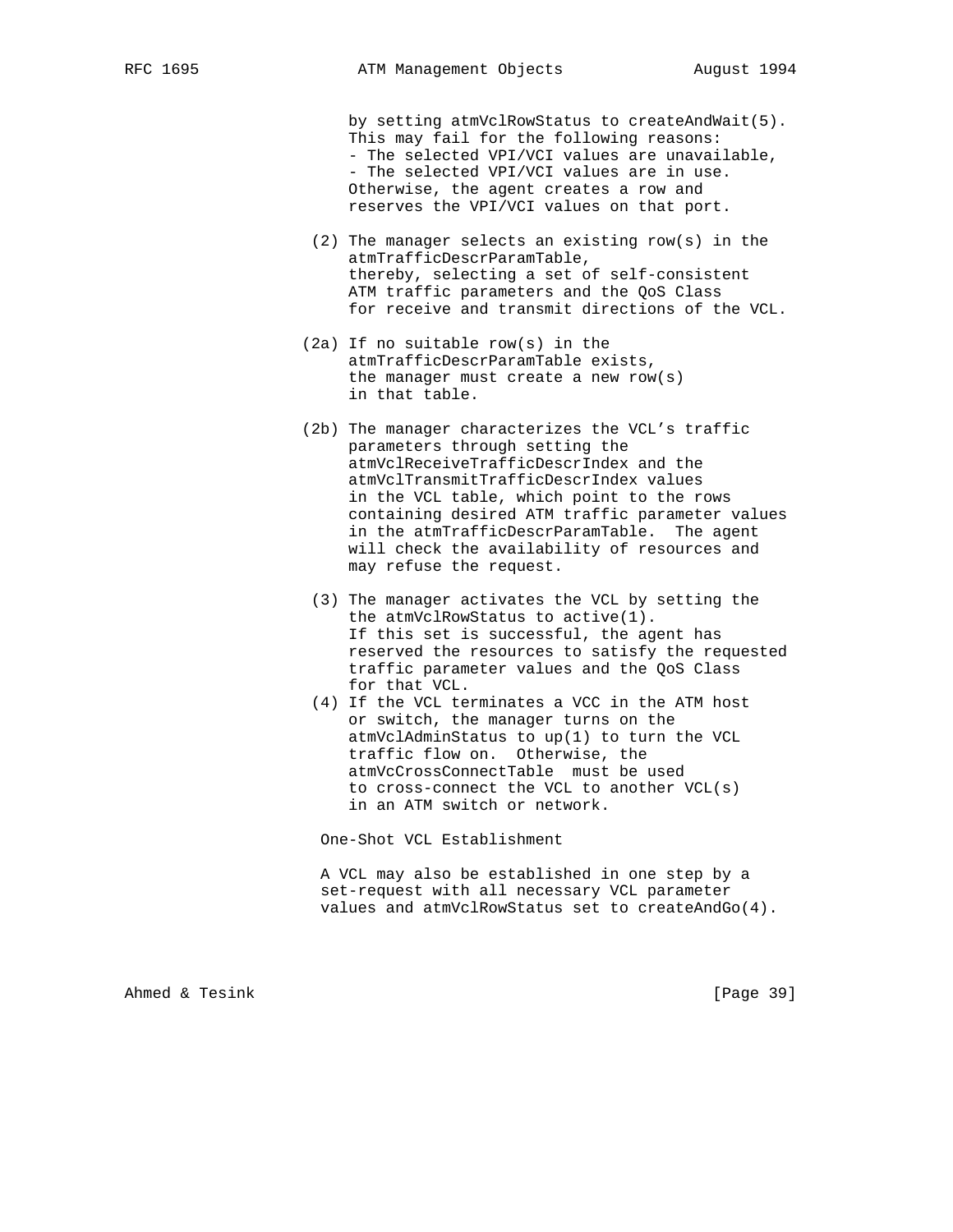In contrast to the negotiated VCL establishment which allows for detailed error checking (i.e., set errors are explicitly linked to particular resource acquisition failures), the one-shot VCL establishment performs the setup on one operation but does not have the advantage of step-wise error checking. VCL Retirement A VCL is released by setting atmVclRowStatus to destroy(6), and the agent may release all associated resources." INDEX {ifIndex, atmVclVpi, atmVclVci }  $::=$  { atmVclTable 1} AtmVclEntry ::= SEQUENCE { atmVclVpi INTEGER, atmVclVci INTEGER, atmVclAdminStatus INTEGER, atmVclOperStatus INTEGER, atmVclLastChange TimeStamp, atmVclReceiveTrafficDescrIndex AtmTrafficDescrParamIndex, atmVclTransmitTrafficDescrIndex AtmTrafficDescrParamIndex, atmVccAalType INTEGER, atmVccAal5CpcsTransmitSduSize INTEGER, atmVccAal5CpcsReceiveSduSize INTEGER,<br>atmVccAal5EncapsType INTEGER, atmVccAal5EncapsType **INTEGER**, atmVclCrossConnectIdentifier INTEGER, atmVclRowStatus RowStatus } atmVclVpi OBJECT-TYPE SYNTAX INTEGER (0..4095) MAX-ACCESS not-accessible STATUS current DESCRIPTION "The VPI value of the VCL. The maximum VPI value cannot exceed the value allowable by the atmInterfaceMaxVpiBits."  $::=$  { atmVclEntry 1} atmVclVci OBJECT-TYPE

SYNTAX INTEGER (0..65535)

Ahmed & Tesink [Page 40]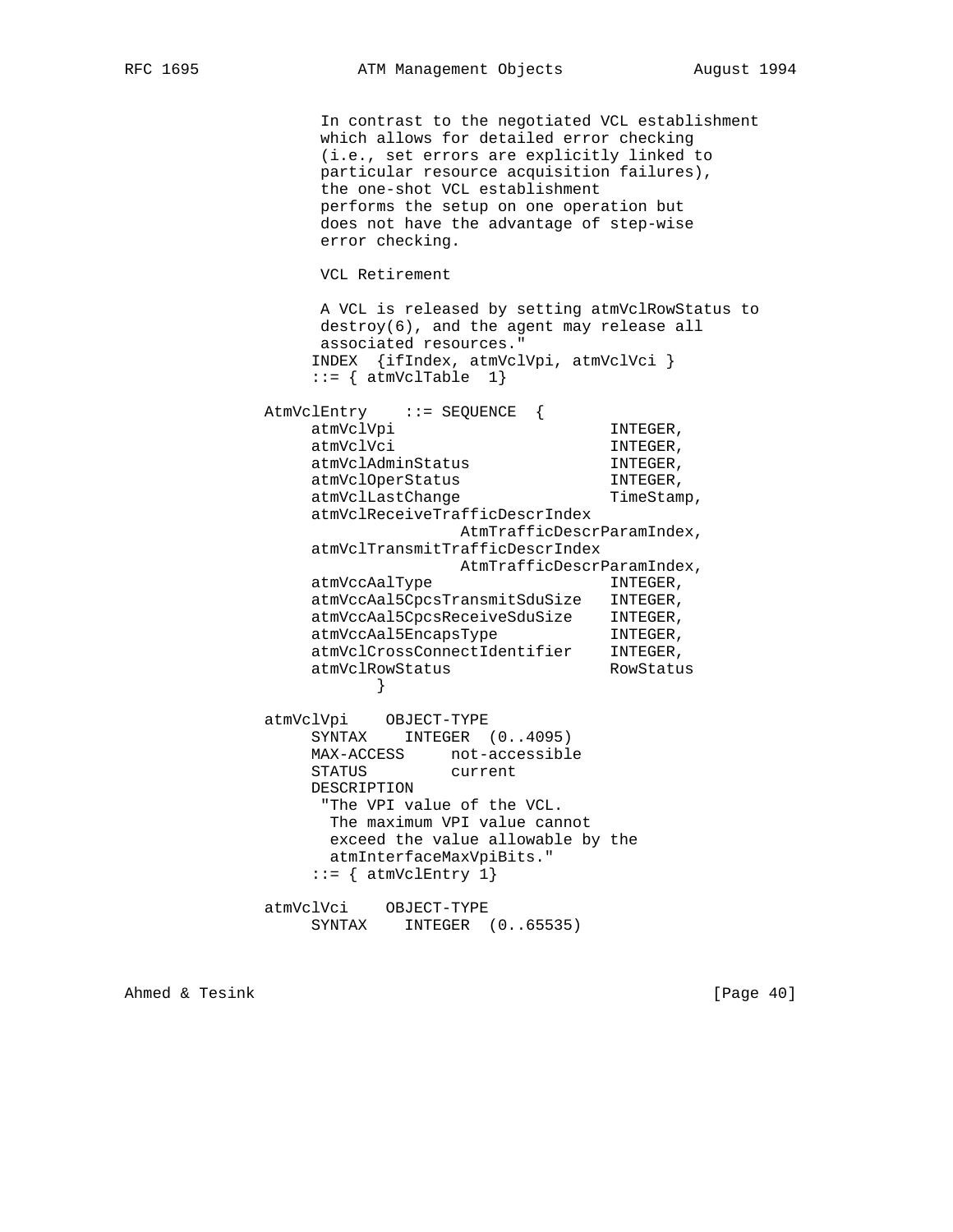```
MAX-ACCESS not-accessible<br>STATUS current
                  STATUS
                   DESCRIPTION
                    "The VCI value of the VCL.
                     The maximum VCI value cannot
                     exceed the value allowable by the
                     atmInterfaceMaxVciBits."
                  ::= { atmVclEntry 2}
               atmVclAdminStatus OBJECT-TYPE
                   SYNTAX INTEGER {
                                    up(1),
                                     down(2)
 }
                   MAX-ACCESS read-create
                   STATUS current
                   DESCRIPTION
                    "This object is implemented only for a VCL which
                     terminates a VCC (i.e.,
                     one which is NOT cross-connected to other VCLs).
                     Its value specifies the desired administrative
                     state of the VCL. The up and down states indicate
                     that the traffic flow is enabled and disabled
                     respectively for this VCL."
                   ::= { atmVclEntry 3}
               atmVclOperStatus OBJECT-TYPE
                   SYNTAX INTEGER {
                                    up(1),
                                    down(2),
                                     unknown(3)
 }
                   MAX-ACCESS read-only
                   STATUS current
                   DESCRIPTION
                    "This object indicates the current operational
                     status of the VCL. The up and down states
                     indicate that the VCL is currently
                     operational, or not operational, respectively.
                     The unknown state indicates that the status of
                     this VCL cannot be determined."
                  ::= { atmVclEntry 4}
               atmVclLastChange OBJECT-TYPE
                   SYNTAX TimeStamp
                   MAX-ACCESS read-only
                   STATUS current
                   DESCRIPTION
```
Ahmed & Tesink [Page 41]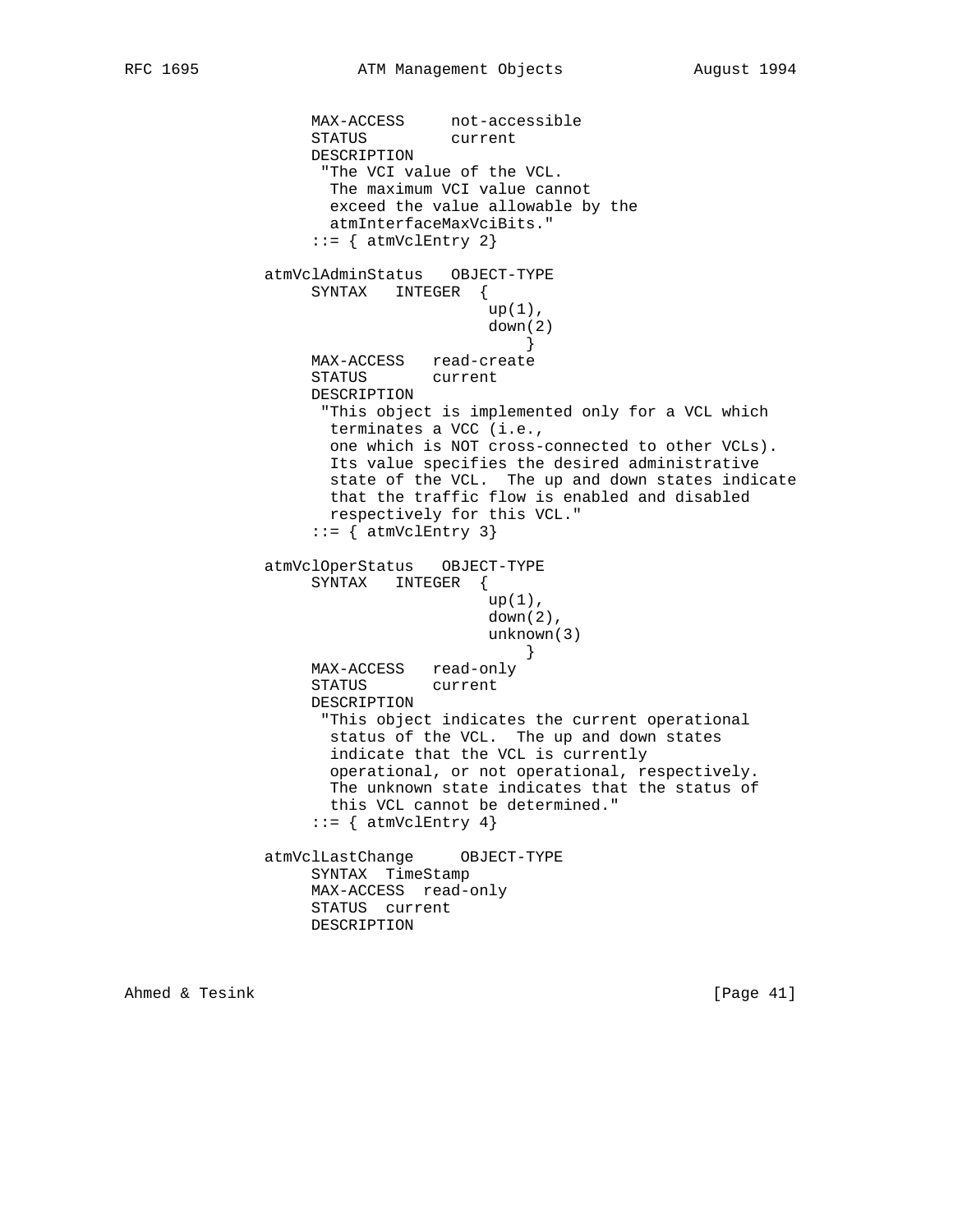"The value of MIB II's sysUpTime object at the time this VCL entered its current operational state. If the current state was entered prior to the last re-initialization of the agent, then this object contains a zero value."  $::=$  { atmVclEntry 5 } atmVclReceiveTrafficDescrIndex OBJECT-TYPE SYNTAX AtmTrafficDescrParamIndex MAX-ACCESS read-create STATUS current DESCRIPTION "The value of this object identifies the row in the ATM Traffic Descriptor Table which applies to the receive direction of this VCL."  $::=$  { atmVclEntry 6} atmVclTransmitTrafficDescrIndex OBJECT-TYPE SYNTAX **AtmTrafficDescrParamIndex** MAX-ACCESS read-create STATUS current DESCRIPTION "The value of this object identifies the row of the ATM Traffic Descriptor Table which applies to the transmit direction of this VCL."  $::=$  { atmVclEntry 7} atmVccAalType OBJECT-TYPE SYNTAX INTEGER {  $aall(1)$ , aal34(2), aal5(3), other(4), unknown(5) } MAX-ACCESS read-create STATUS current DESCRIPTION "An instance of this object only exists when the local VCL end-point is also the VCC end-point, and AAL is in use. The type of AAL used on this VCC. The AAL type includes AAL1, AAL3/4, and AAL5. The other(4) may be user-defined AAL type. The unknown type indicates that the AAL type cannot be determined."  $::=$  { atmVclEntry 8 }

Ahmed & Tesink [Page 42]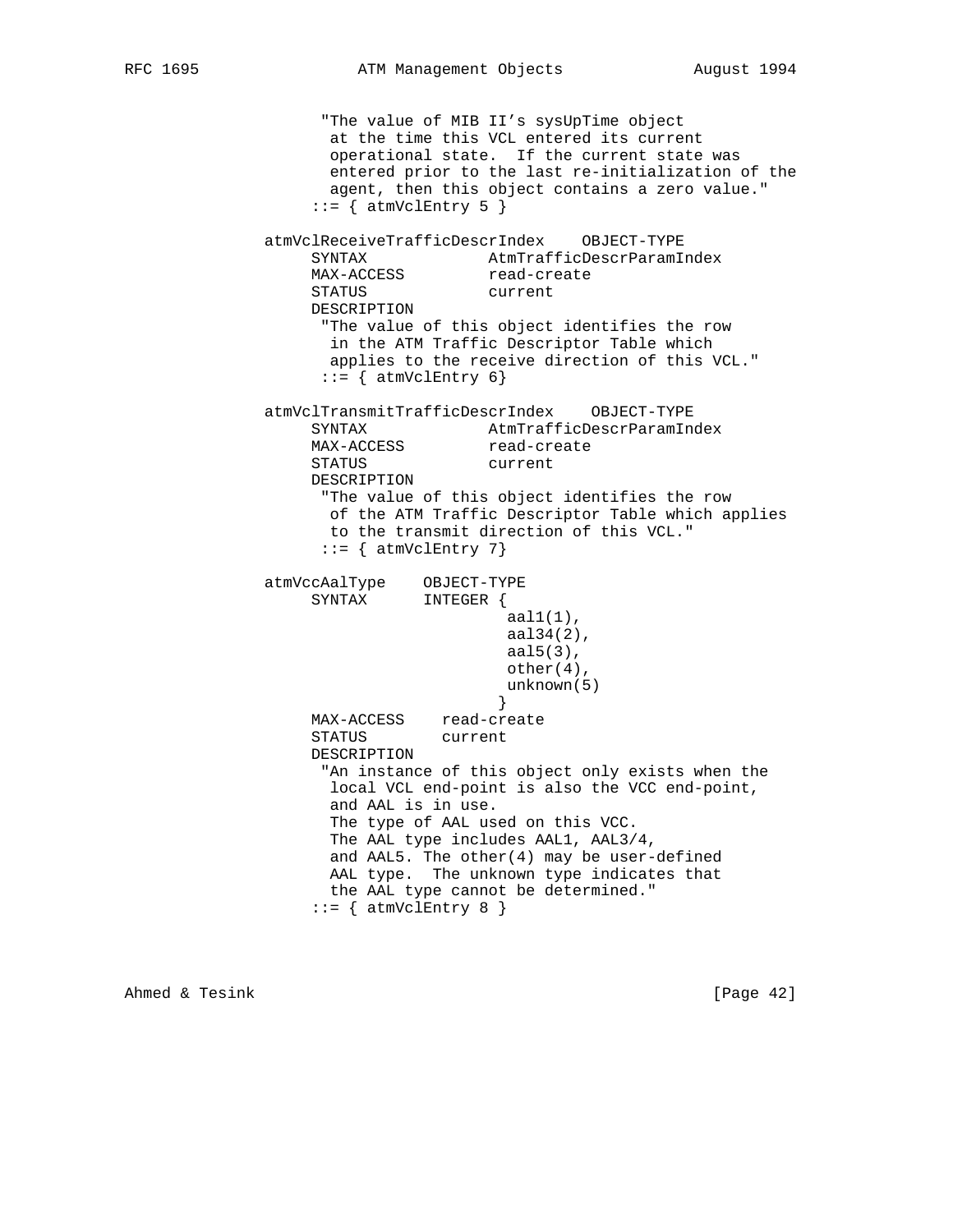```
 atmVccAal5CpcsTransmitSduSize OBJECT-TYPE
SYNTAX INTEGER (1..65535)
 MAX-ACCESS read-create
                    STATUS current
                   DESCRIPTION
                    "An instance of this object only exists when the
                     local VCL end-point is also the VCC end-point,
                     and AAL5 is in use.
                     The maximum AAL5 CPCS SDU size in octets that is
                     supported on the transmit direction of this VCC."
                   DEFVAL { 9188 }
                        ::= { atmVclEntry 9 }
               atmVccAal5CpcsReceiveSduSize OBJECT-TYPE
                   SYNTAX INTEGER (1..65535) MAX-ACCESS read-create
                   STATUS current
                   DESCRIPTION
                     "An instance of this object only exists when the
                     local VCL end-point is also the VCC end-point,
                     and AAL5 is in use.
                     The maximum AAL5 CPCS SDU size in octets that is
                     supported on the receive direction of this VCC."
                   DEFVAL { 9188 }
                        ::= { atmVclEntry 10 }
               atmVccAal5EncapsType OBJECT-TYPE
                    SYNTAX INTEGER {
                                  vcMultiplexRoutedProtocol(1),
                                  vcMultiplexBridgedProtocol8023(2),
                                  vcMultiplexBridgedProtocol8025(3),
                                  vcMultiplexBridgedProtocol8026(4),
                                  vcMultiplexLANemulation8023(5),
                                  vcMultiplexLANemulation8025(6),
                                  llcEncapsulation(7),
                                  multiprotocolFrameRelaySscs(8),
                                  other(9),
                                  unknown(10)
 }
                   MAX-ACCESS read-create
                    STATUS current
                   DESCRIPTION
                     "An instance of this object only exists when the
                     local VCL end-point is also the VCC end-point,
                     and AAL5 is in use.
                     The type of data encapsulation used over
                     the AAL5 SSCS layer. The definitions reference
                     RFC 1483 Multiprotocol Encapsulation
```
Ahmed & Tesink [Page 43]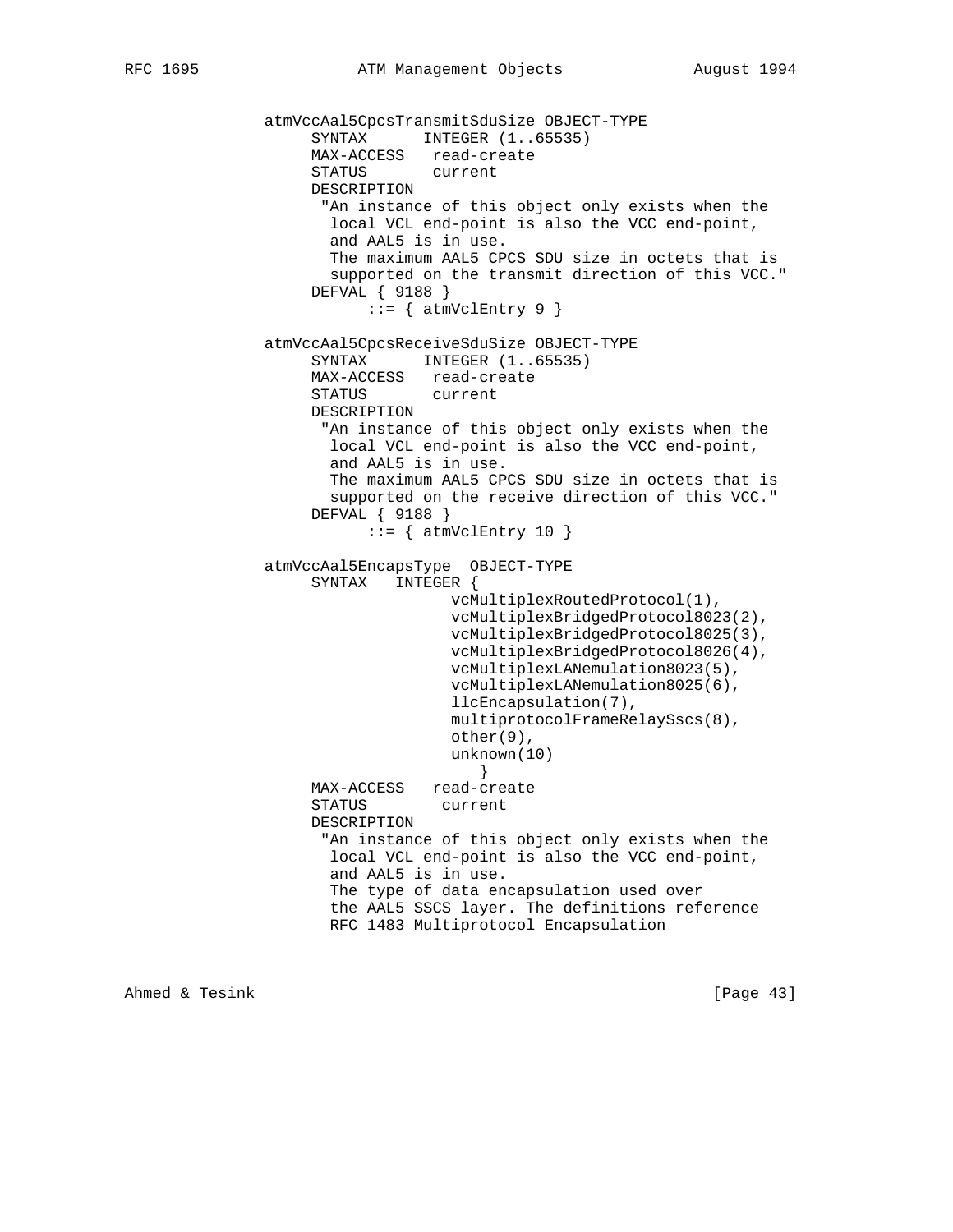over ATM AAL5 and to the ATM Forum LAN Emulation specification." DEFVAL { llcEncapsulation }  $::=$  { atmVclEntry 11 } atmVclCrossConnectIdentifier OBJECT-TYPE SYNTAX INTEGER (0..2147483647) MAX-ACCESS read-only STATUS current DESCRIPTION "This object is implemented only for a VCL which is cross-connected to other VCLs that belong to the same VCC. All such associated VCLs have the same value of this object, and all their cross-connections are identified by entries in the atmVcCrossConnectTable for which atmVcCrossConnectIndex has the same value. The value of this object is initialized by the agent after the associated entries in the atmVcCrossConnectTable have been created."  $::=$  {atmVclEntry 12} atmVclRowStatus OBJECT-TYPE SYNTAX RowStatus MAX-ACCESS read-create STATUS current DESCRIPTION "This object is used to create, delete or modify a row in this table. To create a new VCL, this object is initially set to 'createAndWait' or 'createAndGo'. This object must not be set to 'active' unless the following columnar objects exist in this row: atmVclReceiveTrafficDescrIndex, atmVclTransmitTrafficDescrIndex. In addition, if the local VCL end-point is also the VCC end-point: atmVccAalType. In addition, for AAL5 connections only: atmVccAal5CpcsTransmitSduSize, atmVccAal5CpcsReceiveSduSize, and atmVccAal5EncapsType." DEFVAL { active } ::= {atmVclEntry 13}

Ahmed & Tesink [Page 44]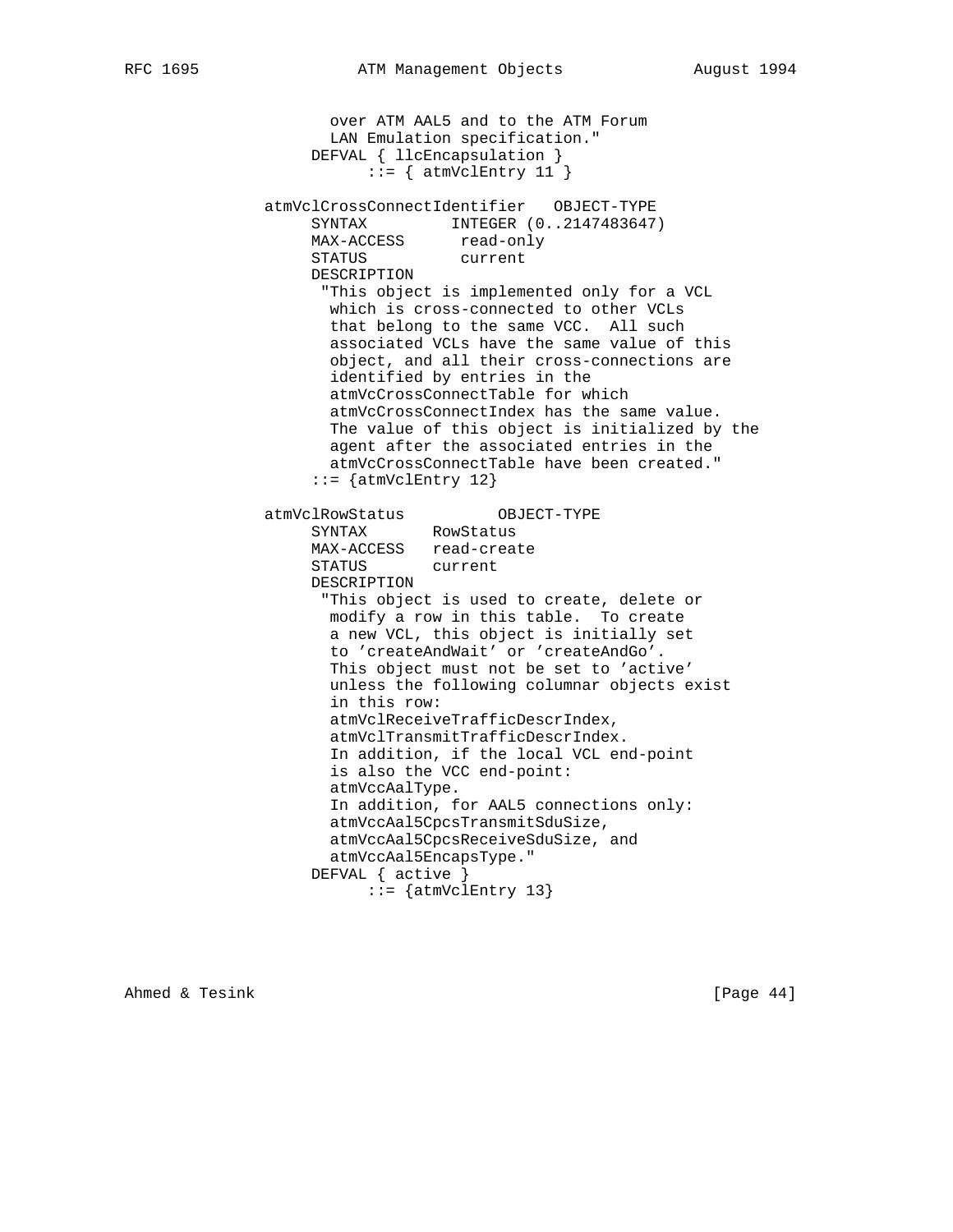RFC 1695 ATM Management Objects August 1994

 -- ATM Virtual Path (VP) Cross Connect Group -- This group contains configuration and state -- information of all point-to-point, -- point-to-multipoint, or multipoint-to-multipoint -- VP cross-connects. -- This table has read-create access and can be used -- to cross-connect the VPLs together in an ATM switch -- or network. The atmVpCrossConnectIndex -- is used to associate the related -- VPLs that are cross-connected together. -- The ATM VP Cross Connect Group -- models each bi-directional VPC -- cross-connect as a set of entries in -- the atmVpCrossConnectTable. A -- point-to-point VPC cross-connect is modeled -- as one entry; a point-to-multipoint (N leafs) VPC -- cross-connect as N entries in this table; and -- a multipoint-to-multipoint (N parties) VPC cross- -- connect as N(N-1)/2 entries in this table. -- In the latter cases, all the N (or  $N(N-1)/2$ ) entries -- are associated with a single VPC cross-connect by -- having the same value of atmVpCrossConnectIndex.



 -- The terms low and high are chosen to represent -- numerical ordering of the two interfaces associated -- with a VPC cross-connect. That is, the ATM interface -- with the lower value of ifIndex is termed 'low', -- while the other ATM interface associated with the -- VPC cross-connect is termed 'high'. This terminology -- is used to provide directional information; for -- example, the atmVpCrossConnectL2HOperStatus applies -- to the low->high direction, and -- atmVpCrossConnectH2LOperStatus applies to the

-- high->low direction, as illustrated above.

Ahmed & Tesink [Page 45]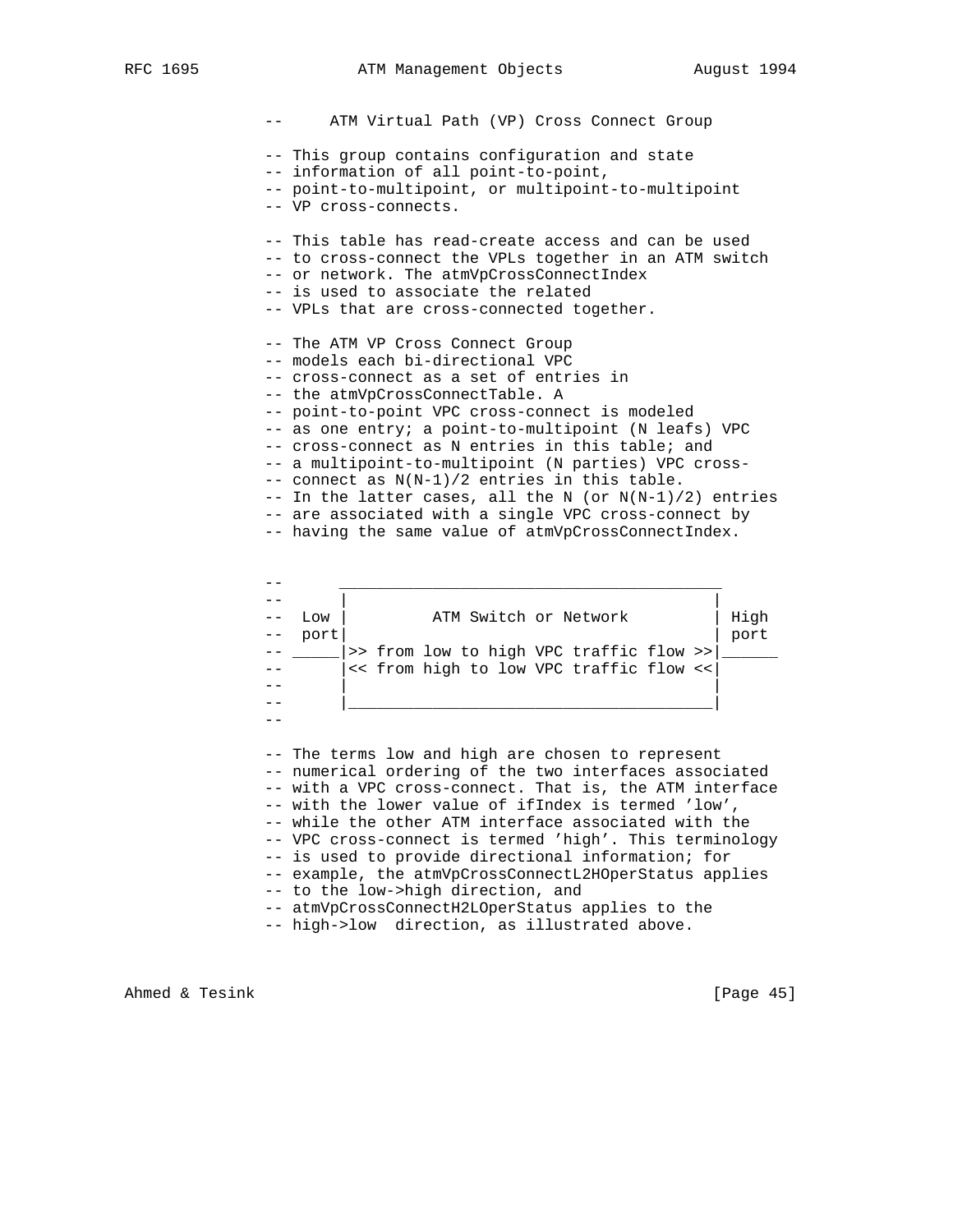atmVpCrossConnectIndexNext OBJECT-TYPE SYNTAX INTEGER (0..2147483647) MAX-ACCESS read-only STATUS current DESCRIPTION "This object contains an appropriate value to be used for atmVpCrossConnectIndex when creating entries in the atmVpCrossConnectTable. The value 0 indicates that no unassigned entries are available. To obtain the atmVpCrossConnectIndex value for a new entry, the manager issues a management protocol retrieval operation to obtain the current value of this object. After each retrieval, the agent should modify the value to the next unassigned index."  $::= \{$  atmMIBObjects 8  $\}$  -- The ATM VP Cross Connect Table atmVpCrossConnectTable OBJECT-TYPE SYNTAX SEQUENCE OF AtmVpCrossConnectEntry MAX-ACCESS not-accessible STATUS current DESCRIPTION "The ATM VP Cross Connect table. A bi directional VP cross-connect which cross-connects two VPLs is modeled as one entry in this table."  $::=$  { atmMIBObjects 9 } atmVpCrossConnectEntry OBJECT-TYPE SYNTAX AtmVpCrossConnectEntry MAX-ACCESS not-accessible STATUS current DESCRIPTION "An entry in the ATM VP Cross Connect table. This entry is used to model a bi-directional ATM VP cross-connect which cross-connects two VPLs. Step-wise Procedures to set up a VP Cross-connect Once the entries in the atmVplTable are created, the following procedures are used to cross-connect the VPLs together.

Ahmed & Tesink [Page 46]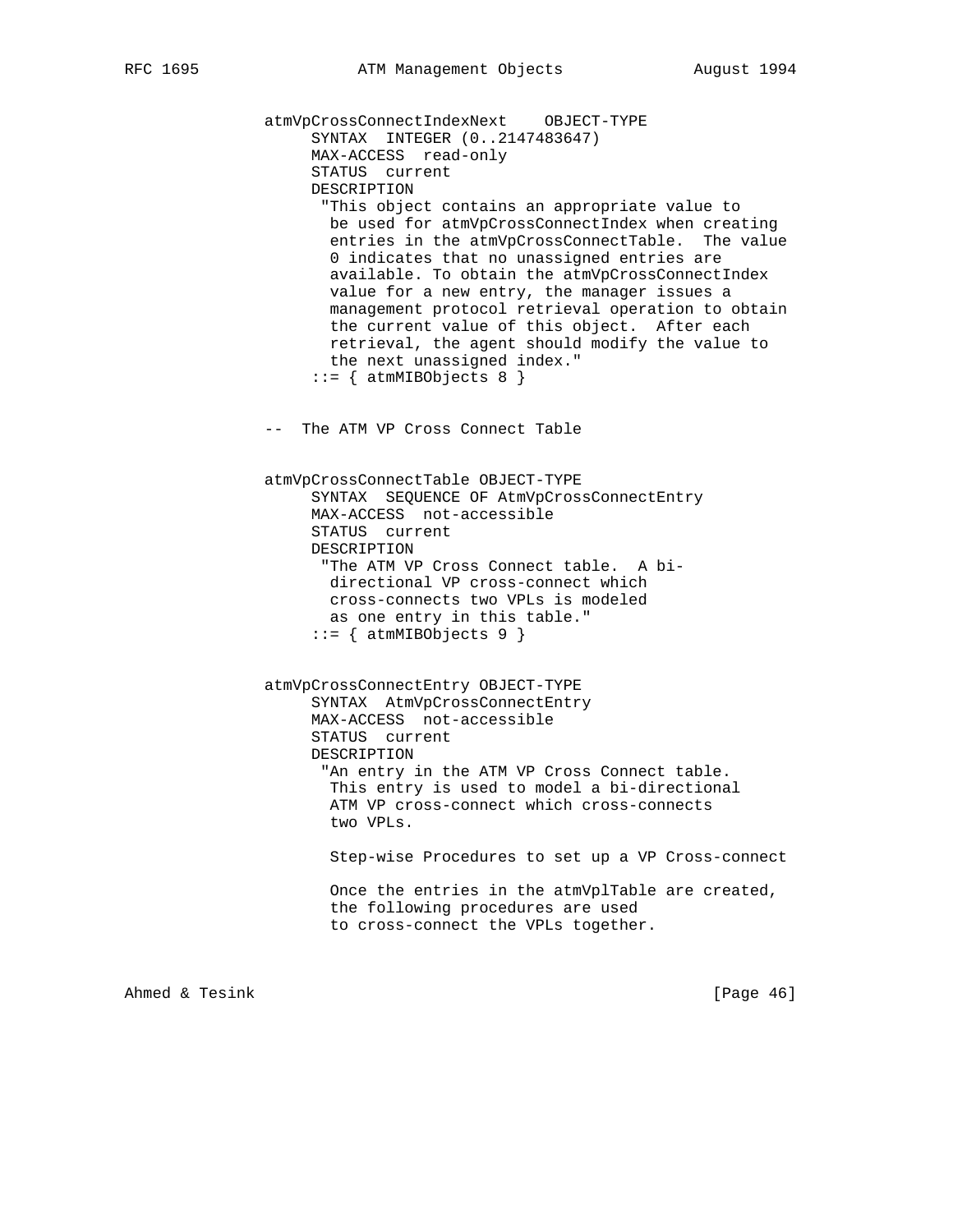- (1) The manager obtains a unique atmVpCrossConnectIndex by reading the atmVpCrossConnectIndexNext object.
- (2) Next, the manager creates a set of one or more rows in the ATM VP Cross Connect Table, one for each cross-connection between two VPLs. Each row is indexed by the ATM interface port numbers and VPI values of the two ends of that cross-connection. This set of rows specifies the topology of the VPC cross-connect and is identified by a single value of atmVpCrossConnectIndex.

Negotiated VP Cross-Connect Establishment

- (2a) The manager creates a row in this table by setting atmVpCrossConnectRowStatus to createAndWait(5). The agent checks the requested topology and the mutual sanity of the ATM traffic parameters and QoS Classes, i.e., the row creation fails if: - the requested topology is not supported by the agent,
	- the traffic/QoS parameter values associated with the requested row are incompatible with those of already existing rows for this VP cross-connect.

 [For example, for setting up a point-to-point VP cross-connect, the ATM traffic parameters in the receive direction of a VPL at the low end of the cross-connect must equal to the traffic parameters in the transmit direction of the other VPL at the high end of the cross-connect, otherwise, the row creation fails.] The agent also checks for internal errors in building the cross-connect.

 The atmVpCrossConnectIndex values in the corresponding atmVplTable rows are filled in by the agent at this point.

 (2b) The manager promotes the row in the atmVpCrossConnectTable by setting atmVpCrossConnectRowStatus to active(1). If this set is successful, the agent has reserved the resources specified by the ATM traffic

Ahmed & Tesink [Page 47]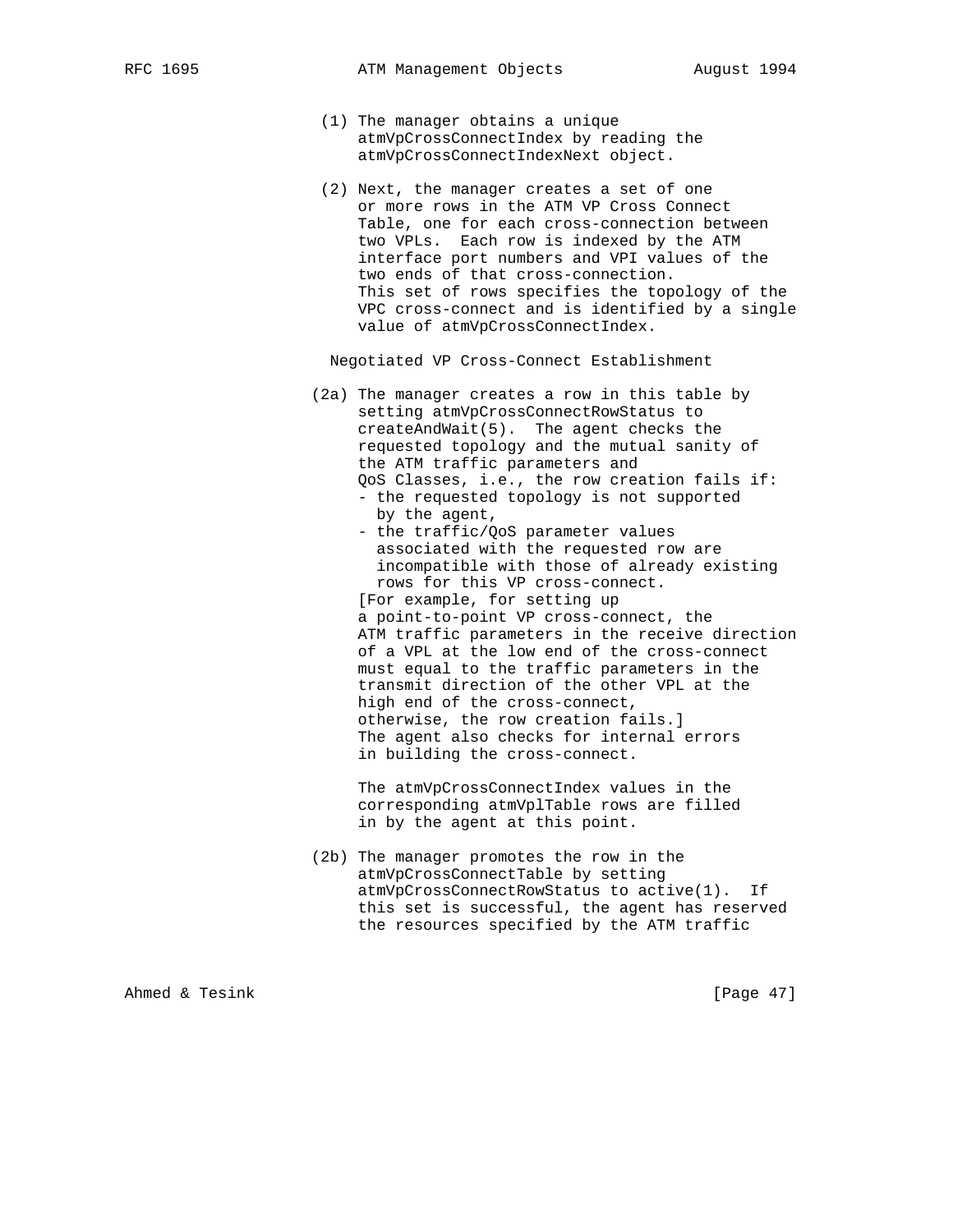parameter and QoS Class values for each direction of the VP cross-connect in an ATM switch or network.

 (3) The manager sets the atmVpCrossConnectAdminStatus to up(1) in all rows of this VP cross-connect to turn the traffic flow on.

One-Shot VP Cross-Connect Establishment

 A VP cross-connect may also be established in one step by a set-request with all necessary parameter values and atmVpCrossConnectRowStatus set to createAndGo(4).

 In contrast to the negotiated VP cross-connect establishment which allows for detailed error checking (i.e., set errors are explicitly linked to particular resource acquisition failures), the one-shot VP cross-connect establishment performs the setup on one operation but does not have the advantage of step-wise error checking.

VP Cross-Connect Retirement

 A VP cross-connect identified by a particular value of atmVpCrossConnectIndex is released by:

- (1) Setting atmVpCrossConnectRowStatus of all rows identified by this value of atmVpCrossConnectIndex to destroy(6). The agent may release all associated resources, and the atmVpCrossConnectIndex values in the corresponding atmVplTable row are removed. Note that a situation when only a subset of the associated rows are deleted corresponds to a VP topology change.
- (2) After deletion of the appropriate atmVpCrossConnectEntries, the manager may set atmVplRowStatus to destroy(6) the associated VPLs. The agent releases the resources and removes the associated rows in the atmVplTable.

Ahmed & Tesink [Page 48]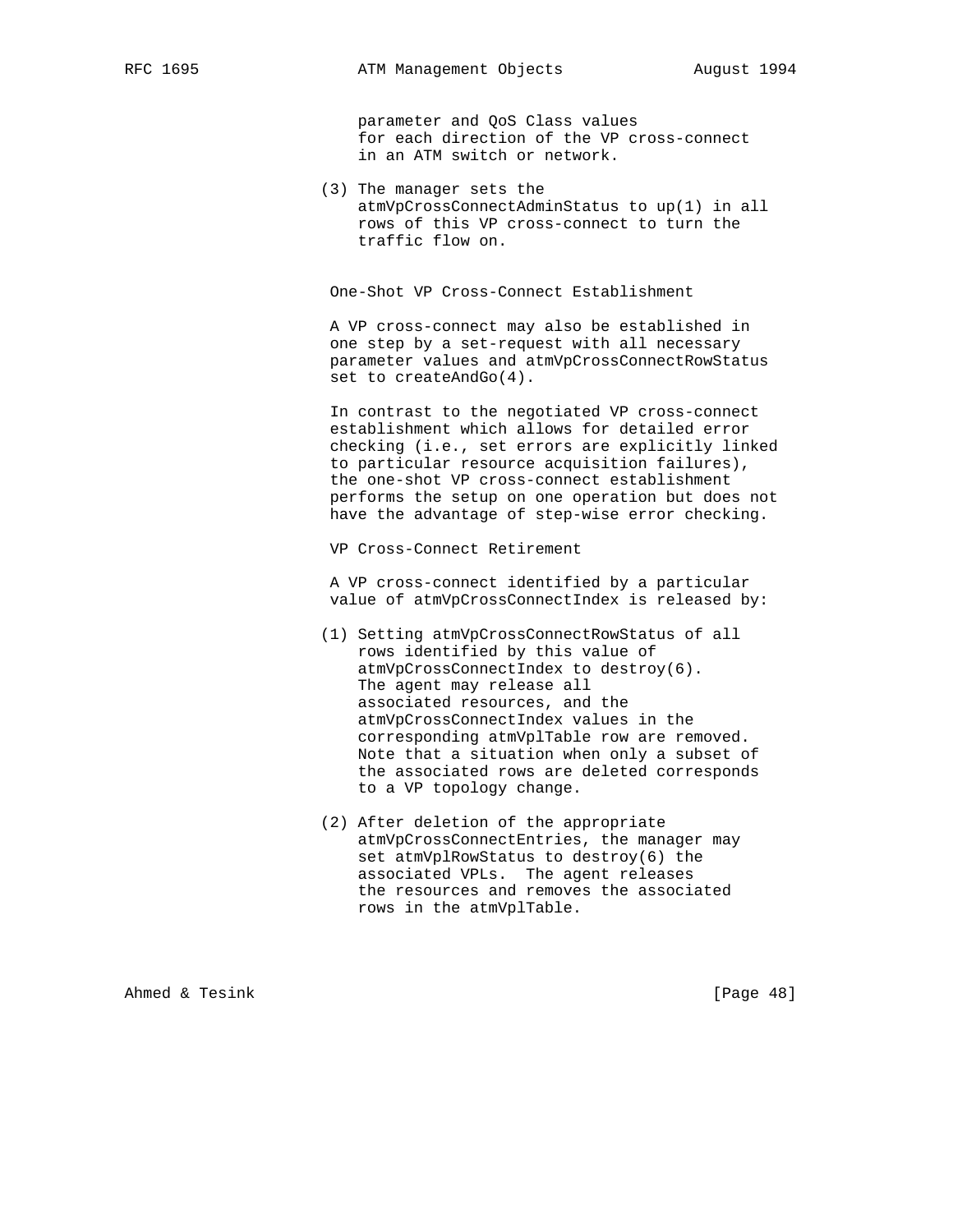```
 VP Cross-connect Reconfiguration
```
 At the discretion of the agent, a VP cross-connect may be reconfigured by adding and/or deleting leafs to/from the VP topology as per the VP cross-connect establishment/retirement procedures. Reconfiguration of traffic/QoS parameter values requires release of the VP cross-connect before those parameter values may by changed for individual VPLs." INDEX { atmVpCrossConnectIndex, atmVpCrossConnectLowIfIndex, atmVpCrossConnectLowVpi, atmVpCrossConnectHighIfIndex, atmVpCrossConnectHighVpi } ::= { atmVpCrossConnectTable 1 } AtmVpCrossConnectEntry ::= SEQUENCE { atmVpCrossConnectIndex INTEGER, atmVpCrossConnectLowIfIndex IfIndex, atmVpCrossConnectLowVpi INTEGER, atmVpCrossConnectHighIfIndex IfIndex, atmVpCrossConnectHighVpi INTEGER, atmVpCrossConnectAdminStatus INTEGER, atmVpCrossConnectL2HOperStatus INTEGER, atmVpCrossConnectH2LOperStatus INTEGER, atmVpCrossConnectL2HLastChange TimeStamp, atmVpCrossConnectH2LLastChange TimeStamp, atmVpCrossConnectRowStatus RowStatus } atmVpCrossConnectIndex OBJECT-TYPE SYNTAX INTEGER (1..2147483647) MAX-ACCESS not-accessible STATUS current DESCRIPTION "A unique value to identify this VP cross-connect." ::= { atmVpCrossConnectEntry 1 } atmVpCrossConnectLowIfIndex OBJECT-TYPE SYNTAX IfIndex MAX-ACCESS not-accessible STATUS current DESCRIPTION "The value of this object is equal to MIB II's ifIndex value of the ATM interface port for this VP cross-connect. The term low implies

Ahmed & Tesink [Page 49]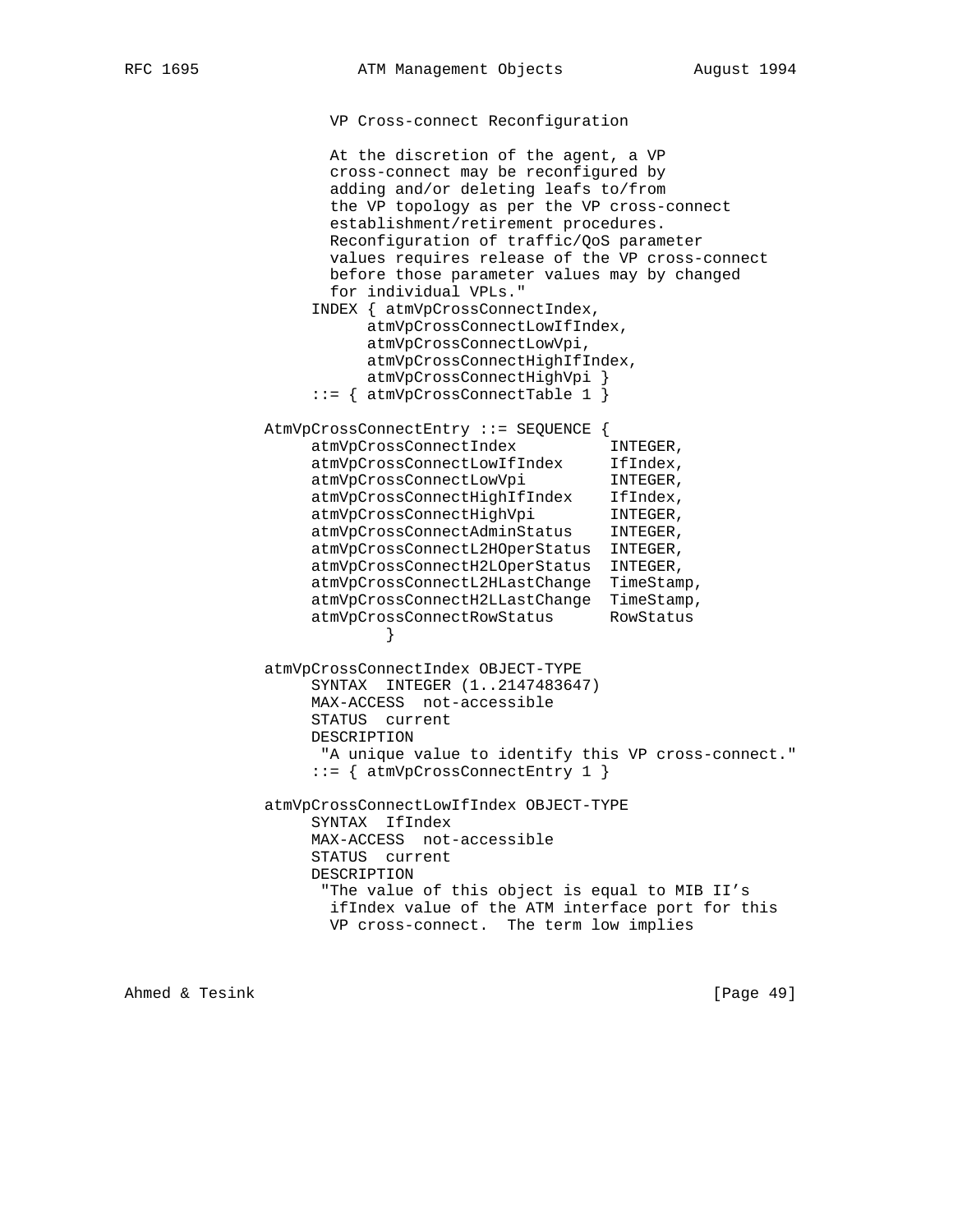that this ATM interface has the numerically lower ifIndex value than the other ATM interface identified in the same atmVpCrossConnectEntry." ::= { atmVpCrossConnectEntry 2 } atmVpCrossConnectLowVpi OBJECT-TYPE SYNTAX INTEGER (1..4095) MAX-ACCESS not-accessible STATUS current DESCRIPTION "The value of this object is equal to the VPI value at the ATM interface associated with the VP cross-connect that is identified by atmVpCrossConnectLowIfIndex. The VPI value cannot exceed the number supported by the atmInterfaceMaxVpiBits at the low ATM interface port." ::= { atmVpCrossConnectEntry 3 } atmVpCrossConnectHighIfIndex OBJECT-TYPE SYNTAX IfIndex MAX-ACCESS not-accessible STATUS current DESCRIPTION "The value of this object is equal to MIB II's ifIndex value of the ATM interface port for this VP cross-connect. The term high implies that this ATM interface has the numerically higher ifIndex value than the other ATM interface identified in the same atmVpCrossConnectEntry." ::= { atmVpCrossConnectEntry 4 } atmVpCrossConnectHighVpi OBJECT-TYPE SYNTAX INTEGER (1..4095) MAX-ACCESS not-accessible STATUS current DESCRIPTION "The value of this object is equal to the VPI value at the ATM interface associated with the VP cross-connect that is identified by atmVpCrossConnectHighIfIndex. The VPI value cannot exceed the number supported by the atmInterfaceMaxVpiBits at the high ATM interface port." ::= { atmVpCrossConnectEntry 5 }

atmVpCrossConnectAdminStatus OBJECT-TYPE

Ahmed & Tesink [Page 50]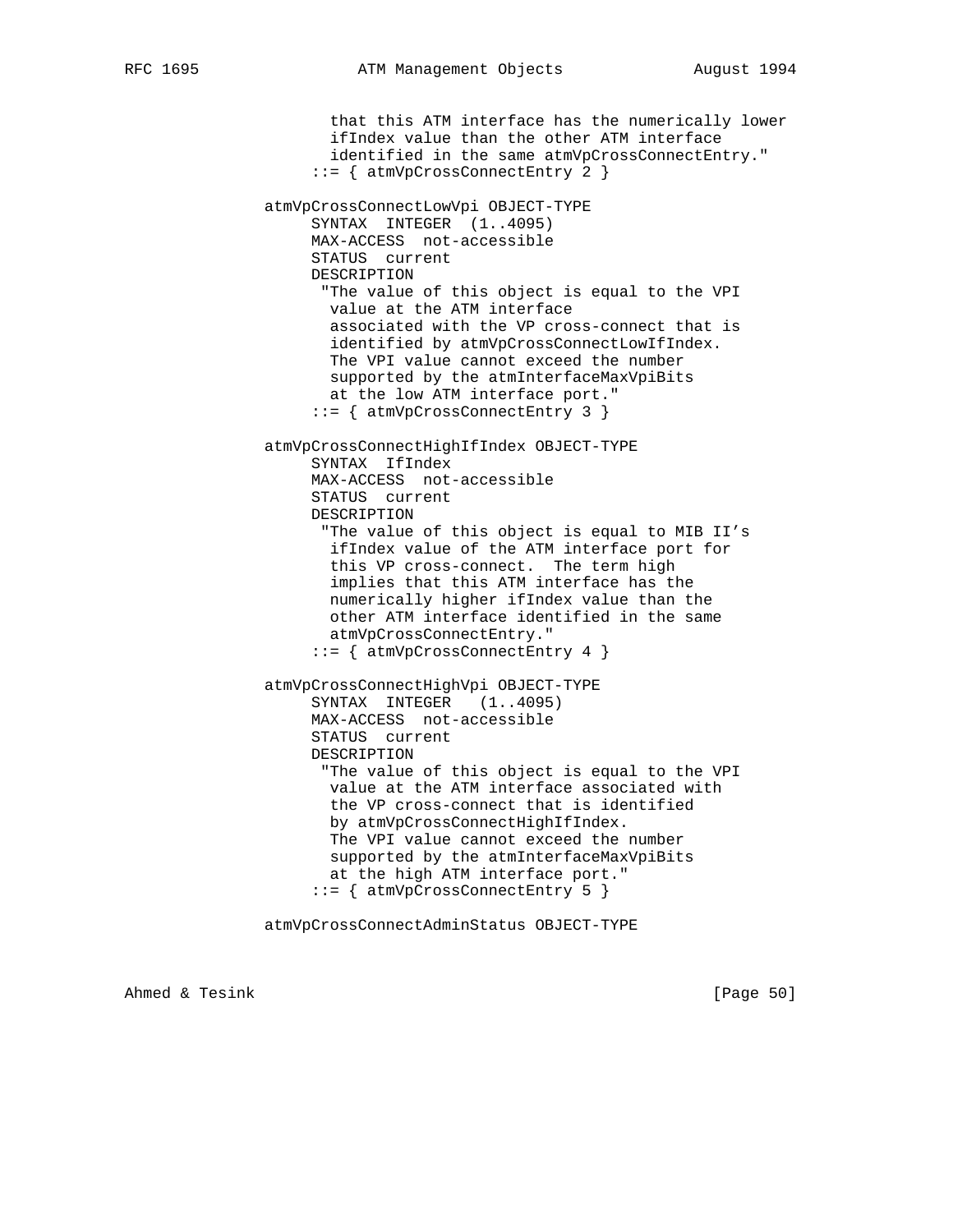```
 SYNTAX INTEGER {
                                  up(1),
                           down(2)
 }
                   MAX-ACCESS read-create
                    STATUS current
                   DESCRIPTION
                    "The value of this object identifies the desired
                     administrative status of this bi-directional
                     VP cross-connect. The up and down states
                     indicate that the traffic flow is enabled
                     and disabled respectively on this VP
                     cross-connect."
                   DEFVAL { down }
                    ::= { atmVpCrossConnectEntry 6 }
               atmVpCrossConnectL2HOperStatus OBJECT-TYPE
                   SYNTAX INTEGER {
                            up(1),
                            down(2),
                             unknown(3)
 }
                   MAX-ACCESS read-only
                   STATUS current
                   DESCRIPTION
                     "The value of this object identifies the current
                     operational status of the VP cross-connect
                     in one direction; (i.e., from the low to
                     high direction). The up and down states indicate
                     that this ATM VP cross-connect from low
                     to high direction is operational or not
                     operational respectively.
                     The unknown state indicates that
                     the state of it cannot be determined."
                    ::= { atmVpCrossConnectEntry 7 }
               atmVpCrossConnectH2LOperStatus OBJECT-TYPE
                   SYNTAX INTEGER {
                            up(1),
                             down(2),
                             unknown(3)
 }
                   MAX-ACCESS read-only
                   STATUS current
                   DESCRIPTION
                     "The value of this object identifies the current
                     operational status of the VP cross-connect
                     in one direction; (i.e., from the high to
```
Ahmed & Tesink [Page 51]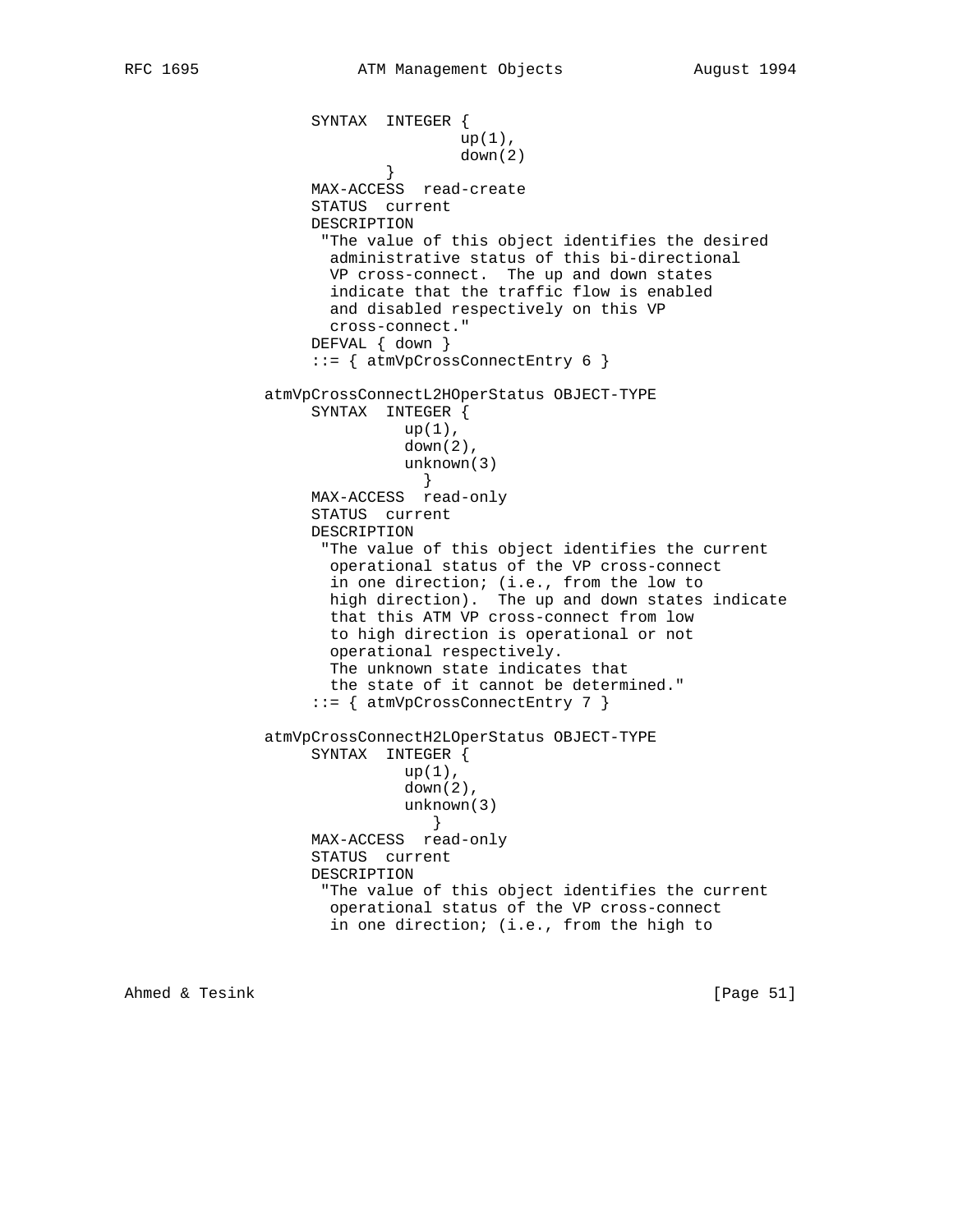low direction). The up and down states indicate that this ATM VP cross-connect from high to low direction is operational or not operational respectively. The unknown state indicates that the state of it cannot be determined." ::= { atmVpCrossConnectEntry 8 } atmVpCrossConnectL2HLastChange OBJECT-TYPE SYNTAX TimeStamp MAX-ACCESS read-only STATUS current DESCRIPTION "The value of MIB II's sysUpTime object at the time this VP cross-connect entered its current operational state in the low to high direction. If the current state was entered prior to the last re-initialization of the agent, then this object contains a zero value." ::= { atmVpCrossConnectEntry 9 } atmVpCrossConnectH2LLastChange OBJECT-TYPE SYNTAX TimeStamp MAX-ACCESS read-only STATUS current DESCRIPTION "The value of MIB II's sysUpTime object at the time this VP cross-connect entered its current operational state in the high to low direction. If the current state was entered prior to the last re-initialization of the agent, then this object contains a zero value." ::= { atmVpCrossConnectEntry 10 } atmVpCrossConnectRowStatus OBJECT-TYPE SYNTAX RowStatus MAX-ACCESS read-create STATUS current DESCRIPTION "The status of this entry in the atmVpCrossConnectTable. This object is used to create a cross-connect for cross-connecting VPLs which are created using the atmVplTable or to change or delete an existing cross-connect. This object must be initially set to 'createAndWait' or 'createAndGo'. This object cannot be set to 'active' unless the following columnar object exists

Ahmed & Tesink [Page 52]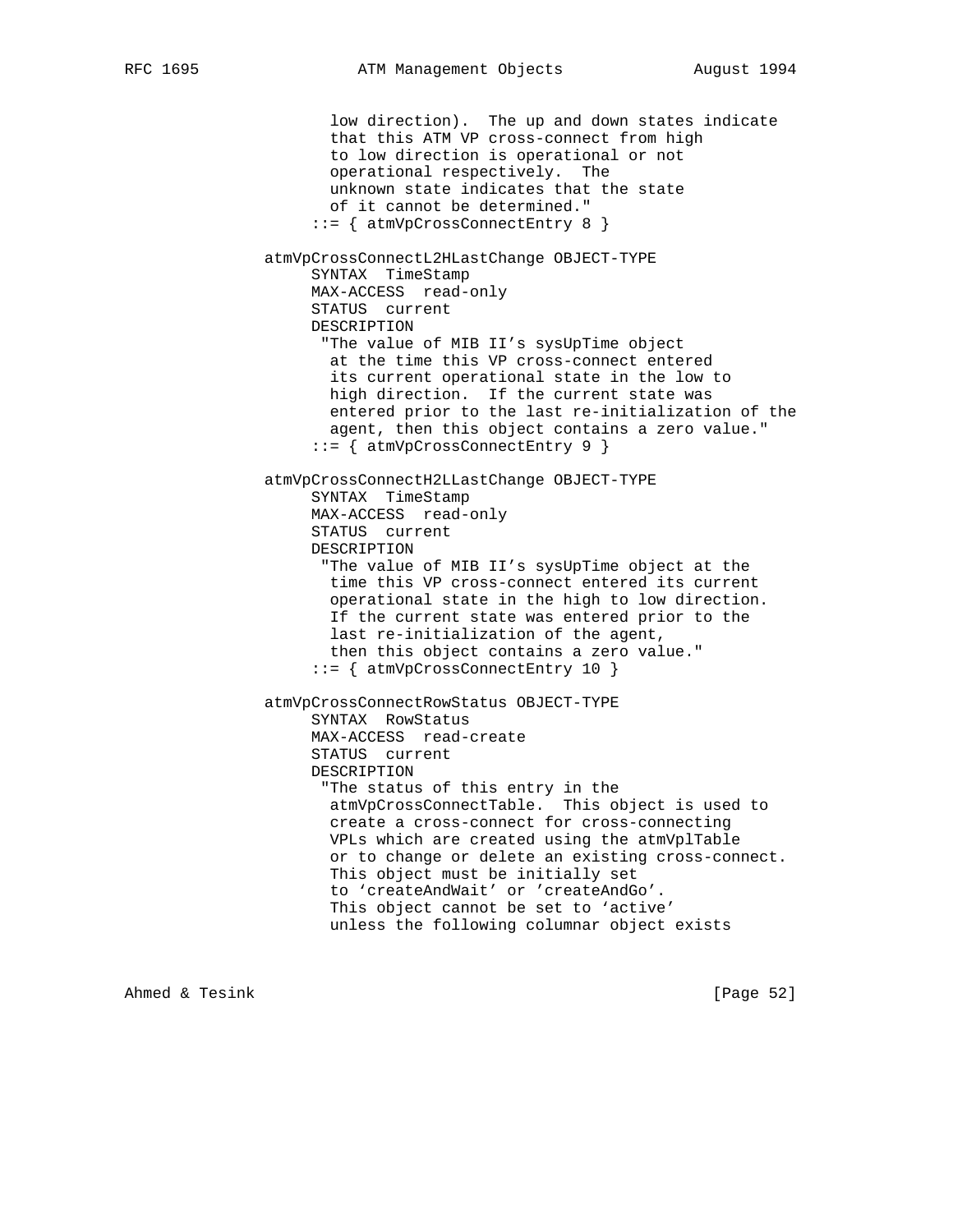```
 in this row: atmVpCrossConnectAdminStatus.
        To turn on a VP cross-connect,
        the atmVpCrossConnectAdminStatus
        is set to 'up'."
      DEFVAL { active }
      ::= { atmVpCrossConnectEntry 11 }
 -- ATM Virtual Channel (VC) Cross Connect Group
 -- This group contains configuration and state
 -- information of a bi-directional VC cross-connect.
 -- This group is used to model a bi-directional
 -- point-to-point, point-to-multipoint or
 -- multipoint-to-multipoint VC cross-connects.
 -- This table has read-create access and is used
 -- to cross-connect the VCLs together in an ATM switch
 -- or network that belong to a VC connection.
 -- The atmVcCrossConnectIndex is used to associate
 -- the related VCLs that are cross-connected together.
 -- The step-wise procedures described for setting
 -- up a VP cross-connect are also used for setting up
 -- a VC cross-connect.
 atmVcCrossConnectIndexNext OBJECT-TYPE
     SYNTAX INTEGER (0..2147483647)
     MAX-ACCESS read-only
     STATUS current
     DESCRIPTION
       "This object contains an appropriate value to
       be used for atmVcCrossConnectIndex when creating
        entries in the atmVcCrossConnectTable. The value
        0 indicates that no unassigned entries are
        available. To obtain the atmVpCrossConnectIndex
        value for a new entry, the manager issues a
       management protocol retrieval operation to obtain
       the current value of this object. After each
       retrieval, the agent should modify the value to
       the next unassigned index."
     ::= { atmMIBObjects 10 }
```
-- The ATM VC Cross Connect Table

Ahmed & Tesink [Page 53]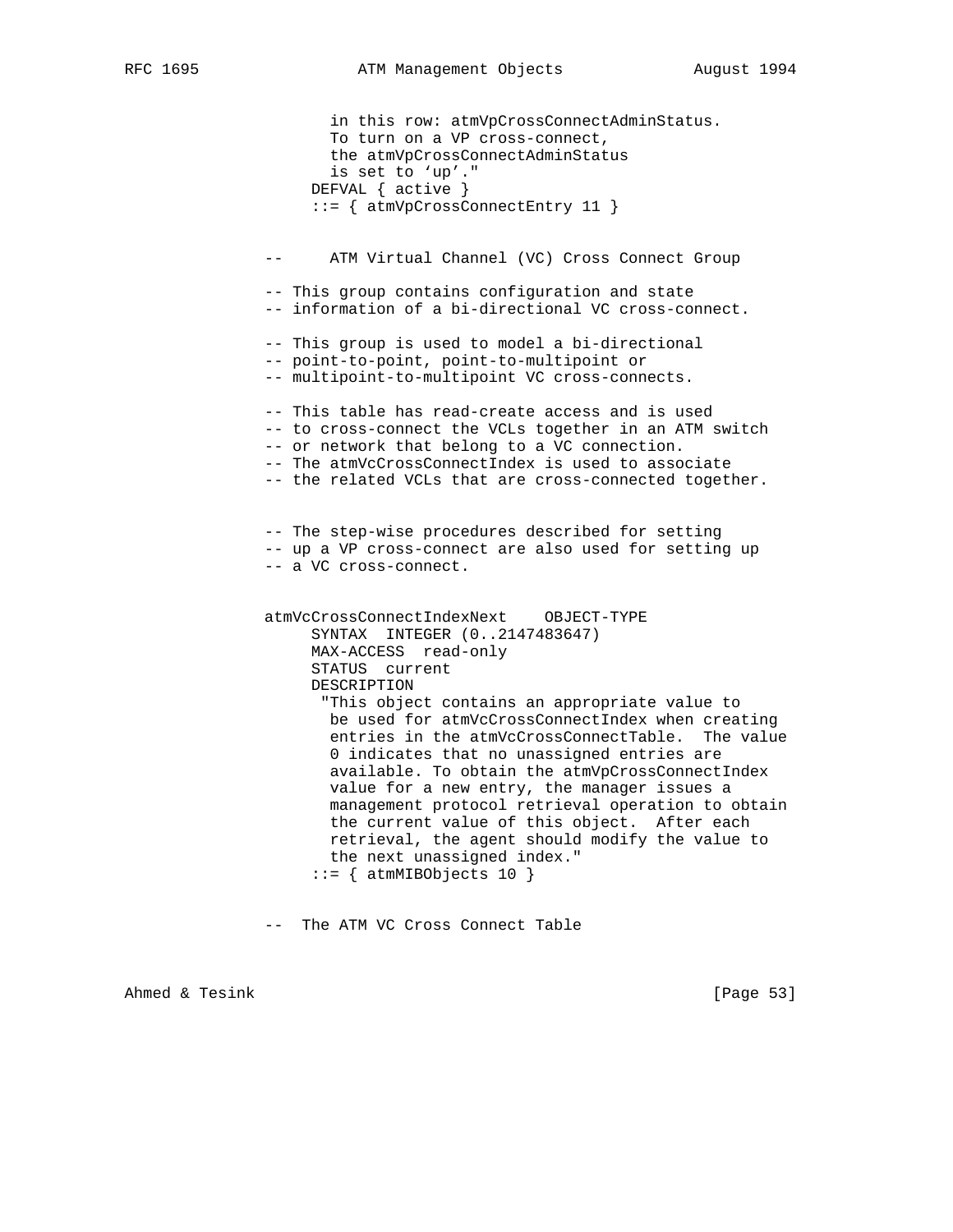atmVcCrossConnectTable OBJECT-TYPE SYNTAX SEQUENCE OF AtmVcCrossConnectEntry MAX-ACCESS not-accessible STATUS current DESCRIPTION "The ATM VC Cross Connect table. A bi directional VC cross-connect which cross-connects two end points (i.e., VCLs) is modeled as one entry in this table."  $::=$  { atmMIBObjects 11 } atmVcCrossConnectEntry OBJECT-TYPE SYNTAX AtmVcCrossConnectEntry MAX-ACCESS not-accessible STATUS current DESCRIPTION "An entry in the ATM VC Cross Connect table. This entry is used to model a bi-directional ATM VC cross-connect cross-connecting two end points. Step-wise Procedures to set up a VC Cross-connect Once the entries in the atmVclTable are created, the following procedures are used to cross-connect the VCLs together to form a VCC segment. (1) The manager obtains a unique atmVcCrossConnectIndex by reading the atmVcCrossConnectIndexNext object. (2) Next, the manager creates a set of one or more rows in the ATM VC Cross Connect Table, one for each cross-connection between two VCLs. Each row is indexed by the ATM interface port numbers and VPI/VCI values of the two ends of that cross-connection. This set of rows specifies the topology of the VCC cross-connect and is identified by a single value of atmVcCrossConnectIndex. Negotiated VC Cross-Connect Establishment (2a) The manager creates a row in this table by setting atmVcCrossConnectRowStatus to createAndWait(5). The agent checks the requested topology and the mutual sanity of

Ahmed & Tesink [Page 54]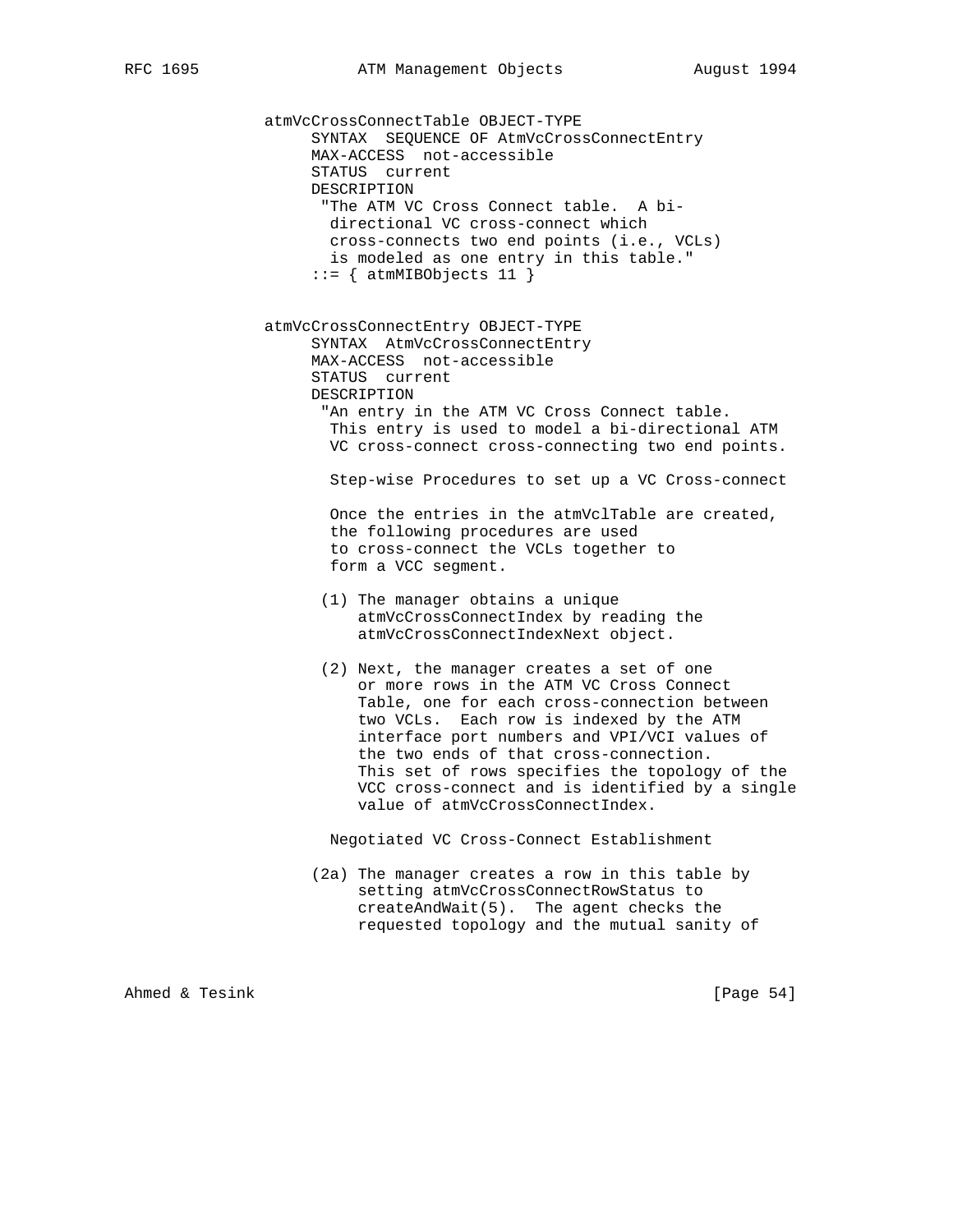the ATM traffic parameters and QoS Classes, i.e., the row creation fails if: - the requested topology is not supported by the agent, - the traffic/QoS parameter values associated with the requested row are incompatible with those of already existing rows for this VC cross-connect. [For example, for setting up a point-to-point VC cross-connect, the ATM traffic parameters in the receive direction of a VCL at the low end of the cross-connect must equal to the traffic parameters in the transmit direction of the other VCL at the high end of the cross-connect, otherwise, the row creation fails.] The agent also checks for internal errors in building the cross-connect. The atmVcCrossConnectIndex values in the corresponding atmVclTable rows are filled in by the agent at this point. (2b) The manager promotes the row in the atmVcCrossConnectTable by setting atmVcCrossConnectRowStatus to active(1). If this set is successful, the agent has reserved the resources specified by the ATM traffic parameter and QoS Class values for each direction of the VC cross-connect in an ATM switch or network. (3) The manager sets the

 atmVcCrossConnectAdminStatus to up(1) in all rows of this VC cross-connect to turn the traffic flow on.

One-Shot VC Cross-Connect Establishment

 A VC cross-connect may also be established in one step by a set-request with all necessary parameter values and atmVcCrossConnectRowStatus set to createAndGo(4).

 In contrast to the negotiated VC cross-connect establishment which allows for detailed error checking i.e., set errors are explicitly linked to

Ahmed & Tesink [Page 55]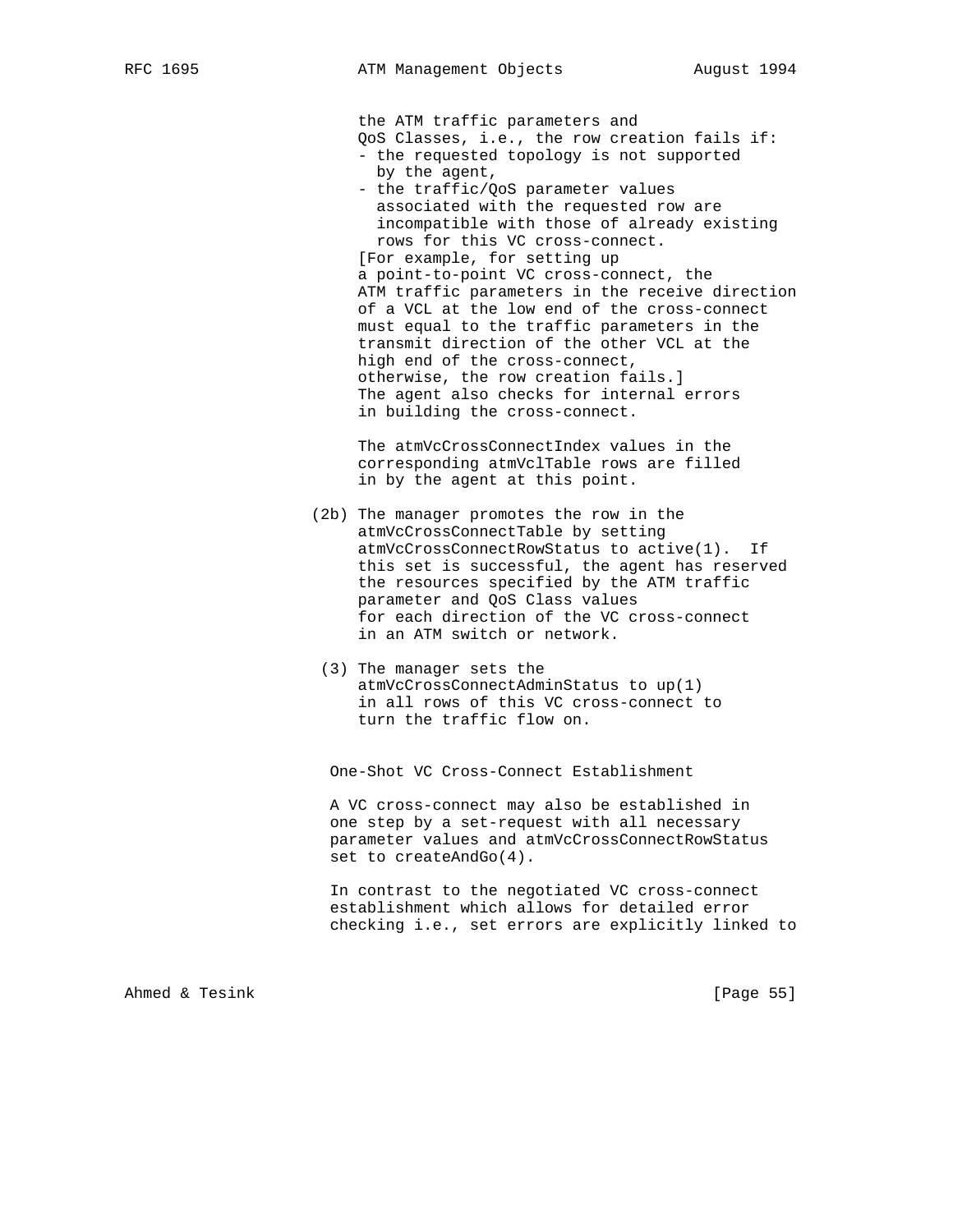particular resource acquisition failures), the one-shot VC cross-connect establishment performs the setup on one operation but does not have the advantage of step-wise error checking.

VC Cross-Connect Retirement

 A VC cross-connect identified by a particular value of atmVcCrossConnectIndex is released by:

- (1) Setting atmVcCrossConnectRowStatus of all rows identified by this value of atmVcCrossConnectIndex to destroy(6). The agent may release all associated resources, and the atmVcCrossConnectIndex values in the corresponding atmVclTable row are removed. Note that a situation when only a subset of the associated rows are deleted corresponds to a VC topology change.
- (2) After deletion of the appropriate atmVcCrossConnectEntries, the manager may set atmVclRowStatus to destroy(6) the associated VCLs. The agent releases the resources and removes the associated rows in the atmVclTable.

VC Cross-Connect Reconfiguration

 At the discretion of the agent, a VC cross-connect may be reconfigured by adding and/or deleting leafs to/from the VC topology as per the VC cross-connect establishment/retirement procedures. Reconfiguration of traffic/QoS parameter values requires release of the VC cross-connect before those parameter values may by changed for individual VCLs."

 INDEX { atmVcCrossConnectIndex, atmVcCrossConnectLowIfIndex, atmVcCrossConnectLowVpi, atmVcCrossConnectLowVci, atmVcCrossConnectHighIfIndex, atmVcCrossConnectHighVpi, atmVcCrossConnectHighVci }

::= { atmVcCrossConnectTable 1 }

Ahmed & Tesink [Page 56]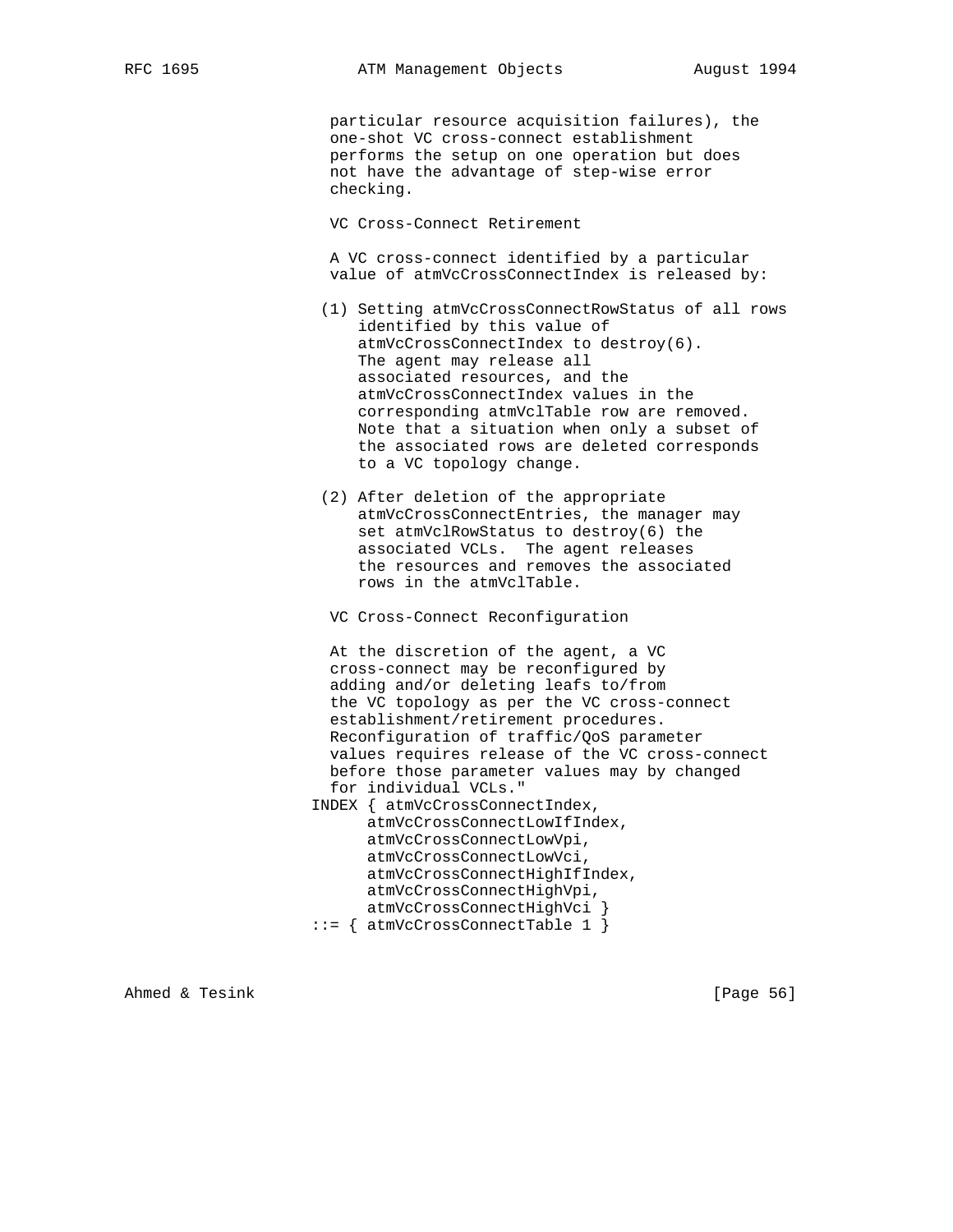```
 AtmVcCrossConnectEntry ::= SEQUENCE {
 atmVcCrossConnectIndex INTEGER,
 atmVcCrossConnectLowIfIndex IfIndex,
atmVcCrossConnectLowVpi INTEGER,
atmVcCrossConnectLowVci INTEGER,
 atmVcCrossConnectHighIfIndex IfIndex,
atmVcCrossConnectHighVpi INTEGER,
atmVcCrossConnectHighVci INTEGER,
 atmVcCrossConnectAdminStatus INTEGER,
                  atmVcCrossConnectL2HOperStatus INTEGER,
                  atmVcCrossConnectH2LOperStatus INTEGER,
                  atmVcCrossConnectL2HLastChange TimeStamp,
 atmVcCrossConnectH2LLastChange TimeStamp,
 atmVcCrossConnectRowStatus RowStatus
 }
             atmVcCrossConnectIndex OBJECT-TYPE
                  SYNTAX INTEGER (1..2147483647)
                  MAX-ACCESS not-accessible
                  STATUS current
                  DESCRIPTION
                  "A unique value to identify this VC cross-connect."
                  ::= { atmVcCrossConnectEntry 1 }
             atmVcCrossConnectLowIfIndex OBJECT-TYPE
                  SYNTAX IfIndex
                  MAX-ACCESS not-accessible
                  STATUS current
                  DESCRIPTION
                   "The value of this object is equal to MIB II's
                   ifIndex value of the ATM interface port for this
                   VC cross-connect. The term low implies
                   that this ATM interface has the numerically lower
                   ifIndex value than the other ATM interface
                   identified in the same atmVcCrossConnectEntry."
                  ::= { atmVcCrossConnectEntry 2 }
             atmVcCrossConnectLowVpi OBJECT-TYPE
                  SYNTAX INTEGER (0..4095)
                  MAX-ACCESS not-accessible
                  STATUS current
                  DESCRIPTION
                   "The value of this object is equal to the VPI
                   value at the ATM interface
                   associated with the VC cross-connect that is
                   identified by atmVcCrossConnectLowIfIndex.
                   The VPI value cannot exceed the number
                   supported by the atmInterfaceMaxVpiBits
```
Ahmed & Tesink [Page 57]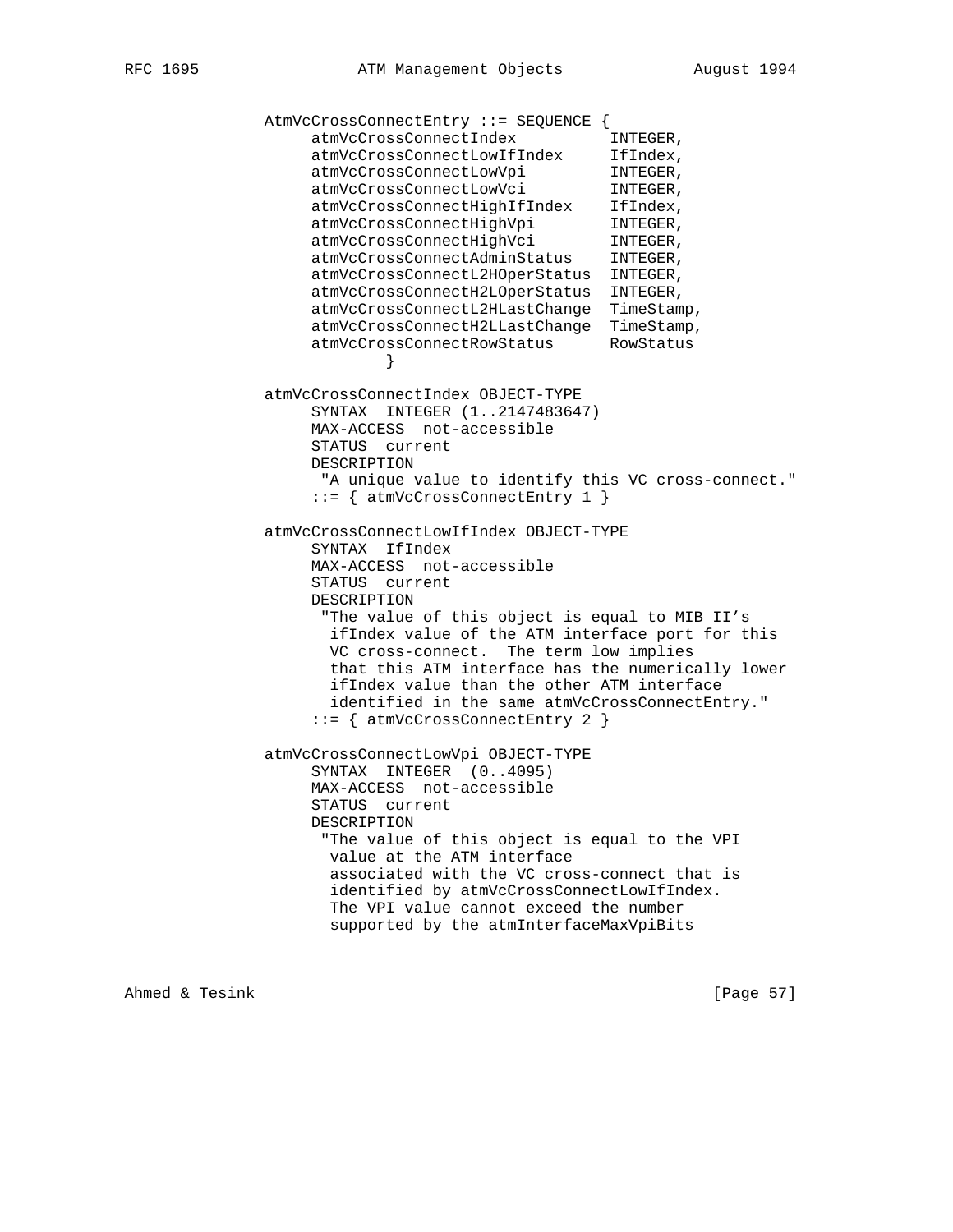at the low ATM interface port." ::= { atmVcCrossConnectEntry 3 } atmVcCrossConnectLowVci OBJECT-TYPE SYNTAX INTEGER (0..65535) MAX-ACCESS not-accessible STATUS current DESCRIPTION "The value of this object is equal to the VCI value at the ATM interface associated with this VC cross-connect that is identified by atmVcCrossConnectLowIfIndex. The VCI value cannot exceed the number supported by the atmInterfaceMaxVciBits at the low ATM interface port." ::= { atmVcCrossConnectEntry 4 } atmVcCrossConnectHighIfIndex OBJECT-TYPE SYNTAX IfIndex MAX-ACCESS not-accessible STATUS current DESCRIPTION "The value of this object is equal to MIB II's ifIndex value for the ATM interface port for this VC cross-connect. The term high implies that this VC cross-connect that this ATM interface has the numerically higher ifIndex value than the other ATM interface identified in the same atmVcCrossConnectEntry." ::= { atmVcCrossConnectEntry 5 } atmVcCrossConnectHighVpi OBJECT-TYPE SYNTAX INTEGER (0..4095) MAX-ACCESS not-accessible STATUS current DESCRIPTION "The value of this object is equal to the VPI value at the ATM interface associated with the VC cross-connect that is identified by atmVcCrossConnectHighIfIndex. The VPI value cannot exceed the number supported by the atmInterfaceMaxVpiBits at the high ATM interface port."  $::=$  { atmVcCrossConnectEntry 6 } atmVcCrossConnectHighVci OBJECT-TYPE SYNTAX INTEGER (0..65535) MAX-ACCESS not-accessible

Ahmed & Tesink [Page 58]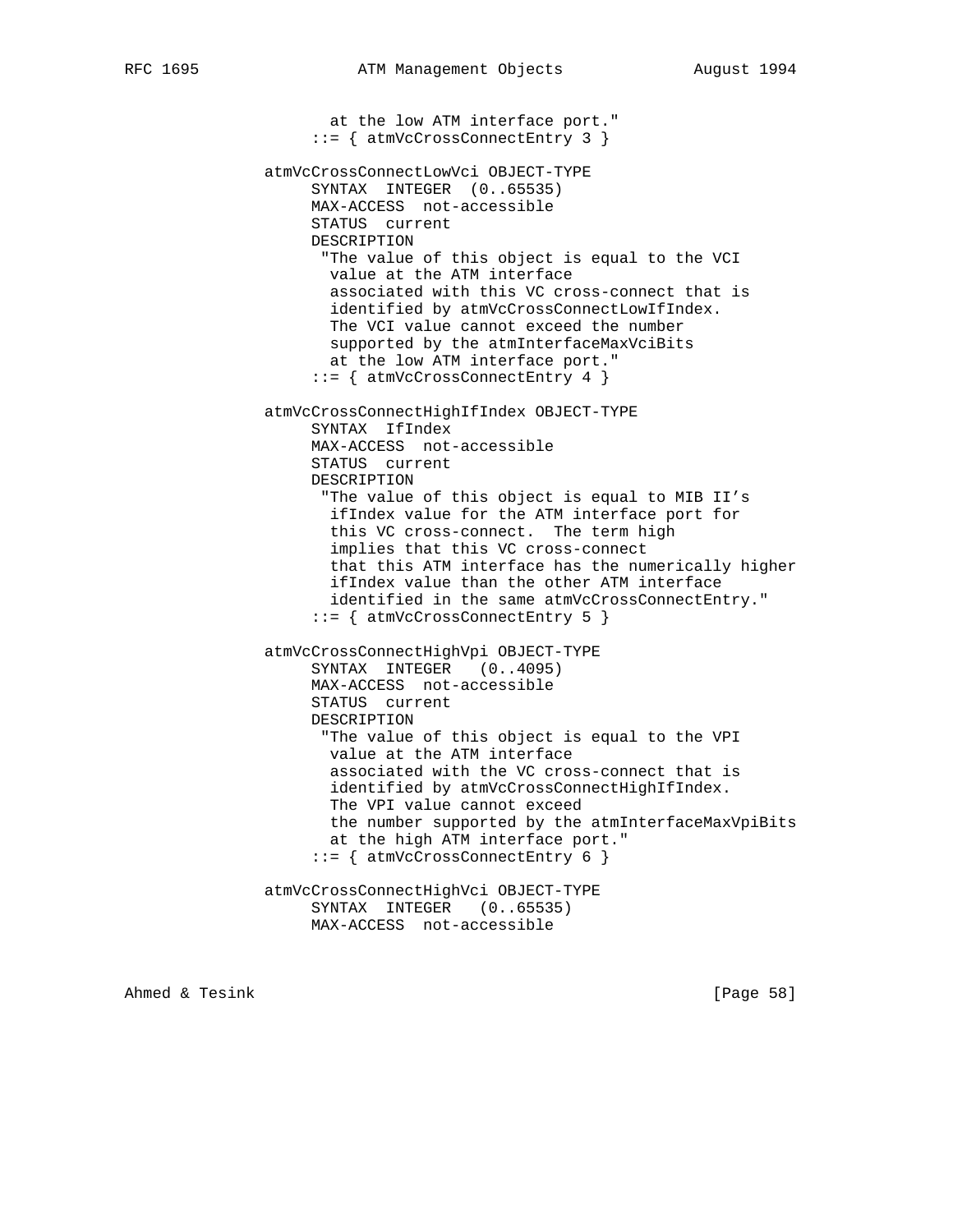STATUS current DESCRIPTION "The value of this object is equal to the VCI value at the ATM interface associated with the VC cross-connect that is identified by atmVcCrossConnectHighIfIndex. The VCI value cannot exceed the number supported by the atmInterfaceMaxVciBits at the high ATM interface port." ::= { atmVcCrossConnectEntry 7 } atmVcCrossConnectAdminStatus OBJECT-TYPE SYNTAX INTEGER { up(1), down(2) } MAX-ACCESS read-create STATUS current DESCRIPTION "The value of this object identifies the desired administrative status of this bi-directional VC cross-connect. The up and down states indicate that the traffic flow is enabled or disabled respectively on this VC cross-connect." DEFVAL { down } ::= { atmVcCrossConnectEntry 8 } atmVcCrossConnectL2HOperStatus OBJECT-TYPE SYNTAX INTEGER {  $up(1)$ , down(2), unknown(3)<br>} } MAX-ACCESS read-only STATUS current DESCRIPTION "The value of this object identifies the current operational status of the VC cross-connect in one direction; (i.e., from the low to high direction). The up and down states indicate that this ATM VC cross-connect from low to high direction is operational or not operational respectively. The unknown state indicates that the state of it cannot be determined." ::= { atmVcCrossConnectEntry 9 }

Ahmed & Tesink [Page 59]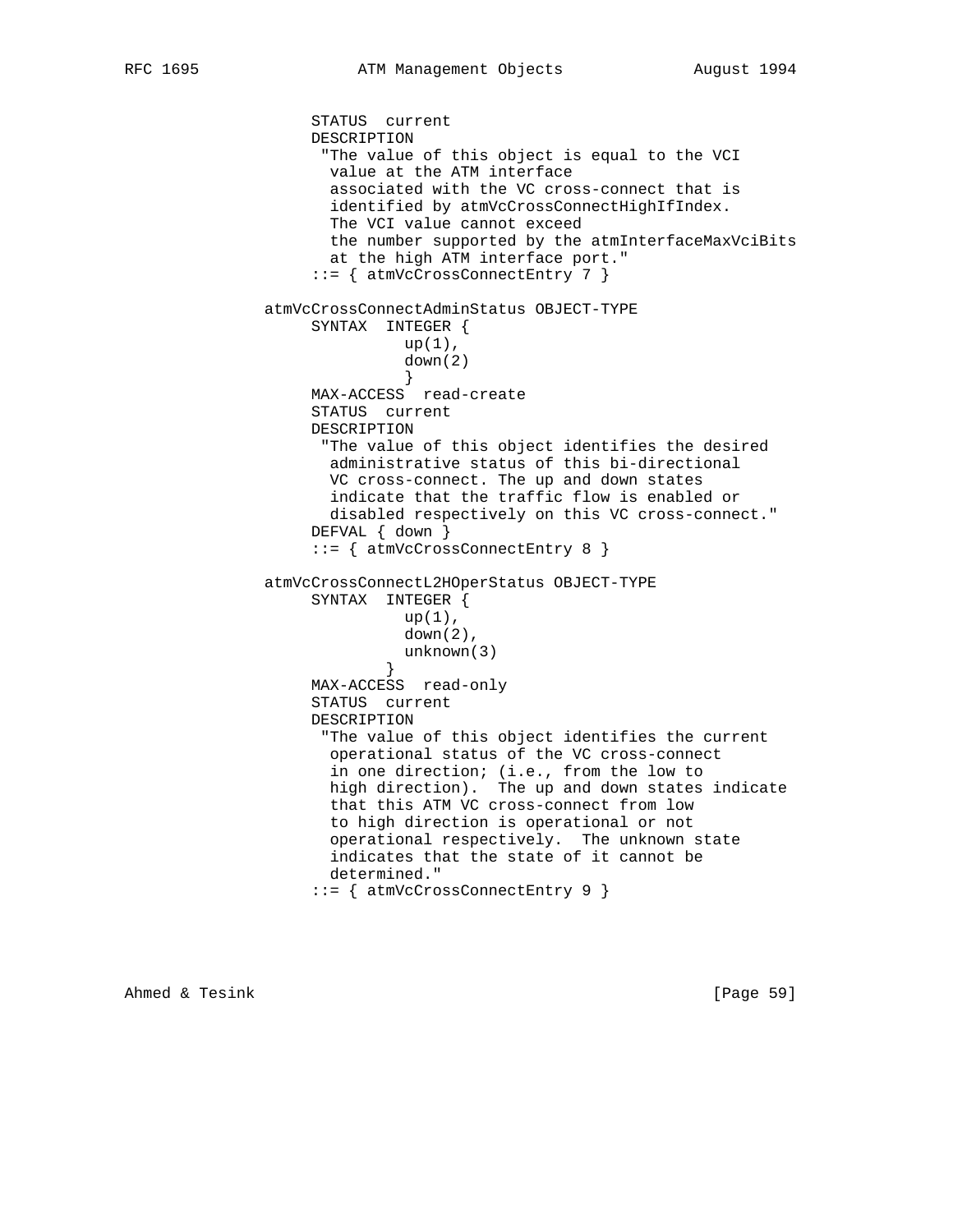```
 atmVcCrossConnectH2LOperStatus OBJECT-TYPE
                    SYNTAX INTEGER {
                             up(1),
                               down(2),
                            unknown(3)<br>}
 }
                    MAX-ACCESS read-only
                     STATUS current
                    DESCRIPTION
                      "The value of this object identifies the current
                      operational status of the VC cross-connect
                       in one direction; (i.e., from the high to
                       low direction). The up and down states indicate
                       that this ATM VC cross-connect from high
                       to low direction is operational or not
                       operational respectively. The unknown state
                       indicates that the state of it cannot be
                      determined."
                     ::= { atmVcCrossConnectEntry 10 }
                atmVcCrossConnectL2HLastChange OBJECT-TYPE
                     SYNTAX TimeStamp
                    MAX-ACCESS read-only
                    STATUS current
                    DESCRIPTION
                      "The value of MIB II's sysUpTime object
                      at the time this VC cross-connect entered
                       its current operational state in low to high
                      direction. If the current state was
                      entered prior to the last re-initialization of the
                      agent, then this object contains a zero value."
                     ::= { atmVcCrossConnectEntry 11 }
                atmVcCrossConnectH2LLastChange OBJECT-TYPE
                    SYNTAX TimeStamp
                    MAX-ACCESS read-only
                    STATUS current
                    DESCRIPTION
                      "The value of MIB II's sysUpTime object
                      at the time this VC cross-connect entered
                       its current operational state in high to low
                      direction. If the current state was
                      entered prior to the last re-initialization of the
                       agent, then this object contains a zero value."
                     ::= { atmVcCrossConnectEntry 12 }
                atmVcCrossConnectRowStatus OBJECT-TYPE
                    SYNTAX RowStatus
```
Ahmed & Tesink [Page 60]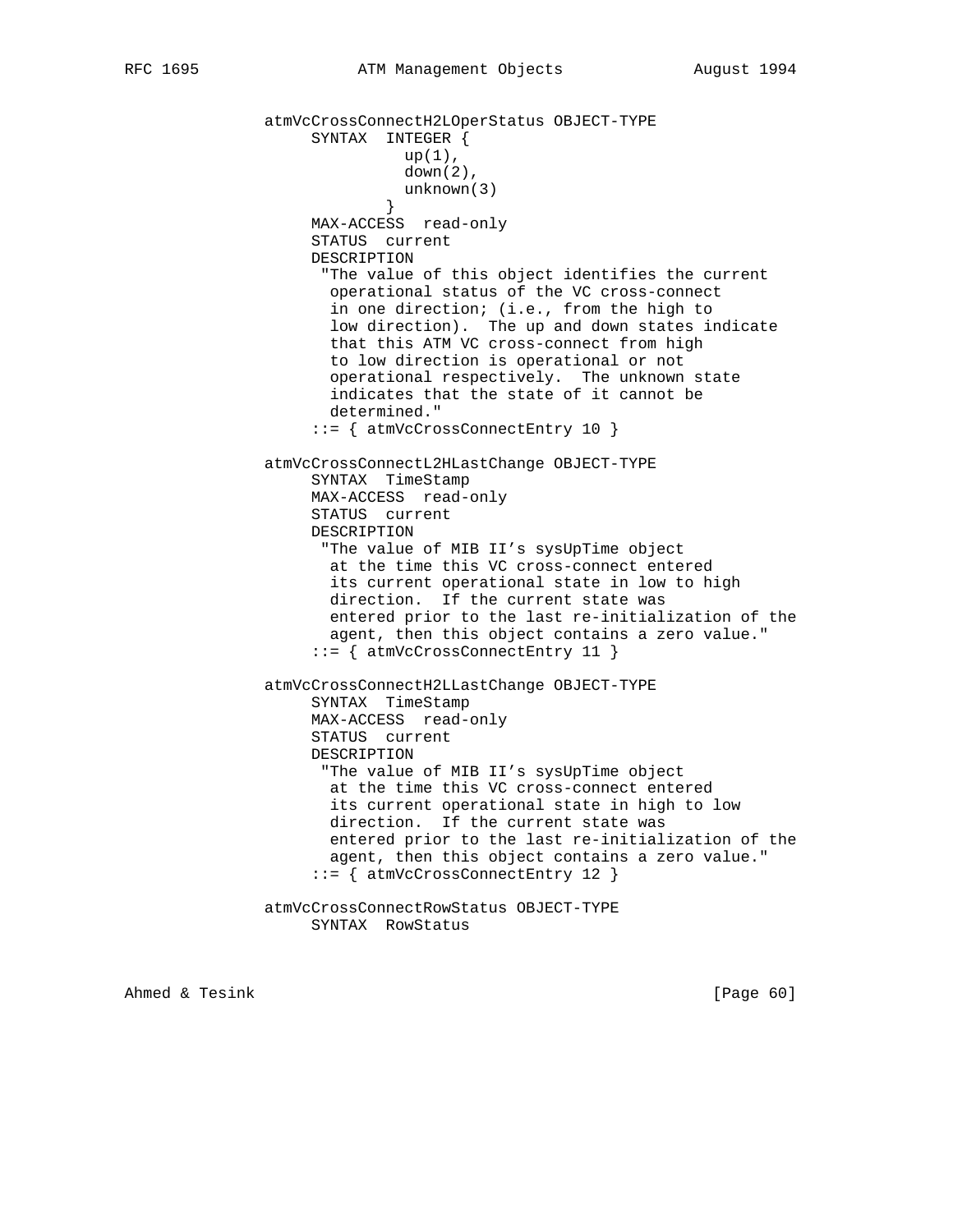MAX-ACCESS read-create STATUS current DESCRIPTION "The status of this entry in the atmVcCrossConnectTable. This object is used to create a new cross-connect for cross-connecting VCLs which are created using the atmVclTable or to change or delete existing cross-connect. This object must be initially set to 'createAndWait' or 'createAndGo'. This object cannot be set to 'active' unless the following columnar object exists in this row: atmVcCrossConnectAdminStatus. To turn on a VC cross-connect, the atmVcCrossConnectAdminStatus is set to 'up'." ::= { atmVcCrossConnectEntry 13 } -- AAL5 Virtual Channel Connection Performance Statistics -- Group -- This group contains the AAL5 -- performance statistics of a VCC at the -- interface associated with an AAL5 entity in an ATM -- host or ATM switch. aal5VccTable OBJECT-TYPE SYNTAX SEQUENCE OF Aal5VccEntry MAX-ACCESS not-accessible STATUS current DESCRIPTION "This table contains AAL5 VCC performance parameters."  $::=$  { atmMIBObjects 12 } aal5VccEntry OBJECT-TYPE SYNTAX Aal5VccEntry MAX-ACCESS not-accessible STATUS current DESCRIPTION "This list contains the AAL5 VCC performance parameters." INDEX { ifIndex, aal5VccVpi, aal5VccVci }  $::=$  { aal5VccTable 1 } Aal5VccEntry ::= SEQUENCE {

Ahmed & Tesink [Page 61]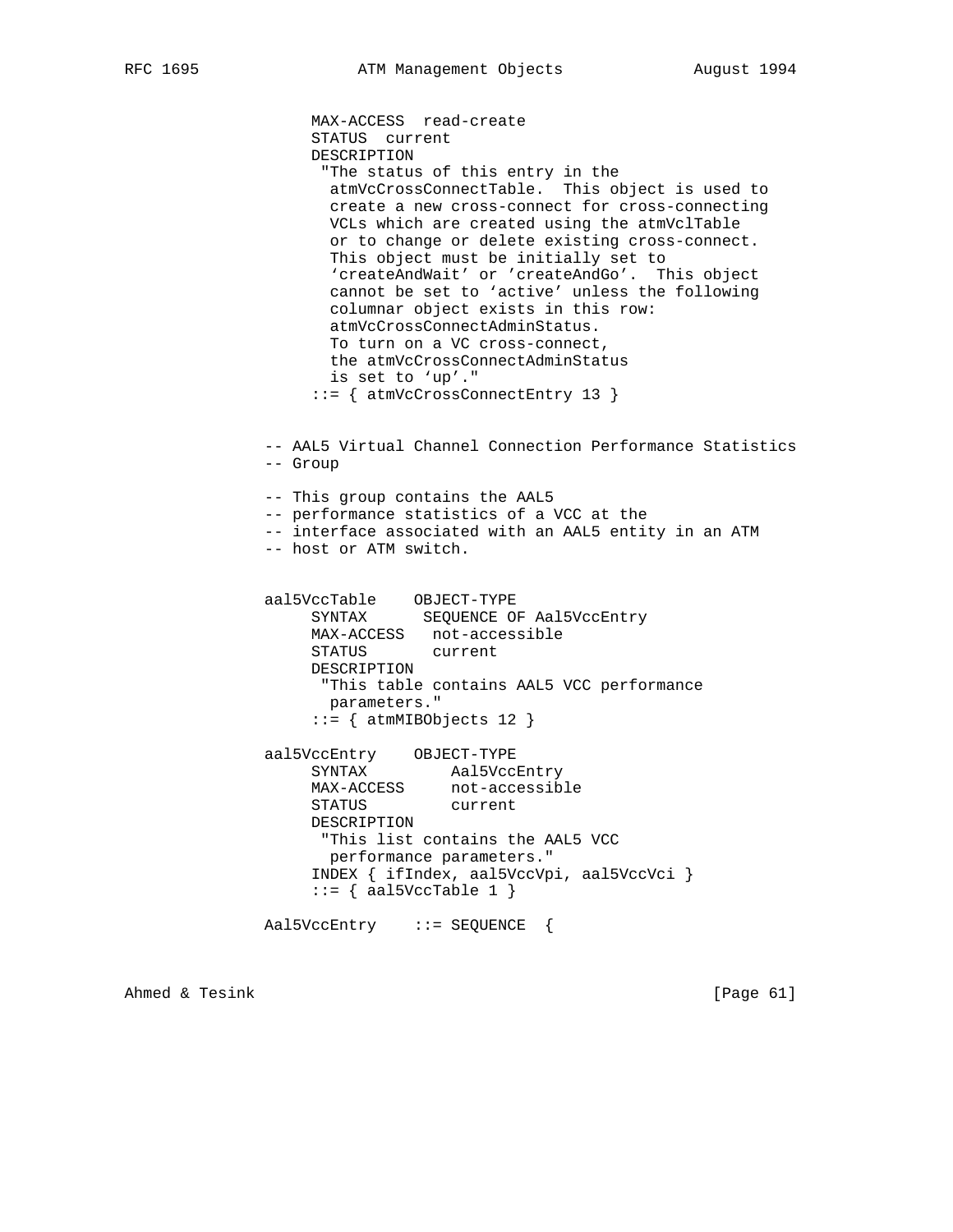aal5VccVpi 1NTEGER, aal5VccVci aansaan van die kommen van die kommen van die kommen van die kommen van die kommen van die kommens aal5VccCrcErrors Counter32, aal5VccSarTimeOuts Counter32, aal5VccOverSizedSDUs Counter32 } aal5VccVpi OBJECT-TYPE SYNTAX INTEGER (0..4095) MAX-ACCESS not-accessible STATUS current DESCRIPTION "The VPI value of the AAL5 VCC at the interface identified by the ifIndex."  $::=$  { aal5VccEntry 1 } aal5VccVci OBJECT-TYPE SYNTAX INTEGER (0..65535) MAX-ACCESS not-accessible<br>STATUS current STATUS DESCRIPTION "The VCI value of the AAL5 VCC at the interface identified by the ifIndex."  $::=$  { aal5VccEntry 2 } aal5VccCrcErrors OBJECT-TYPE SYNTAX Counter32 MAX-ACCESS read-only STATUS current DESCRIPTION "The number of AAL5 CPCS PDUs received with CRC-32 errors on this AAL5 VCC at the interface associated with an AAL5 entity."  $::=$  { aal5VccEntry 3 } aal5VccSarTimeOuts OBJECT-TYPE SYNTAX Counter32 MAX-ACCESS read-only STATUS current DESCRIPTION "The number of partially re-assembled AAL5 CPCS PDUs which were discarded on this AAL5 VCC at the interface associated with an AAL5 entity because they were not fully re-assembled within the required time period. If the re-assembly timer is not supported, then this object

Ahmed & Tesink [Page 62]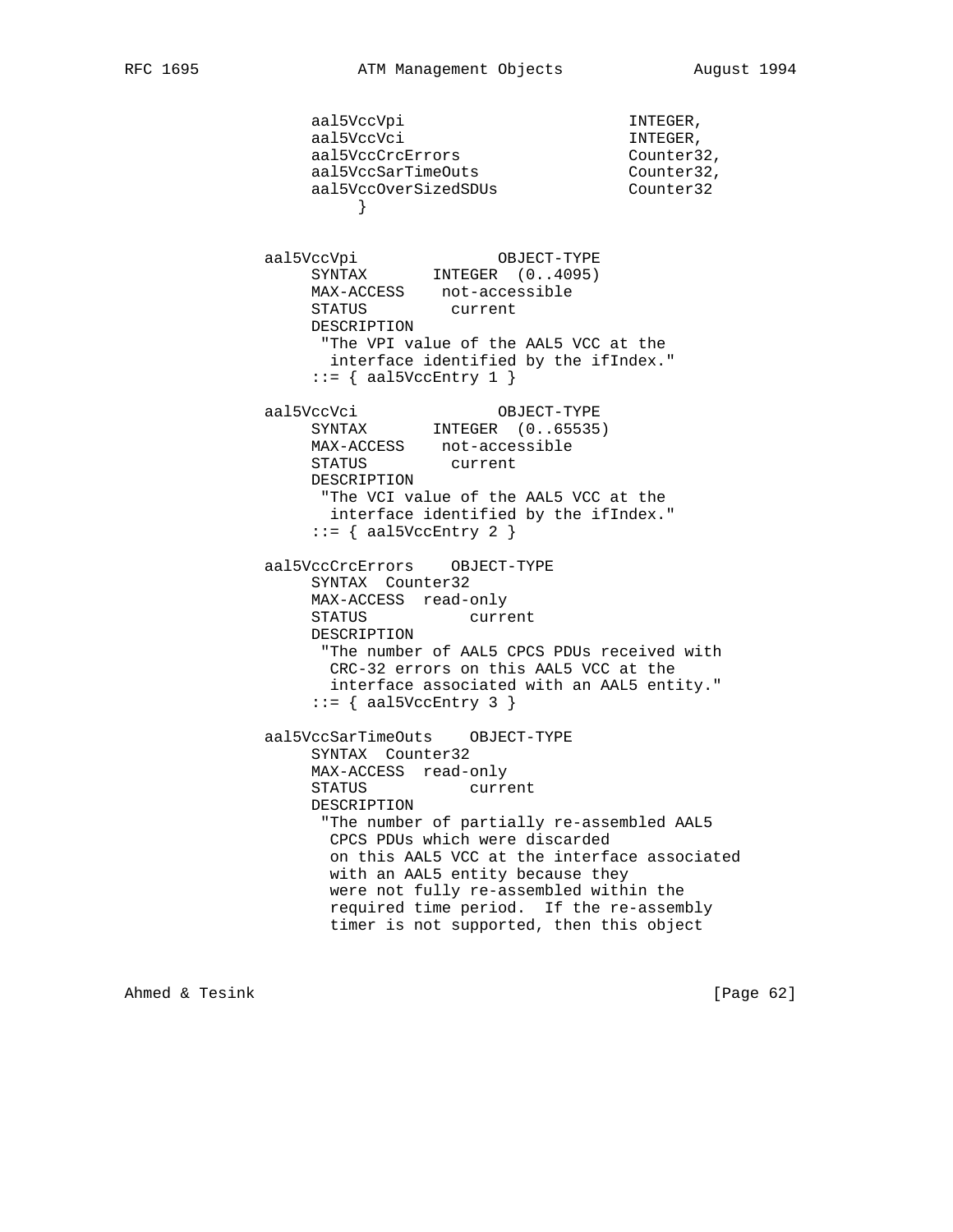contains a zero value."  $::=$  { aal5VccEntry 4 } aal5VccOverSizedSDUs OBJECT-TYPE SYNTAX Counter32 MAX-ACCESS read-only STATUS current DESCRIPTION "The number of AAL5 CPCS PDUs discarded on this AAL5 VCC at the interface associated with an AAL5 entity because the AAL5 SDUs were too large." ::= { aal5VccEntry 5 } -- Conformance Information atmMIBConformance OBJECT IDENTIFIER ::= { atmMIB 2 } atmMIBGroups OBJECT IDENTIFIER ::= { atmMIBConformance 1 } atmMIBCompliances OBJECT IDENTIFIER  $::=$  { atmMIBConformance 2 } -- Compliance Statements atmMIBCompliance MODULE-COMPLIANCE STATUS current DESCRIPTION "The compliance statement for SNMP entities including networks which have ATM and AAL5 interfaces." MODULE -- this module MANDATORY-GROUPS {atmInterfaceConfGroup, atmTrafficDescrGroup} OBJECT atmInterfaceMaxVpcs MIN-ACCESS read-only DESCRIPTION "Write access is not required." OBJECT atmInterfaceMaxVccs MIN-ACCESS read-only DESCRIPTION "Write access is not required."

Ahmed & Tesink [Page 63]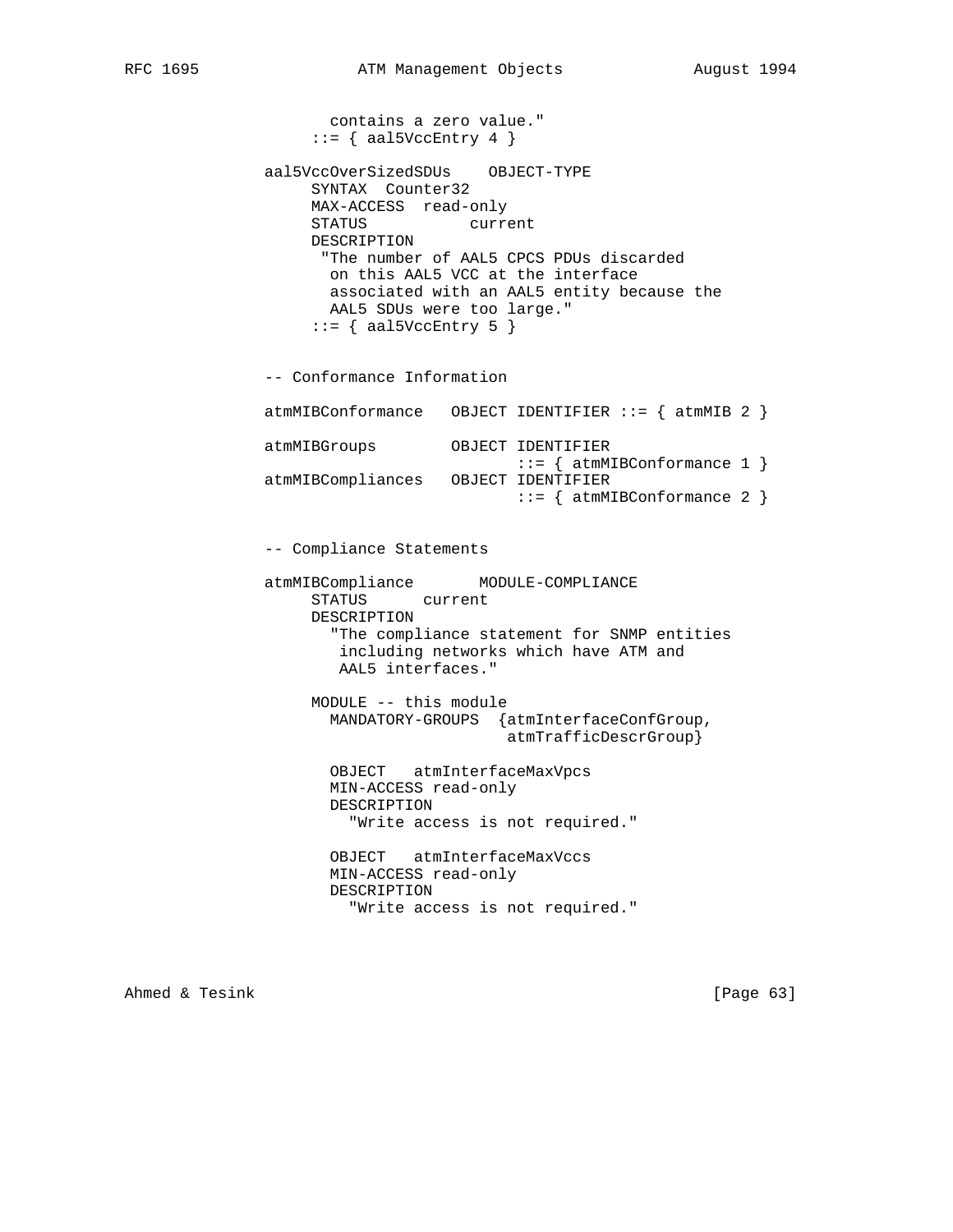OBJECT atmInterfaceMaxActiveVpiBits MIN-ACCESS read-only DESCRIPTION "Write access is not required." OBJECT atmInterfaceMaxActiveVciBits MIN-ACCESS read-only DESCRIPTION "Write access is not required." OBJECT atmInterfaceIlmiVpi MIN-ACCESS read-only DESCRIPTION "Write access is not required." OBJECT atmInterfaceIlmiVci MIN-ACCESS read-only DESCRIPTION "Write access is not required." OBJECT atmInterfaceMyNeighborIpAddress MIN-ACCESS read-only DESCRIPTION "Write access is not required." OBJECT atmInterfaceMyNeighborIfName MIN-ACCESS read-only DESCRIPTION "Write access is not required." OBJECT atmTrafficDescrType MIN-ACCESS read-only DESCRIPTION "Write access is not required." OBJECT atmTrafficDescrParam1 MIN-ACCESS read-only DESCRIPTION "Write access is not required." OBJECT atmTrafficDescrParam2 MIN-ACCESS read-only DESCRIPTION "Write access is not required." OBJECT atmTrafficDescrParam3 MIN-ACCESS read-only DESCRIPTION

Ahmed & Tesink [Page 64]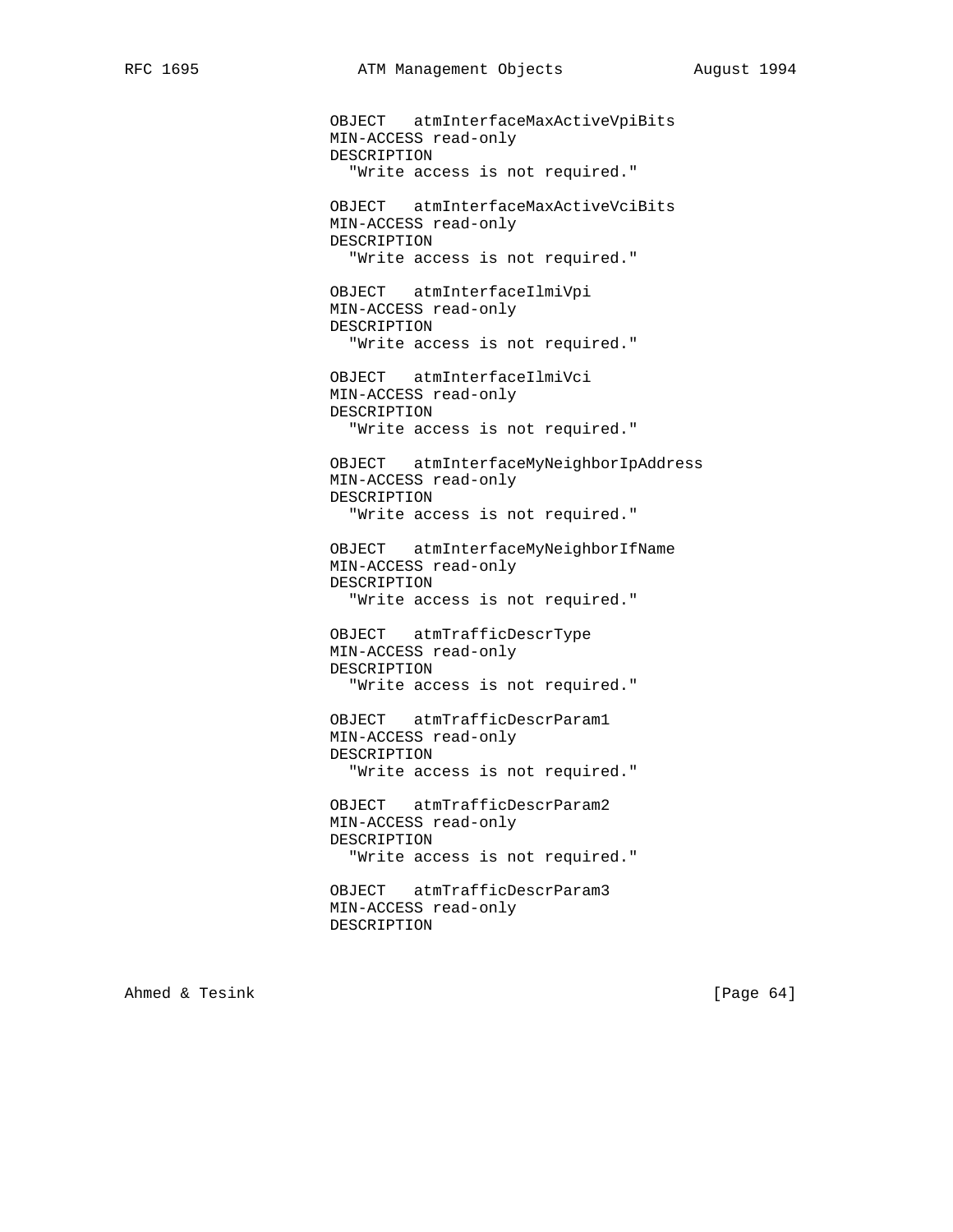"Write access is not required." OBJECT atmTrafficDescrParam4 MIN-ACCESS read-only DESCRIPTION "Write access is not required." OBJECT atmTrafficDescrParam5 MIN-ACCESS read-only DESCRIPTION "Write access is not required." OBJECT atmTrafficQoSClass MIN-ACCESS read-only DESCRIPTION "Write access is not required." OBJECT atmTrafficDescrRowStatus SYNTAX INTEGER {active(1)} -- subset of RowStatus MIN-ACCESS read-only DESCRIPTION "Write access is not required, and only one of the six enumerated values for the RowStatus textual convention need be supported, specifically: active(1)." GROUP atmInterfaceDs3PlcpGroup DESCRIPTION "This group is mandatory only for those ATM interfaces which implement the DS3 PLCP layer." GROUP atmInterfaceTCGroup DESCRIPTION "This group is mandatory only for those ATM interfaces which implement the TC Sublayer." GROUP atmVpcTerminationGroup DESCRIPTION "This group is mandatory only for those ATM interfaces which implement ATM VPLs that terminate VPCs (i.e., ones which are NOT cross-connected to other VPLs)." GROUP atmVpCrossConnectGroup DESCRIPTION

Ahmed & Tesink [Page 65]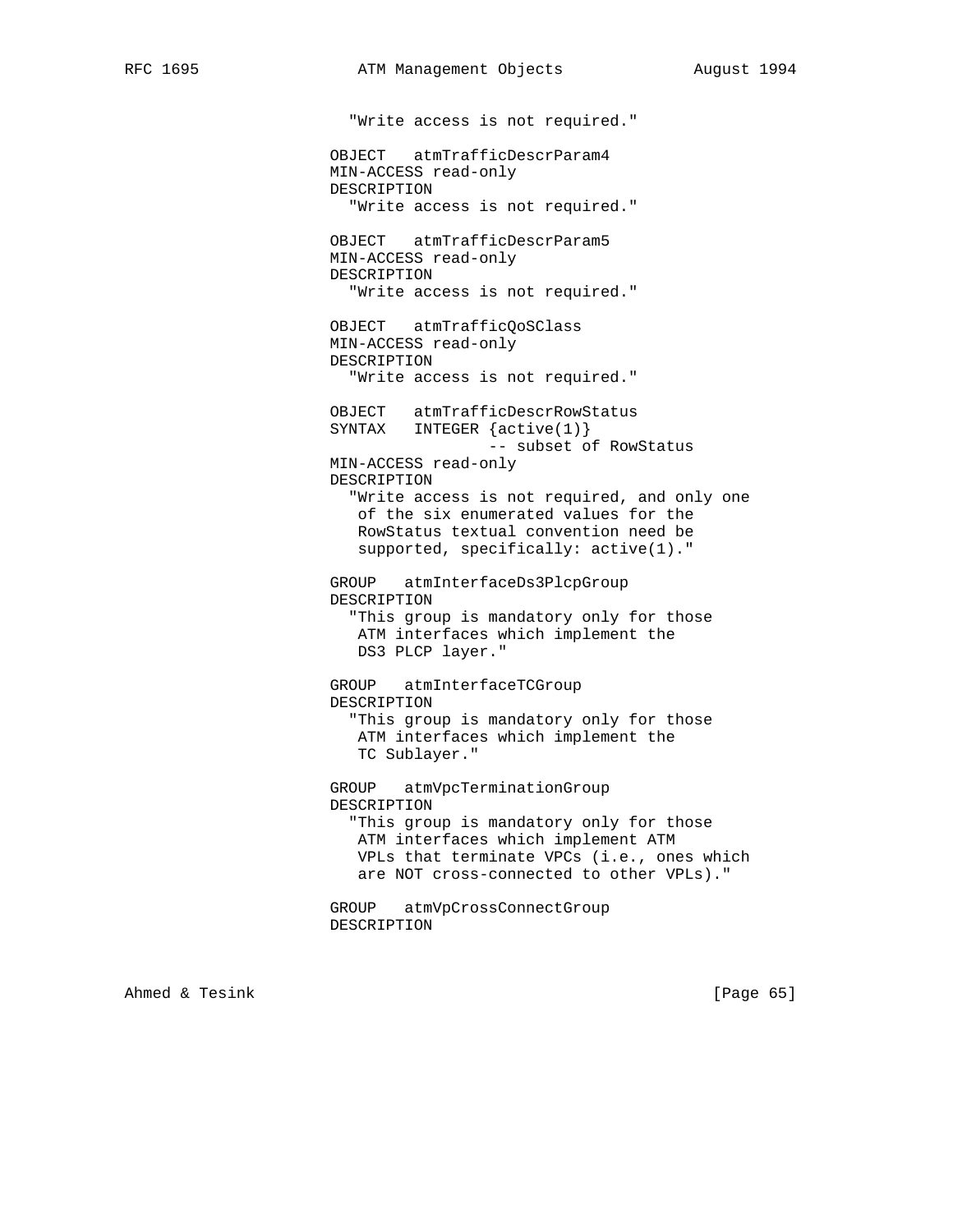"This group is mandatory only for those ATM interfaces which implement ATM VPLs that are not associated with VCLs and are cross-connected to other VPLs." OBJECT atmVplVpi SYNTAX INTEGER (1..255) DESCRIPTION "For ATM UNIs supporting VPCs, the VPI value ranges from 1 to 255." OBJECT atmVplAdminStatus MIN-ACCESS read-only DESCRIPTION "Write access is not required." OBJECT atmVplReceiveTrafficDescrIndex MIN-ACCESS read-only DESCRIPTION "Write access is not required." OBJECT atmVplTransmitTrafficDescrIndex MIN-ACCESS read-only DESCRIPTION "Write access is not required." OBJECT atmVplRowStatus SYNTAX INTEGER {active(1)} -- subset of RowStatus MIN-ACCESS read-only DESCRIPTION "Write access is not required, and only one of the six enumerated values for the RowStatus textual convention need be supported, specifically: active(1)." OBJECT atmVpCrossConnectLowVpi SYNTAX INTEGER (1..255) DESCRIPTION "For ATM UNIs supporting VPCs, the VPI value at the numerically lower ATM interface port index number ranges from 1 to 255." OBJECT atmVpCrossConnectHighVpi SYNTAX INTEGER (1..255) DESCRIPTION "For ATM UNIs supporting VPCs, the VPI value at the numerically higher ATM interface port

Ahmed & Tesink [Page 66]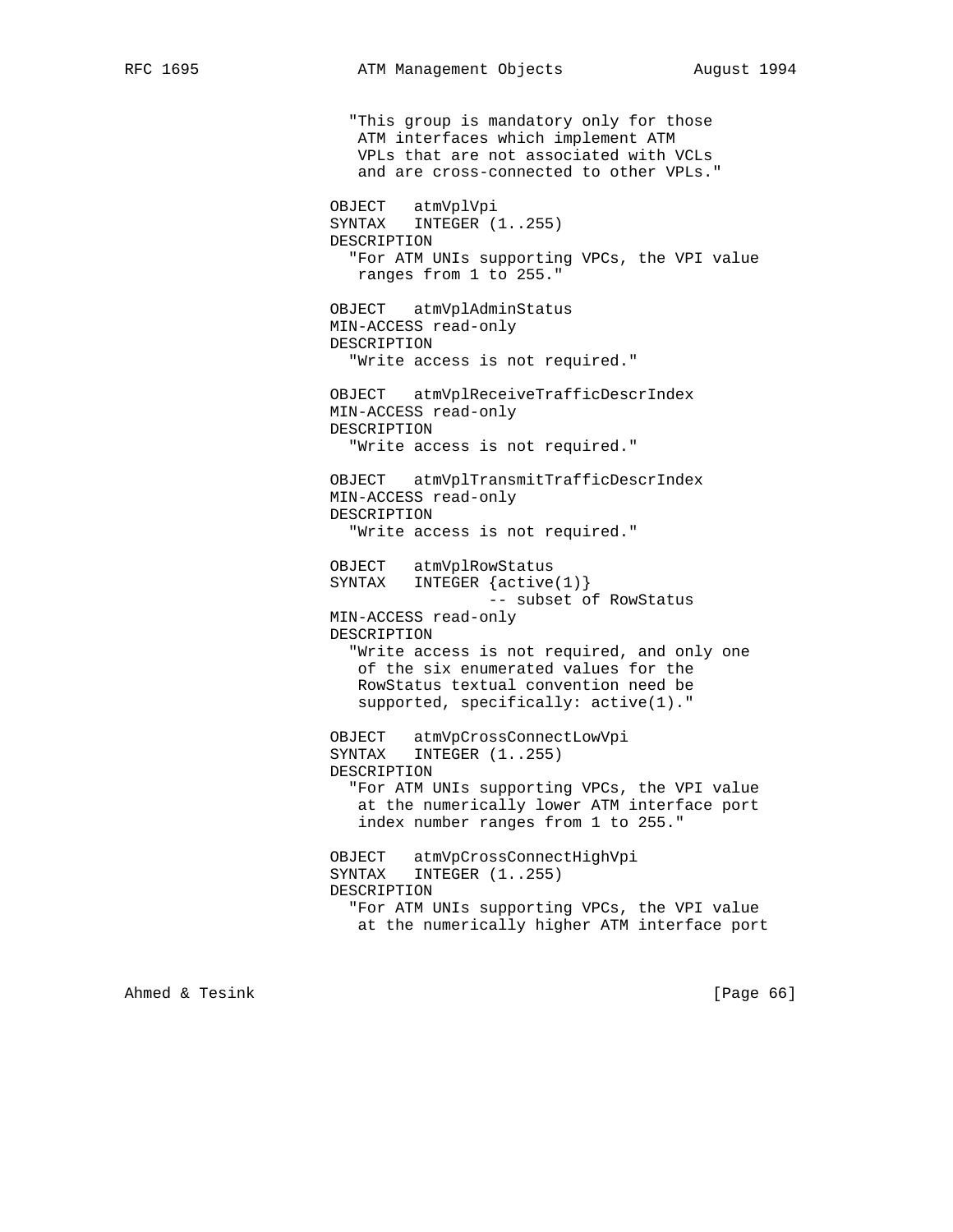index number ranges from 1 to 255." OBJECT atmVpCrossConnectAdminStatus MIN-ACCESS read-only DESCRIPTION "Write access is not required." OBJECT atmVpCrossConnectRowStatus SYNTAX INTEGER {active(1)} -- subset of RowStatus MIN-ACCESS read-only DESCRIPTION "Write access is not required, and only one of the six enumerated values for the RowStatus textual convention need be supported, specifically: active(1)." GROUP atmVccTerminationGroup DESCRIPTION "This group is mandatory only for those ATM interfaces which implement ATM VCLs that terminate VCCs (i.e., ones which are NOT cross-connected to other VCLs)." GROUP atmVcCrossConnectGroup DESCRIPTION "This group is mandatory only for those ATM interfaces which implement ATM VCLs that are cross-connected to other VCLs." OBJECT atmVclVpi SYNTAX INTEGER (0..255) DESCRIPTION "For ATM UNIs supporting VCCs, the VPI value ranges from 0 to 255." OBJECT atmVclAdminStatus MIN-ACCESS read-only DESCRIPTION "Write access is not required." OBJECT atmVclReceiveTrafficDescrIndex MIN-ACCESS read-only DESCRIPTION "Write access is not required." OBJECT atmVclTransmitTrafficDescrIndex

Ahmed & Tesink [Page 67]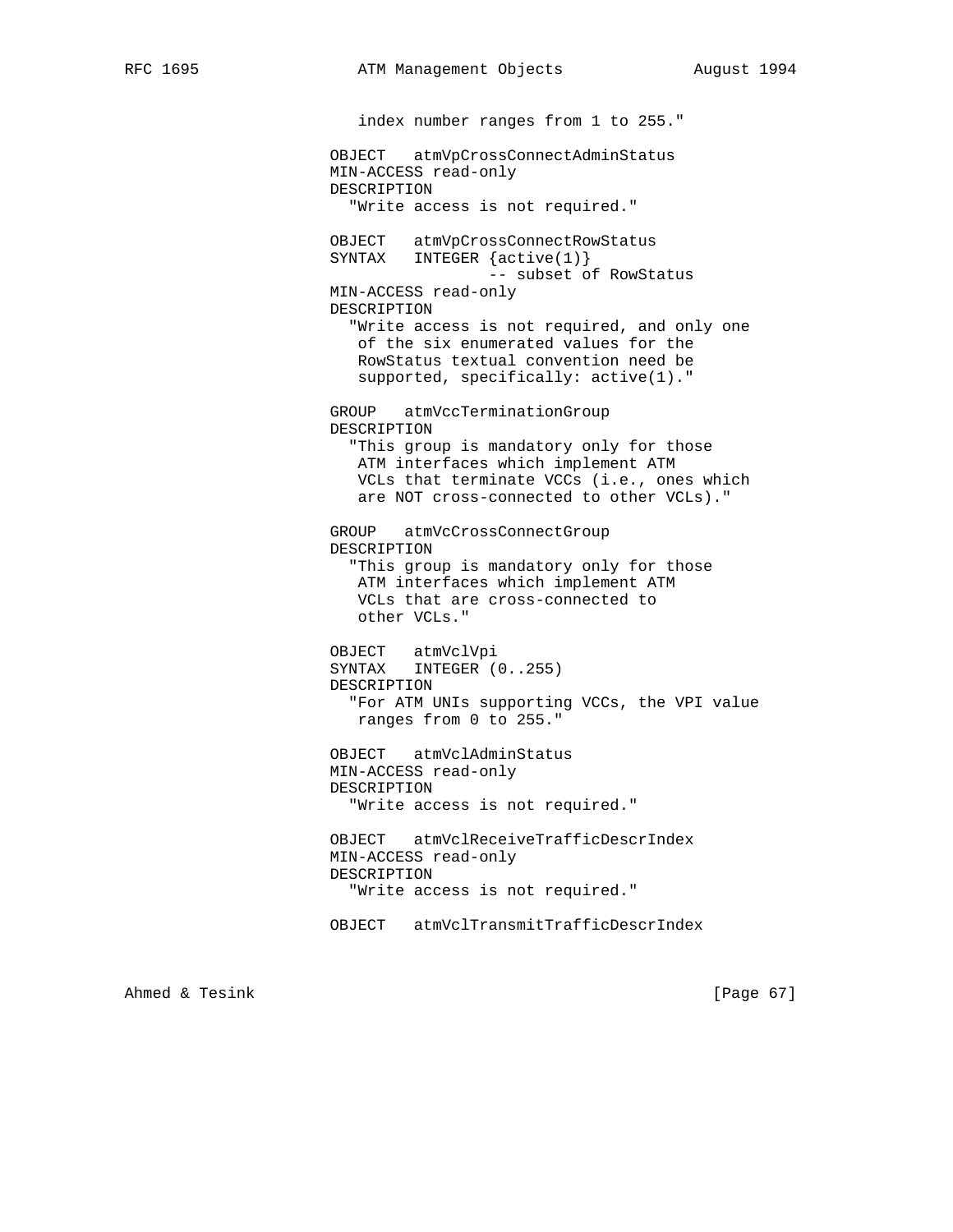MIN-ACCESS read-only DESCRIPTION "Write access is not required." OBJECT atmVccAalType MIN-ACCESS read-only DESCRIPTION "Write access is not required." OBJECT atmVclRowStatus SYNTAX INTEGER {active(1)} -- subset of RowStatus MIN-ACCESS read-only DESCRIPTION "Write access is not required, and only one of the six enumerated values for the RowStatus textual convention need be supported, specifically: active(1)." OBJECT atmVcCrossConnectLowVpi SYNTAX INTEGER (0..255) DESCRIPTION "For ATM UNIs supporting VCCs, the VPI value at the numerically lower ATM interface port index number ranges from 0 to 255." OBJECT atmVcCrossConnectHighVpi SYNTAX INTEGER  $(0..255)$  DESCRIPTION "For ATM UNIs supporting VCCs, the VPI value at the numerically higher ATM interface port index number ranges from 0 to 255." OBJECT atmVcCrossConnectAdminStatus MIN-ACCESS read-only DESCRIPTION "Write access is not required." OBJECT atmVcCrossConnectRowStatus SYNTAX INTEGER { active(1)} -- subset of RowStatus MIN-ACCESS read-only DESCRIPTION "Write access is not required, and only one of the six enumerated values for the RowStatus textual convention need be supported, specifically: active(1)."

Ahmed & Tesink [Page 68]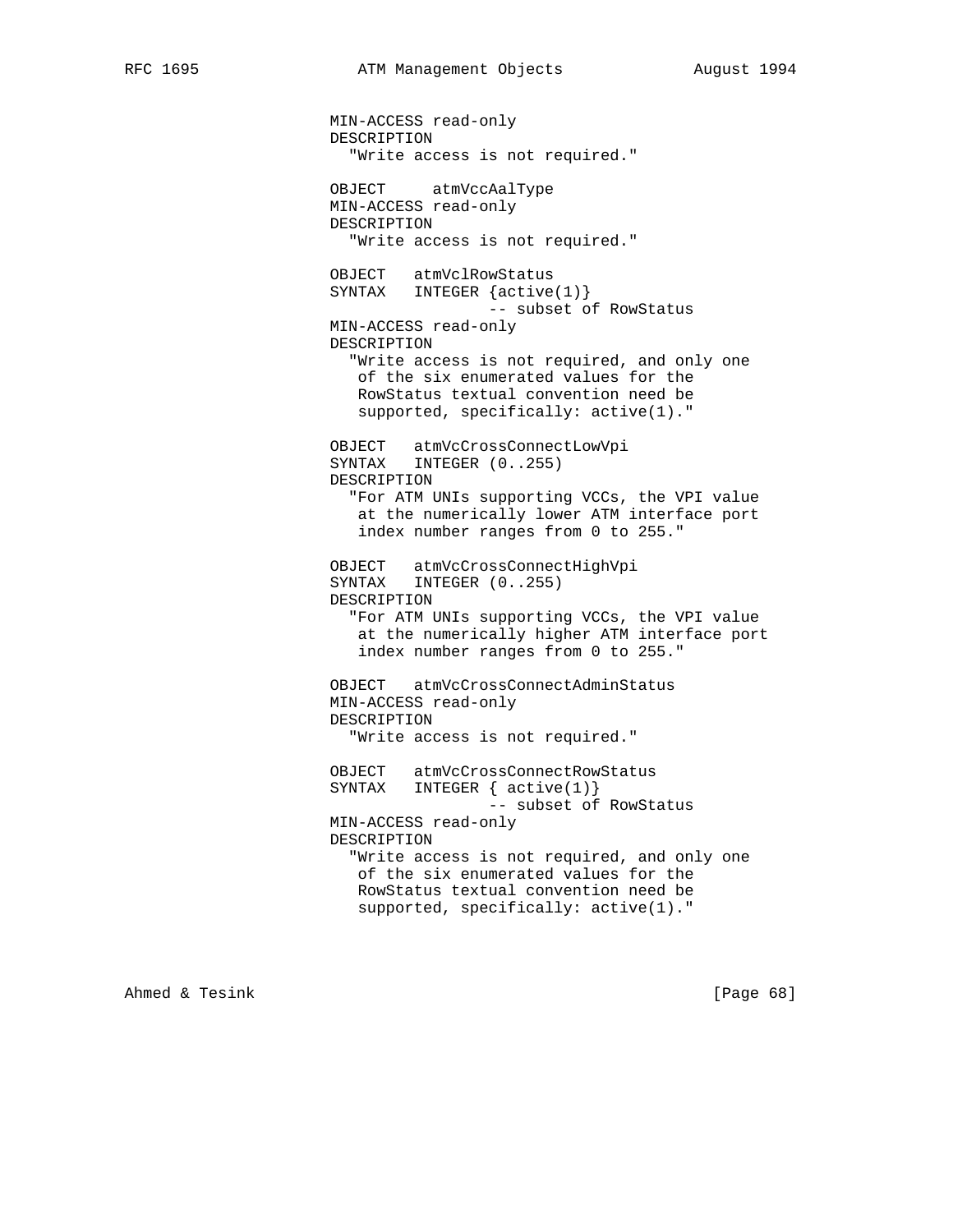```
 GROUP aal5VccGroup
        DESCRIPTION
          "This group is mandatory for the
           AAL5 virtual connections only."
        OBJECT aal5VccVpi
        SYNTAX INTEGER (0..255)
       DESCRIPTION
          "For ATM UNIs supporting AAL5 VCCs,
          the VPI value ranges from 0 to 255."
        OBJECT atmVccAal5CpcsTransmitSduSize
       MIN-ACCESS read-only
       DESCRIPTION
          "Write access is not required."
        OBJECT atmVccAal5CpcsReceiveSduSize
       MIN-ACCESS read-only
       DESCRIPTION
          "Write access is not required."
       OBJECT atmVccAal5EncapsType
       MIN-ACCESS read-only
       DESCRIPTION
          "Write access is not required."
        ::= { atmMIBCompliances 1 }
 -- Units of Conformance
 atmInterfaceConfGroup OBJECT-GROUP
        OBJECTS {
              atmInterfaceMaxVpcs, atmInterfaceMaxVccs,
              atmInterfaceConfVpcs, atmInterfaceConfVccs,
              atmInterfaceMaxActiveVpiBits,
              atmInterfaceMaxActiveVciBits,
              atmInterfaceIlmiVpi,
              atmInterfaceIlmiVci,
              atmInterfaceAddressType,
              atmInterfaceAdminAddress,
              atmInterfaceMyNeighborIpAddress,
             atmInterfaceMyNeighborIfName}
        STATUS current
        DESCRIPTION
          "A collection of objects providing configuration
          information about an ATM interface."
       ::= { atmMIBGroups 1 }
```
Ahmed & Tesink [Page 69]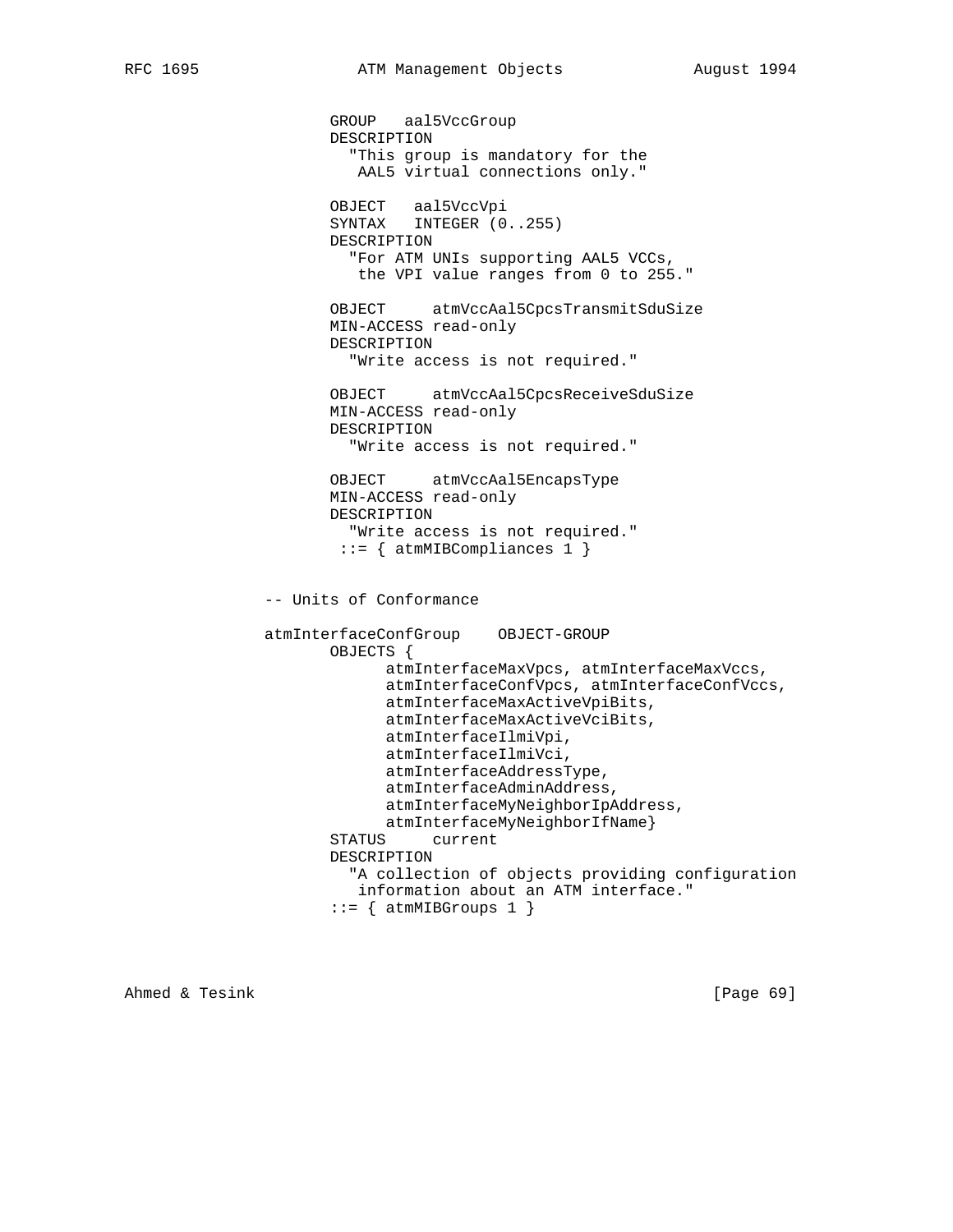```
 atmTrafficDescrGroup OBJECT-GROUP
        OBJECTS {
            atmTrafficDescrType, atmTrafficDescrParam1,
            atmTrafficDescrParam2, atmTrafficDescrParam3,
            atmTrafficDescrParam4, atmTrafficDescrParam5,
            atmTrafficQoSClass, atmTrafficDescrRowStatus}
        STATUS current
        DESCRIPTION
           "A collection of objects providing information
            about ATM traffic descriptor type and
            the associated parameters."
       ::= { atmMIBGroups 2 }
 atmInterfaceDs3PlcpGroup OBJECT-GROUP
        OBJECTS {atmInterfaceDs3PlcpSEFSs,
            atmInterfaceDs3PlcpAlarmState,
            atmInterfaceDs3PlcpUASs}
        STATUS current
        DESCRIPTION
           "A collection of objects providing information
            about DS3 PLCP layer at an ATM interface."
       ::= { atmMIBGroups 3 }
 atmInterfaceTCGroup OBJECT-GROUP
        OBJECTS { atmInterfaceOCDEvents,
            atmInterfaceTCAlarmState }
        STATUS current
        DESCRIPTION
           "A collection of objects providing information
            about TC sublayer at an ATM interface."
       ::= { atmMIBGroups 4 }
 atmVpcTerminationGroup OBJECT-GROUP
        OBJECTS {atmVplOperStatus, atmVplAdminStatus,
            atmVplLastChange,
            atmVplReceiveTrafficDescrIndex,
            atmVplTransmitTrafficDescrIndex,
            atmVplRowStatus }
        STATUS current
        DESCRIPTION
           "A collection of objects providing
            information about a VPL at an ATM interface
            which terminates a VPC
            (i.e., one which is NOT cross-connected
            to other VPLs)."
       ::= { atmMIBGroups 5 }
 atmVccTerminationGroup OBJECT-GROUP
```
Ahmed & Tesink [Page 70]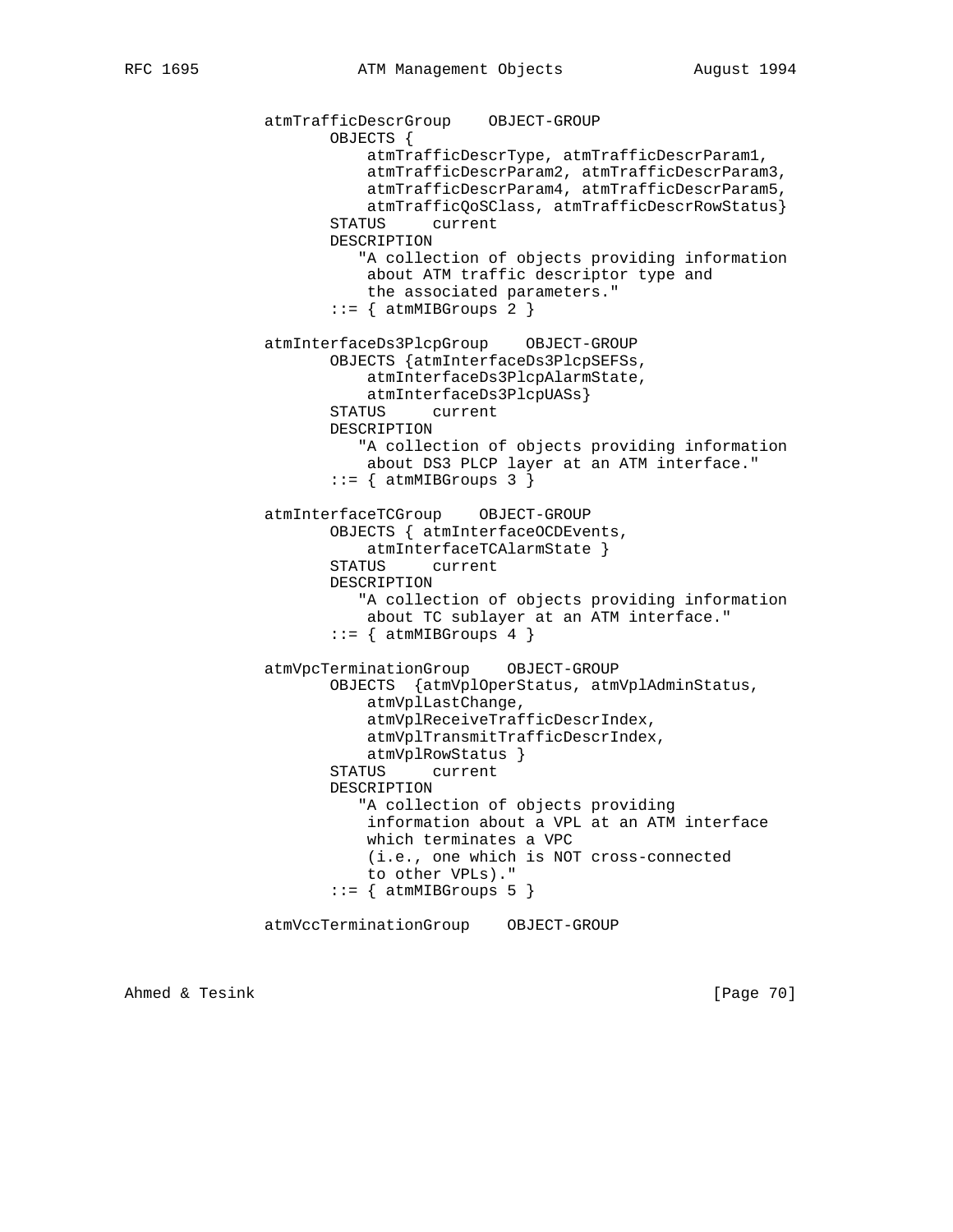```
 OBJECTS {atmVclOperStatus, atmVclAdminStatus,
            atmVclLastChange,
             atmVclReceiveTrafficDescrIndex,
             atmVclTransmitTrafficDescrIndex,
             atmVccAalType, atmVclRowStatus }
        STATUS current
        DESCRIPTION
           "A collection of objects providing information
            about a VCL at an ATM interface
            which terminates a VCC (i.e., one which is
            NOT cross-connected to other VCLs)."
       ::= { atmMIBGroups 6 }
 atmVpCrossConnectGroup OBJECT-GROUP
        OBJECTS { atmVplReceiveTrafficDescrIndex,
            atmVplTransmitTrafficDescrIndex,
            atmVplOperStatus, atmVplRowStatus,
            atmVpCrossConnectAdminStatus,
            atmVpCrossConnectL2HOperStatus,
            atmVpCrossConnectH2LOperStatus,
            atmVpCrossConnectL2HLastChange,
            atmVpCrossConnectH2LLastChange,
            atmVpCrossConnectRowStatus,
            atmVplCrossConnectIdentifier,
            atmVpCrossConnectIndexNext }
        STATUS current
        DESCRIPTION
           "A collection of objects providing
            information about a VP cross-connect
            and the associated VPLs that are
            cross-connected together."
       ::= { atmMIBGroups 7 }
 atmVcCrossConnectGroup OBJECT-GROUP
        OBJECTS { atmVclReceiveTrafficDescrIndex,
            atmVclTransmitTrafficDescrIndex,
            atmVclOperStatus, atmVclRowStatus,
            atmVcCrossConnectAdminStatus,
            atmVcCrossConnectL2HOperStatus,
            atmVcCrossConnectH2LOperStatus,
            atmVcCrossConnectL2HLastChange,
            atmVcCrossConnectH2LLastChange,
            atmVcCrossConnectRowStatus,
            atmVclCrossConnectIdentifier,
            atmVcCrossConnectIndexNext }
        STATUS current
        DESCRIPTION
           "A collection of objects providing
```
Ahmed & Tesink [Page 71]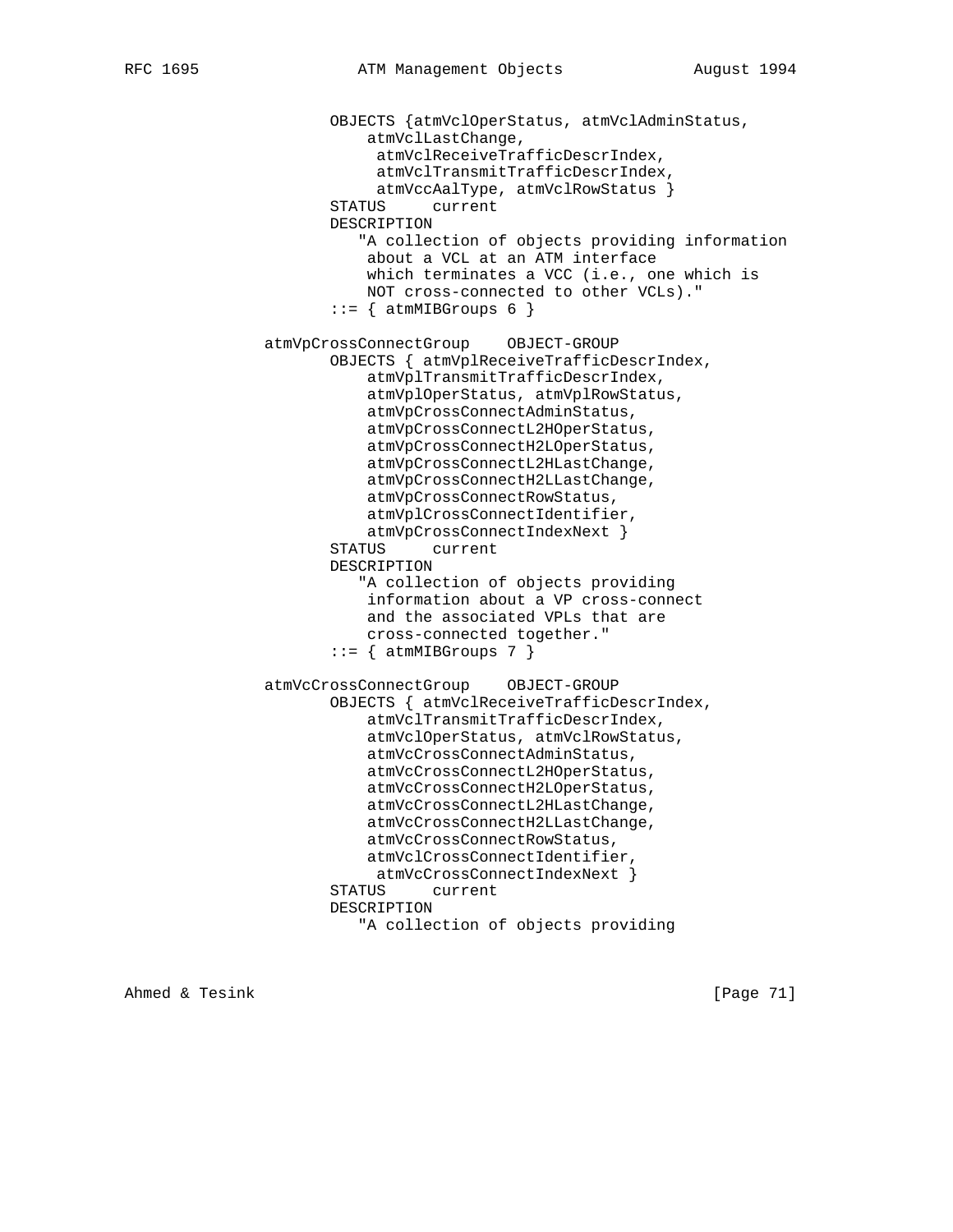information about a VC cross-connect and the associated VCLs that are cross-connected together."  $::=$  { atmMIBGroups 8 }

 aal5VccGroup OBJECT-GROUP OBJECTS {atmVccAal5CpcsTransmitSduSize, atmVccAal5CpcsReceiveSduSize, atmVccAal5EncapsType, aal5VccCrcErrors, aal5VccSarTimeOuts, aal5VccOverSizedSDUs } STATUS current DESCRIPTION "A collection of objects providing AAL5 configuration and performance statistics of a VCC."  $::=$  { atmMIBGroups 9 }

END

11. Acknowledgments

 This memo is the result of the work of the AToMMIB Working Group. In particular, the contributions of Keith McCloghrie and Ted Brunner were critical to the formulation of this specification.

- 12. References
	- [1] Case, J., McCloghrie, K., Rose, M., and S. Waldbusser, "Structure of Management Information for version 2 of the Simple Network Management Protocol (SNMPv2)", RFC 1442, SNMP Research, Inc., Hughes LAN Systems, Dover Beach Consulting, Inc., Carnegie Mellon University, April 1993.
	- [2] McCloghrie, K., and M. Rose, Editors, "Management Information Base for Network Management of TCP/IP-based internets: MIB-II", STD 17, RFC 1213, Hughes LAN Systems, Performance Systems International, March 1991.
	- [3] Galvin, J., and K. McCloghrie, "Administrative Model for version 2 of the Simple Network Management Protocol (SNMPv2)", RFC 1445, Trusted Information Systems, Hughes LAN Systems, April 1993.
	- [4] Case, J., McCloghrie, K., Rose, M., and S. Waldbusser, "Protocol Operations for version 2 of the Simple Network Management Protocol (SNMPv2)", RFC 1448, SNMP Research, Inc., Hughes LAN Systems, Dover Beach Consulting, Inc., Carnegie Mellon University, April 1993.

Ahmed & Tesink [Page 72]